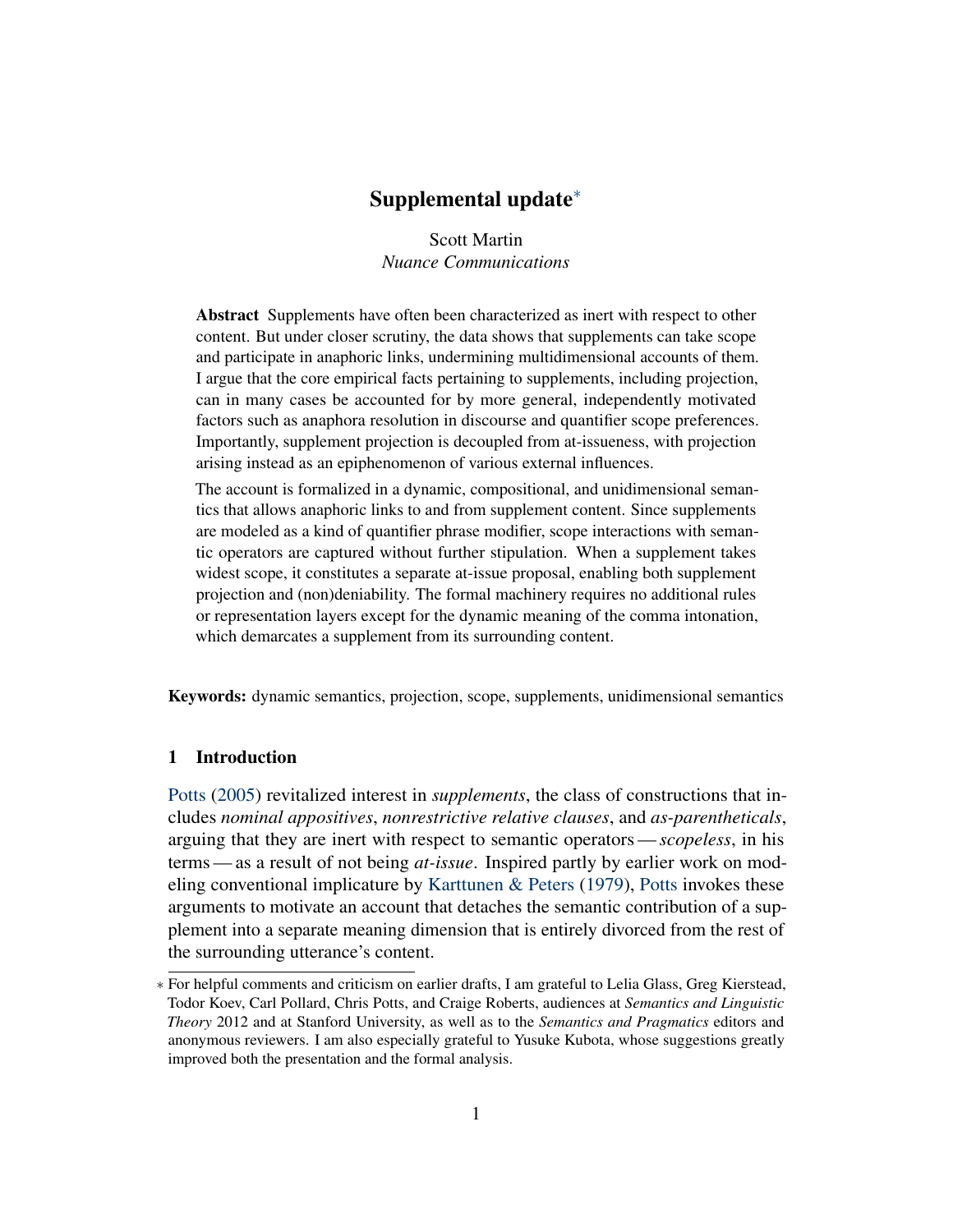However, there is a mounting body of evidence that a multidimensional semantics is inappropriate for modeling supplements because of their ability to interact compositionally with surrounding content. Several authors [\(Amaral et al.](#page-49-0) [2007,](#page-49-0) [AnderBois et al.](#page-49-1) [2010,](#page-49-1) [2015,](#page-49-2) [Koev](#page-52-0) [2012,](#page-52-0) [2014,](#page-52-1) [Martin](#page-52-2) [2013\)](#page-52-2) point out that a supplement can both contain elements that are anaphoric to an antecedent occurring outside it, as well as introduce antecedents for subsequent anaphora. Others [\(del Gobbo](#page-51-1) [2007;](#page-51-1) [Nouwen](#page-53-1) [2007,](#page-53-1) [2014;](#page-53-2) [Schlenker](#page-54-0) [2010,](#page-54-0) [2013,](#page-54-1) [ms\)](#page-54-2) draw attention to the fact, already noticed by [Amaral et al.,](#page-49-0) that supplements are sometimes interpreted in the scope of operators. Based on the fact that they may be directly denied, [AnderBois](#page-49-1) [et al.,](#page-49-1) [Koev,](#page-52-0) and [Schlenker](#page-54-2) even call into question the notion that supplements are never at-issue. But a unidimensional approach to supplements, as [Nouwen](#page-53-2) [\(2014\)](#page-53-2) notes, also immediately encounters the challenge of explaining how supplement content *projects* past semantic operators, in [Tonhauser et al.'](#page-54-3)s [\(2013\)](#page-54-3) terminology, escaping their effects.

In this paper, I propose a novel account of supplements in a unidimensional dynamic semantics that synthesizes elements of previous approaches, giving supplements both an incremental interpretation and the capacity to take scope. The central idea is that the *comma intonation* associated with supplements [\(Huddleston &](#page-51-2) [Pullum](#page-51-2) [2002:](#page-51-2) 1351) triggers a kind of quantifier phrase (QP) modification, illustrated informally by the following example:

<span id="page-1-1"></span><span id="page-1-0"></span>(1) a. Some cyclist, a doper, won the Tour de France.  
b. 
$$
(QD)
$$
 AND (THEDE)

c. (Some cyclist*<sup>i</sup>* is a doper) AND (The doper*<sup>i</sup>* won the Tour de France).

<span id="page-1-2"></span>As [\(1a\)](#page-1-0) shows, an utterance containing a supplement consists of a QP *Q* (here, *Some cyclist*) and two properties: *D*, the apposition *a doper*, a predicativized generalized quantifier (GQ), and the scope *E* (*won the Tour de France*). A rough approximation of the comma intonation's semantics is in [\(1b\)](#page-1-1): the utterance's contribution is broken into two parts, the first  $(\overline{Q}D)$  applying the quantificational force of the determiner to the apposition, the second (THE*DE*) anaphorically selecting the most salient discourse referent with the apposition property *D* and passing it to the scope *E*. As usual in dynamic theories, the conjunction AND is asymmetric, so that the first conjunct's content is processed before the second's, in the sense that the second has access to the updates made by the first, but not vice versa. Finally, [\(1c\)](#page-1-2) shows informally how this semantics is instantiated for [\(1a\)](#page-1-0), with dynamic conjunction separating the information that some cyclist is a doper from the information that the doper won the Tour.

An immediate consequence of this approach is to enable scope interactions for supplements, because they are treated semantically as piggybacking onto their GQ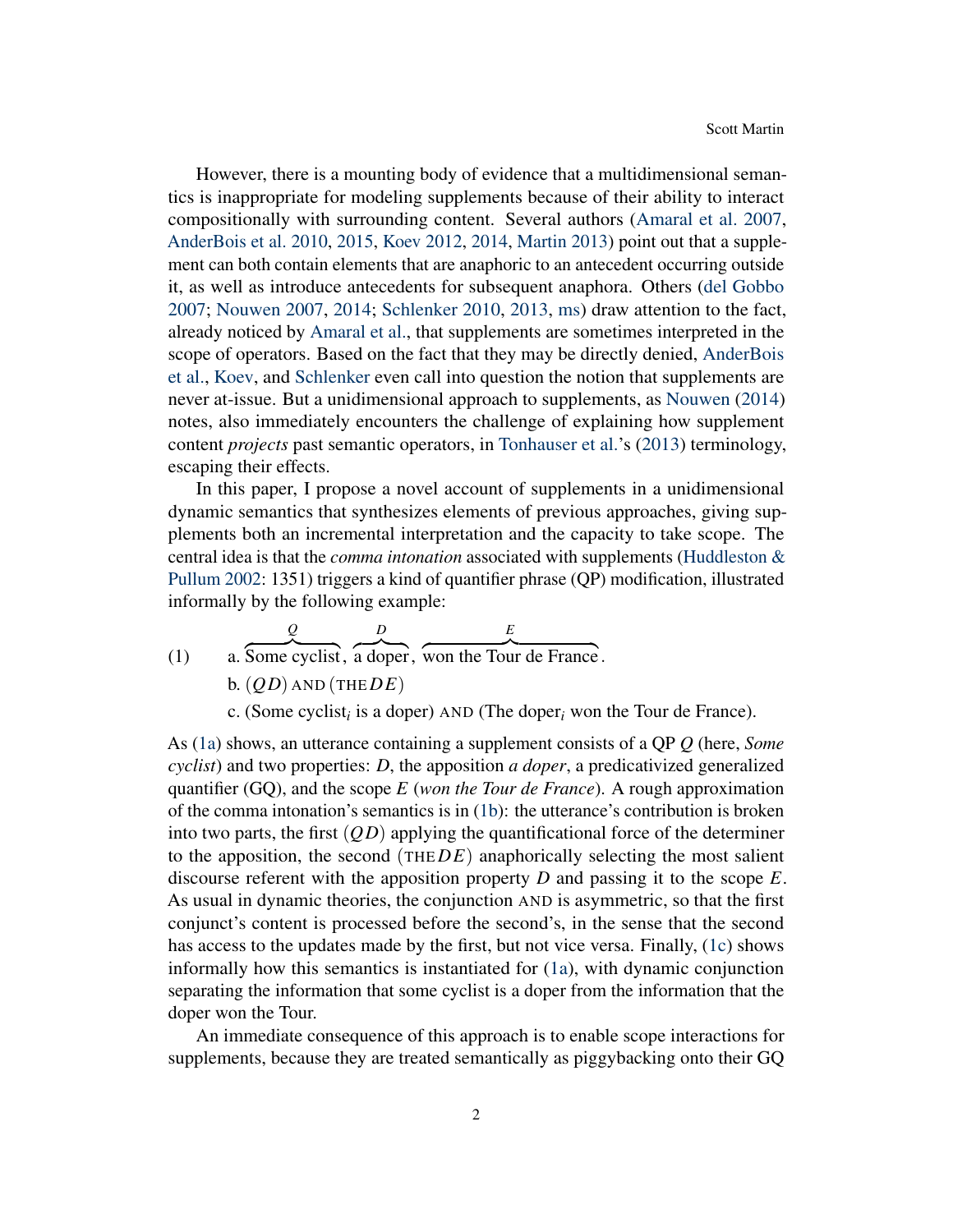anchors. Unembedded dynamic conjunction is semantically equivalent to parataxis in this model, as shown in Theorem [A.2.](#page-45-0) As a result, a supplement in widest scope position, as in [\(1\)](#page-1-0), contributes a separate proposal from the main clause content— a supplemental update— when it is proffered. By contrast, a narrowscoping supplement is interpreted as simply being dynamically conjoined with the main clause content. When no embedding operators are present, a supplement can only take widest scope, and so supplements in root clauses containing no operators always project.

Supplements thus contribute ordinary at-issue denotations, and their apparent projection derives from independent mechanisms, such as the properties of the anchoring GQ. In this respect, this account breaks with many others because it decouples supplement projection from at-issueness: a supplement may project independently of whether or not it addresses the *question under discussion* (QUD, [Simons et al.](#page-54-4) [2010,](#page-54-4) [Ginzburg](#page-50-0) [2012,](#page-50-0) [Roberts](#page-53-3) [2012a](#page-53-3)[,b\)](#page-53-4). Whether a supplement projects is, as a result, just an epiphenomenon of its anchor's scope. In some cases, it derives from the tendency to take widest scope exhibited by proper names and other definites. In others, it follows from the preference for surface scope independently observed for GQs. The fact that supplements are sometimes forced to take narrow scope is based on the more general notion of anaphoric accessibility in discourse, following [Nouwen](#page-53-2) [\(2014\)](#page-53-2). And since the sequence of proposals generated by an utterance containing a supplement is ordered by linear position, this account gives a model of the greater degree of deniability observed for utterance-final supplements [\(AnderBois et al.](#page-49-1) [2010,](#page-49-1) [2015,](#page-49-2) [Koev](#page-52-0) [2012,](#page-52-0) [Schlenker](#page-54-2) [ms\)](#page-54-2). I also offer new examples that show a supplement in the scope of a quantifier being interpreted outside its scope, and argue that these cases are instances of [Roberts'](#page-53-5)s [\(1989\)](#page-53-5) *telescoping*.

The semantics itself is both dynamic and fully compositional, in the tradition of [Muskens](#page-52-3) [\(1994,](#page-52-3) [1996\)](#page-53-6), [Beaver](#page-50-1) [\(2001\)](#page-50-1), [de Groote](#page-51-3) [\(2006\)](#page-51-3), [Martin & Pollard](#page-52-4) [\(2012a,](#page-52-4)[b,](#page-52-5) [2014\)](#page-52-6), and [Martin](#page-52-2) [\(2013\)](#page-52-2). Apart from the specialized meaning for the comma intonation, this semantics only uses independently motivated mechanisms to model supplements: incremental discourse composition, anaphora resolution, predicativization, and generalized quantification. Only a single meaning dimension is required, with no additional special-purpose rules or representation layers, and the account is expressed in the well understood, mainstream mathematical formalism of *type theory* familiar to many semanticists.

The following section (Section [2\)](#page-3-0) discusses the empirical domain of supplements, focusing in particular on their projection and scope-taking capabilities (Section [2.1\)](#page-4-0). In Section [2.1.3,](#page-11-0) I present new data showing that quantified supplements can sometimes be interpreted outside the scope of their anchors. The gradience of supplement deniability is discussed in Section [2.2.](#page-13-0) A formal account of supplements is given in Section [3,](#page-15-0) with Section [3.1](#page-15-1) briefly touching on some preliminaries that are detailed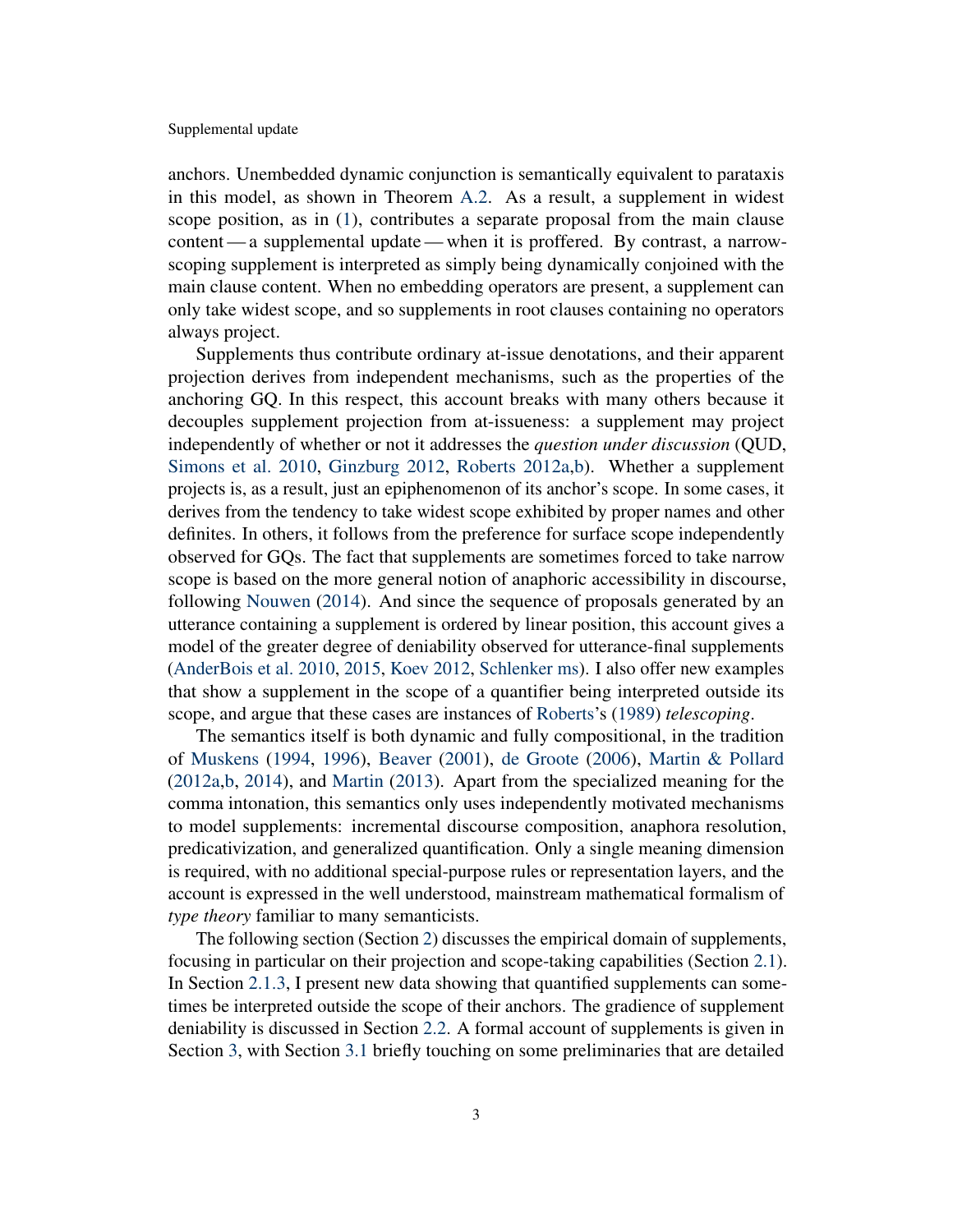more fully in the appendix [\(A\)](#page-39-0). After giving some basic ingredients in Section [3.2,](#page-16-0) such as the process of making an at-issue proposal (Section [3.2.1\)](#page-17-0) and the comma intonation (Section [3.2.2\)](#page-18-0), I formally analyze supplements interacting with anaphora (Section [3.3\)](#page-22-0), supplement scope and projection (Section [3.4\)](#page-24-0), including cases of quantified supplements (Section [3.4.3\)](#page-29-0) and supplement deniability (Section [3.4.4\)](#page-32-0). A summary and comparison with previous accounts is given in Section [4;](#page-35-0) conclusions and future work are discussed in Section [5.](#page-38-0)

# <span id="page-3-0"></span>2 Characterizing supplements

A paradigm example of a supplement in a root clause with no embedding operators is given in

<span id="page-3-1"></span>(2) Ames*, a successful spy,* is now behind bars. [\(Potts](#page-53-0) [2005:](#page-53-0) 90, (4.2); emphasis mine)

In supplement constructions like this one, the *apposition* (in [\(2\)](#page-3-1), *a successful spy*) is attached to its *anchor* [\(Huddleston & Pullum](#page-51-2) [2002:](#page-51-2) 1351), *Ames*, via the comma intonation, the distinct pattern of intonational pauses that demarcates supplements in spoken English, often represented in writing by a pair of commas.

Cases like [\(2\)](#page-3-1) prompt the observation that the supplements in them are interpreted separately from the surrounding content. For example, in the variant in [\(3\)](#page-3-2), the implication that Ames is a successful spy is not perturbed by the negation targeting the matrix verb.

<span id="page-3-2"></span>(3) It's not true that Ames, a successful spy, is currently behind bars.

The meaning of [\(3\)](#page-3-2) could equivalently be captured by either of the following:

<span id="page-3-3"></span>(4) a. Ames<sub>*i*</sub> is a successful spy, and he<sub>*i*</sub> is not currently behind bars.

b. Ames<sub>*i*</sub> is a successful spy. He<sub>*i*</sub> is not currently behind bars.

Both of the alternatives in [\(4\)](#page-3-3) contain two separate proposals, the first of which contains the content expressed by the supplement in [\(3\)](#page-3-2), and the second the content expressed by its main clause. Based on this behavior, [Potts](#page-53-0) and many others have claimed that supplement content cannot be targeted by semantic operators, and that it obligatorily *projects* [\(Simons et al.](#page-54-4) [2010,](#page-54-4) [Tonhauser et al.](#page-54-3) [2013\)](#page-54-3).

<span id="page-3-4"></span>The interpretations in [\(4\)](#page-3-3) are part of a general pattern, as the syntactic distribution of appositions shows a high degree of overlap with predicatives: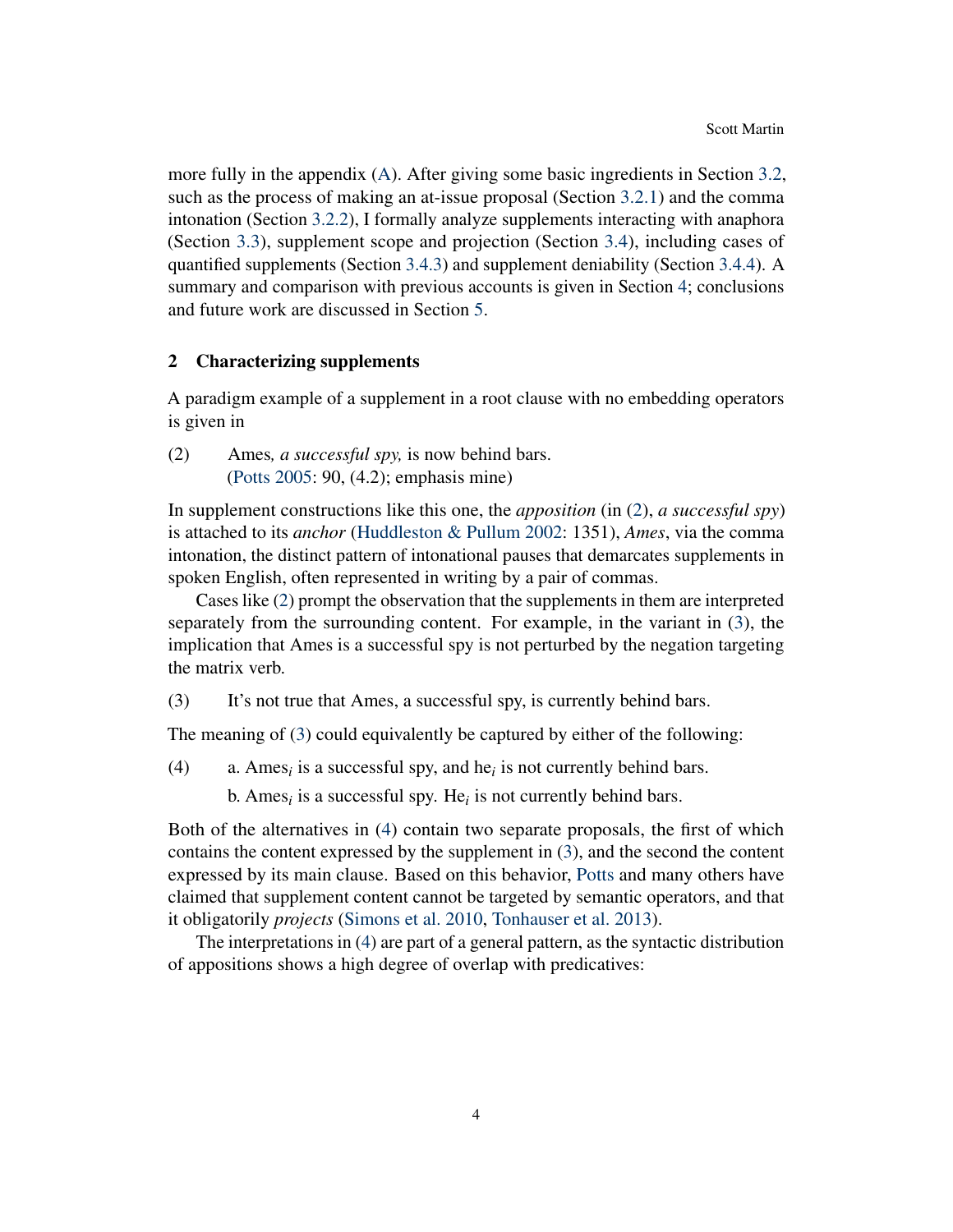(5)

\nKim, (who's)

\n
$$
\left\{\n\begin{array}{c}\n\text{some/no cyclist} \\
\text{(formerly/no longer/not) a cyclist} \\
\text{overwhelmed by fatigue} \\
\text{riding with a flat tire} \\
\text{on a kid's BMX bike} \\
\text{every cycling coach's worst nightmare} \\
\text{# each/every/all cyclist(s)}\n\end{array}\n\right\},
$$

was barely able to make it up Old La Honda Road in half an hour.

The capability of each of the appositions bracketed in [\(5\)](#page-3-4) to occur as the complement to the copula follows the same pattern, $<sup>1</sup>$  $<sup>1</sup>$  $<sup>1</sup>$  and so do the relevant adaptations of those</sup> in

(6) Lane, 
$$
\left\{\n \begin{array}{c}\n \text{his rear brake dragging} \\
 \text{with an injured leg} \\
 \text{having missed the big move}\n \end{array}\n \right\}, \text{dropped out of the race.}
$$

That is, the copular expression *Lance's leg was injured* is possible.

# <span id="page-4-0"></span>2.1 Supplement scope and projection

The interpretations in [\(4\)](#page-3-3) are not the only ones available for [\(3\)](#page-3-2), since the wide-scope negation reading could perhaps be forced by following up [\(3\)](#page-3-2) with *The Ames you're thinking of, the one that went to jail, is actually a hedge fund manager*. [Nouwen](#page-53-2) [\(2014\)](#page-53-2) points out other cases where a negation-wide reading seems possible:

<span id="page-4-1"></span>(7) It is not the case that a boxer, a famous one, lives in this street. [\(Nouwen](#page-53-2) [2014:](#page-53-2) (25))

This example can be interpreted equivalently with *No famous boxer lives in this street*, although a reading with the supplement projecting is also available. Importantly, in the negation-wide readings of both [\(3\)](#page-3-2) and [\(7\)](#page-4-1), the supplement does not constitute a separate proposal, instead becoming integrated into the negated content.

As evidence that supplements can be outscoped by operators other than negation, consider the following:

<span id="page-4-2"></span>(8) Every professional man I polled<sub>*i*</sub> said that while his<sub>*i*</sub> wife<sub>*j*</sub>, who<sub>*j*</sub> had earned a bachelor's degree, nevertheless had no work experience, he<sub>i</sub> thought she<sub>j</sub> could use it to get a good job if she  $<sub>i</sub>$  needed one.</sub> [\(Amaral et al.](#page-49-0) [2007:](#page-49-0) 740, (35); indices mine)

<sup>1</sup> Although Chaka Khan, Whitney Houston, and Taylor Swift did all sing *I'm every woman*, I take this to be a metaphorical usage.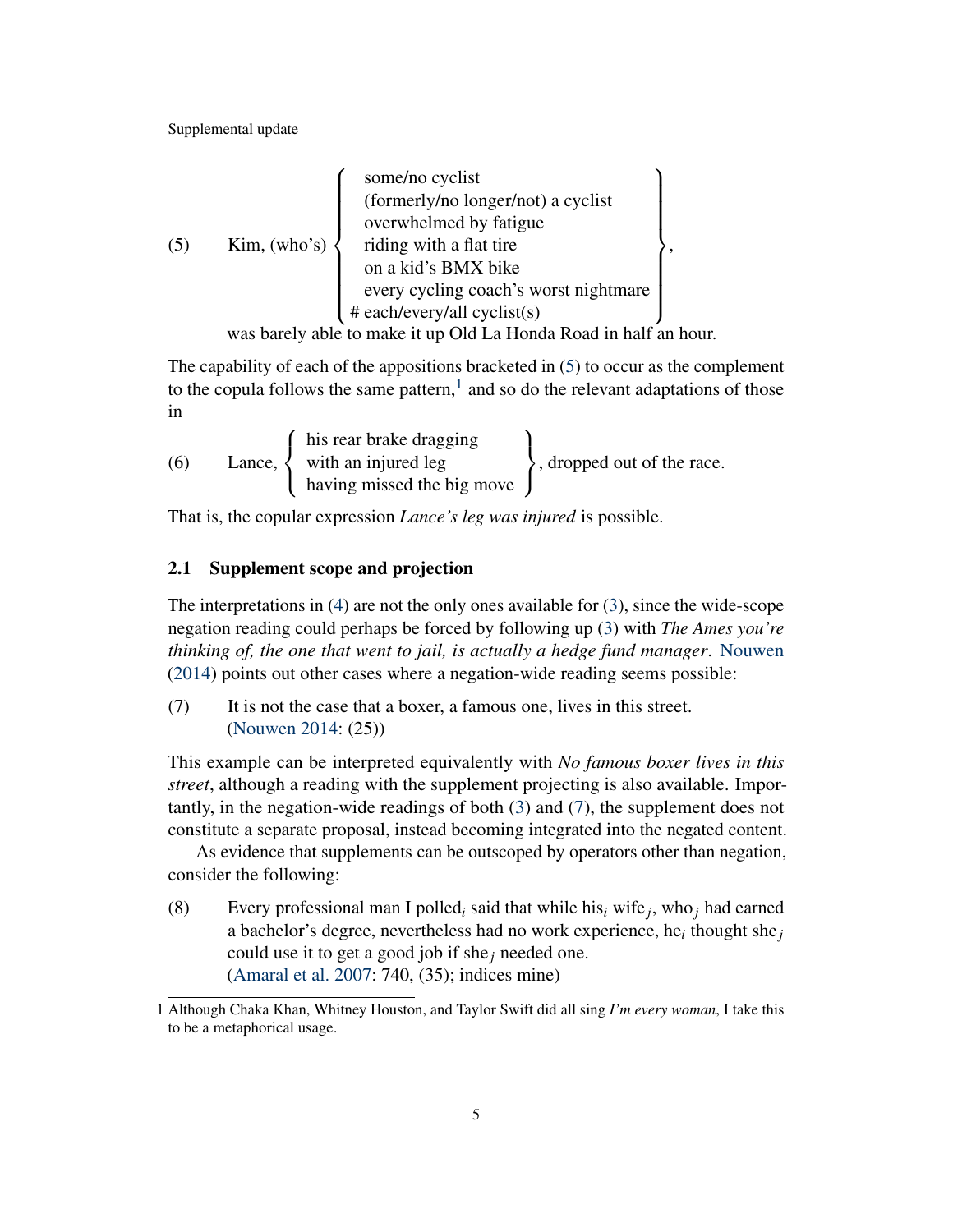In this example, the supplement must be interpreted in the scope of *Every* because its anchor is interpreted there: [\(8\)](#page-4-2) entails that each professional man polled claimed his wife had earned a degree. The same effect is observed when the supplement's anchor uses the indefinite determiner:

- <span id="page-5-0"></span>(9) Every professor who wrote a book, one on linguistics, is eligible for a sabbatical.
- <span id="page-5-1"></span>(10) Every boxer has a coach, a famous one. [\(Nouwen](#page-53-2) [2014:](#page-53-2) (24) and (32))

The natural interpretation for [\(9\)](#page-5-0) has each professor writing a different book on linguistics, and for [\(10\)](#page-5-1), the reading where there is a potentially different famous coach for each boxer is available (though a wide-scope or specific indefinite reading is also possible). [Amaral et al.](#page-49-0) [\(2007:](#page-49-0) 741, (38)) also show that iterative adverbs like *too* that occur in supplements can be licensed by information in the scope of a quantifier.

The interaction between supplements and scope-taking operators is not restricted to negation and quantification. [Schlenker](#page-54-2) [\(ms\)](#page-54-2) argues at length that they can sometimes take narrow scope within conditionals, as in the following.

<span id="page-5-4"></span>*Context (11):* Someone made a big mistake at the department.

<span id="page-5-3"></span>(12) a. If tomorrow I call the chair, who in turn calls the dean, then we will be in deep trouble.

[\(Schlenker](#page-54-2) [ms:](#page-54-2) 7, (11))

b. If tomorrow I call the chair, a total jerk, then we will be in deep trouble.

<span id="page-5-2"></span>For [\(12b\)](#page-5-2), the implication that the chair is a total jerk is independent of whether I call her or not, that is, the supplement projects. By contrast, in [\(12a\)](#page-5-3), the supplement is obligatorily interpreted in the antecedent of the conditional: there is no implication that the chair will necessarily call the dean no matter what, just that *if* I call the chair, s/he will call the dean as a result.

[Nouwen](#page-53-2) [\(2014\)](#page-53-2) summarizes the scope dependency between an apposition and its anchor by observing that "[t]he scope of the appositive is always at least as wide as that of its anchor, never narrower." Based on the data discussed here, I propose that a supplement is formed by an apposition that attaches itself to an anchoring GQ, augmenting its content and taking the exact same scope as the anchor, with the "at least as wide" part of [Nouwen'](#page-53-2)s observation falling out as a result. When a supplement's anchor scopes widest, as in the reading of [\(3\)](#page-3-2) with negation narrow, a separate proposal is generated for the supplement content, and so it projects past any operators in the main clause. But when its anchor takes narrow scope, as in [\(8\)](#page-4-2), the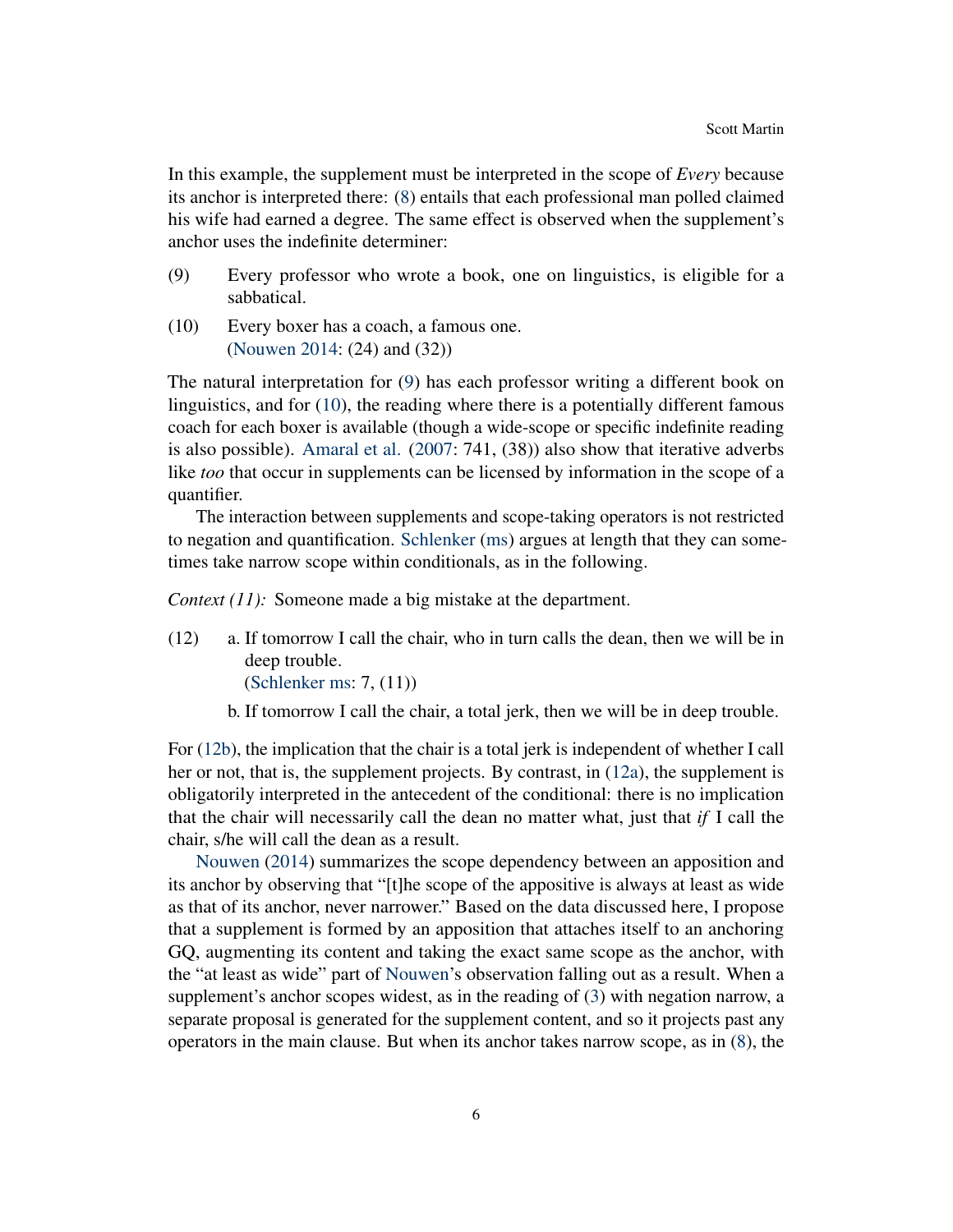supplement does not project, its content instead becoming integrated into the main clause content.

With supplements allowed to take scope along with their anchors, how do the readings with the supplement obligatorily in widest scope position— that is, the projective readings— arise? And what factors act to *prevent* these readings? I turn to these questions in the following sections.

# <span id="page-6-4"></span>2.1.1 Discourse anaphora

[Nouwen](#page-53-2) [\(2014:](#page-53-2) note 3) also seems to be the first to notice "the parallel [...] between discourse anaphora with quantifiers and the anchoring of an appositive", one of the factors influencing supplement projection:

<span id="page-6-1"></span><span id="page-6-0"></span>(13) a. Every cyclist*<sup>i</sup>* met a friend of hers*<sup>i</sup>* for a beer.

b. Every cyclist*<sup>i</sup>* met Lance, who gave him*<sup>i</sup>* a Tour de France souvenir.

c. Every cyclist met Lance, a doper who cheated to win the Tour de France.

<span id="page-6-2"></span>On the intended reading, [\(13a\)](#page-6-0) means that for each cyclist, that cyclist met a potentially different friend of hers for a beer. It cannot mean that there was necessarily a single friend that met all of the cyclists for a beer, that is, the indefinite cannot take widest scope due to the presence of the bound pronoun *hers*. This seems to be the same reason why the supplement in [\(13b\)](#page-6-1) cannot be construed projectively, that is, as taking widest scope, whereas in [\(13c\)](#page-6-2) it clearly can: [\(13b\)](#page-6-1) means that Lance gave each of the cyclists a different Tour souvenir, while [\(13c\)](#page-6-2) has an interpretation equivalent to *Lance, who by the way is a doper and cheated in the Tour, was met by every cyclist*. Thus the presence of the bound pronoun in [\(13b\)](#page-6-1) acts to block the projective reading that would normally arise. $<sup>2</sup>$  $<sup>2</sup>$  $<sup>2</sup>$ </sup>

Given this observation, [\(12a\)](#page-5-3) bears a similarity to [\(14\)](#page-6-3), interpreted in the same context  $(11)$ :

<span id="page-6-3"></span>(14) If tomorrow [I call the chair<sub>*i*</sub>]<sub>*j*</sub>, which<sub>*j*</sub> prompts her<sub>*i*</sub> to call the dean, then we will be in deep trouble.

<sup>2</sup> A reviewer reminded me of the existence of examples where a pronoun in a supplement appears to be bound within the scope of an operator, but the supplement is interpreted outside. I discuss examples of exceptional scope, such as [\(27\)](#page-11-1), below in Section [2.1.3,](#page-11-0) and argue that they are instances of telescoping, different from cases of discourse binding such as [\(13b\)](#page-6-1).

The same reviewer also mentions that the following example makes a nice near-minimal pair to [\(13b\)](#page-6-1), since it contains an indefinite.

<sup>(</sup>i) Every cyclist met Lance, who carried with him a Tour de France souvenir.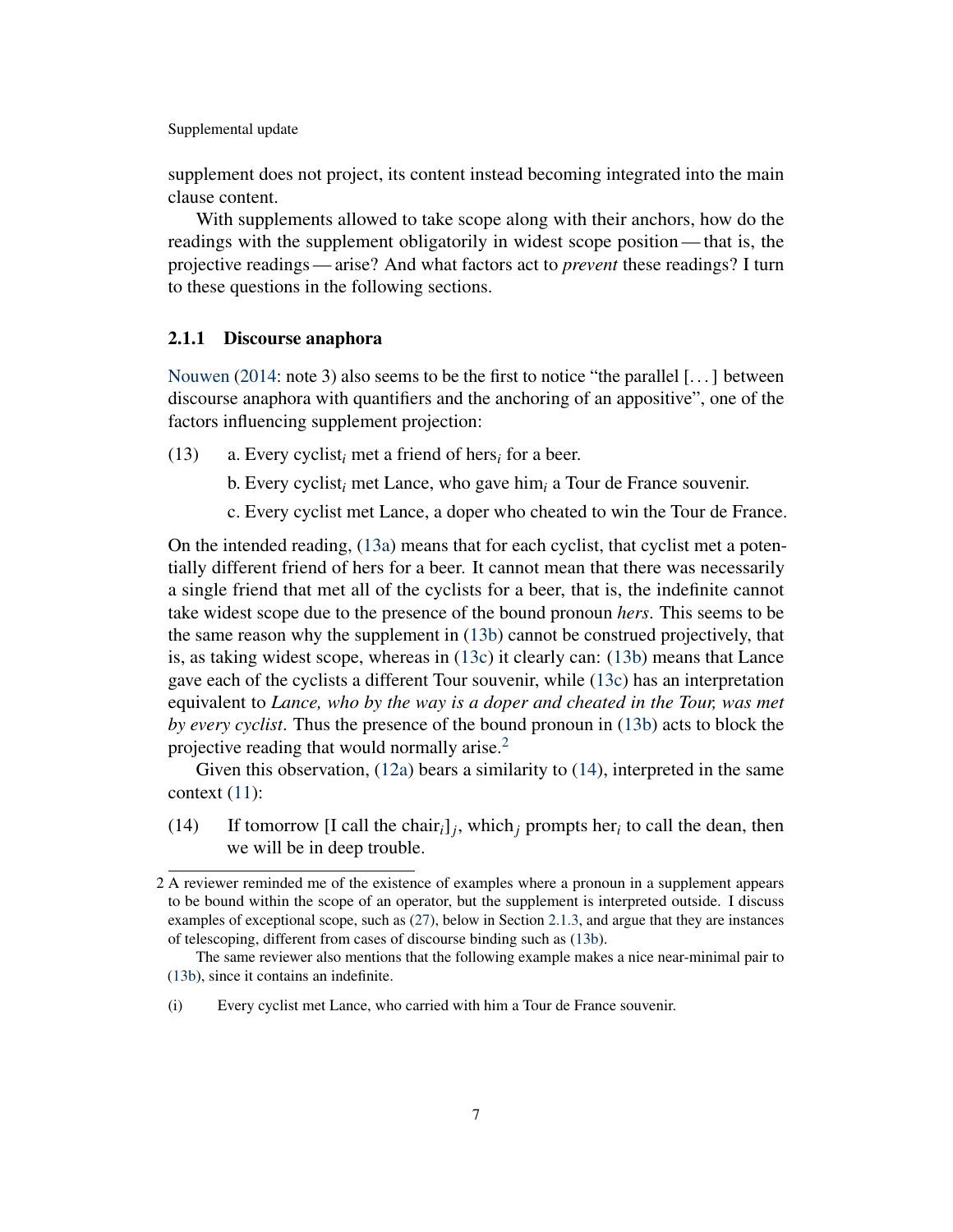The important modification in [\(14\)](#page-6-3) is to make the event anaphora more obvious. In this adaptation, the phrase *I call the chair* introduces a discourse referent corresponding to the calling event, which is interpreted in the scope of *tomorrow*. In [\(12a\)](#page-5-3), by comparison, the event anaphora is instead signaled by the use of *in turn*. In [\(12b\)](#page-5-2), the scope of the apposition is unconstrained, and so the projective interpretation is available.

# <span id="page-7-3"></span>2.1.2 Scope preferences

It remains to explain why certain scopings are preferred for supplements, so that they get the projective reading if possible. [Nouwen](#page-53-2) [\(2014\)](#page-53-2) proposes that competing representations of supplements are ranked so that a wider-scope representation is always preferred to a narrower-scope one. In a similar vein, [AnderBois et al.](#page-49-2) [\(2015\)](#page-49-2) model supplements as updating the discourse context directly, using a different update mode from the proposal generated by the surrounding main clause content. For [AnderBois et al.,](#page-49-2) a supplement forces its anchor to always take widest scope, and apparent exceptions such as [\(7\)](#page-4-1), [\(10\)](#page-5-1), or

<span id="page-7-0"></span>(15) If a professor, a famous one, publishes a book, he will make a lot of money. [\(Wang et al.](#page-54-5) [2005:](#page-54-5) (2b))

are instances of "*one*-asides", and treated differently from true appositives. In their approach, the apparent ability of such *one*-asides to take narrow scope is explained by construing them are mere *corrections*, comments on the immediately preceding anchor.

[Nouwen](#page-53-2) [\(2014\)](#page-53-2) offers some compelling arguments suggesting that an analysis of examples like [\(15\)](#page-7-0) as corrections is inadequate. But those arguments notwithstanding, there are independent reasons to doubt that [AnderBois et al.'](#page-49-2)s approach is empirically justified, since it is not difficult to find examples of nonprojecting supplements that are not *one*-asides, for example, [\(8\)](#page-4-2), [\(12a\)](#page-5-3), [\(13b\)](#page-6-1), or the adaptation of [\(10\)](#page-5-1) in

<span id="page-7-2"></span>(16) Every famous boxer I know*<sup>i</sup>* has a devoted brother, who he*<sup>i</sup>* completely relied on back when he*<sup>i</sup>* was just an amateur.

To avoid the appearance of basing generalizations about the data solely on what [Pereira](#page-53-7) [\(2013\)](#page-53-7) has called "overeducated introspection", I also note the following naturally occurring example of a nonprojecting supplement:

<span id="page-7-1"></span>(17) But there would always be some student, a photographer or a glassblower, who would simply have taken a piece of newspaper and folded it once and propped it up like a tent and let it go at that.<sup>[3](#page-0-0)</sup>

<sup>3</sup> *From Bauhaus to Our House*, by Tom Wolfe, p. 11. Farrar, Straus and Giroux, 1981.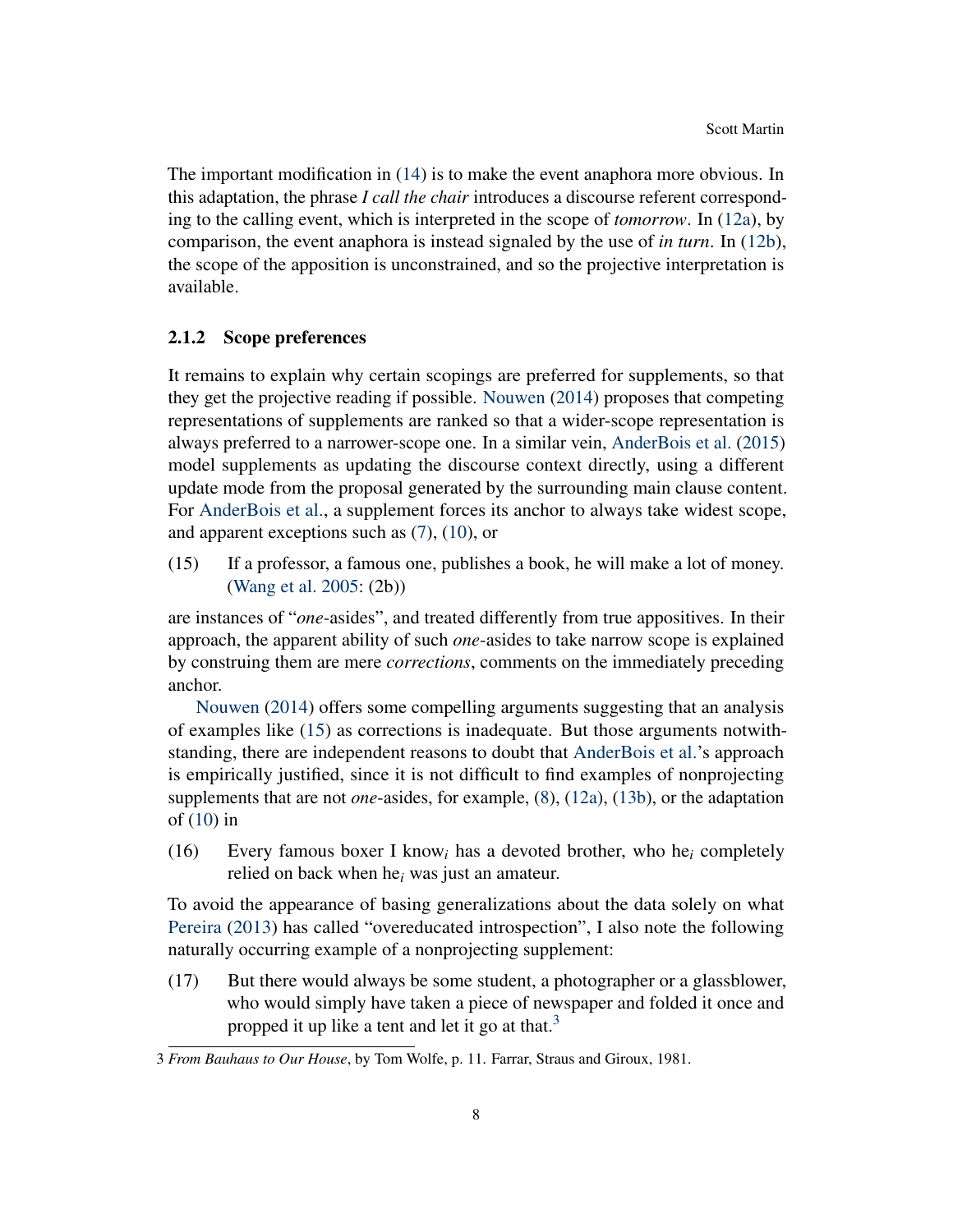The interpretation of  $(17)$  resembles the one for  $(8)$ : on each occasion, some different student, who by the way was a photographer or glassblower, would fold a newspaper a certain way. These examples illustrate the problem with [AnderBois](#page-49-2) [et al.'](#page-49-2)s requirement that supplements always take widest scope. For [\(8\)](#page-4-2), [\(13b\)](#page-6-1), and [\(16\)](#page-7-2), if the supplement is in widest scope position, it cannot update the context directly without the bound variable becoming unbound, so that the account predicts an unobserved infelicity. For [\(12a\)](#page-5-3) and [\(17\)](#page-7-1), the widest-scope supplement reading requires its anchor to also take widest scope, resulting in truth conditions that do not correspond to intuitions.

Taking a different tack, [Schlenker](#page-54-2) [\(2013,](#page-54-1) [ms\)](#page-54-2) attempts to explain the scoping preference for supplements on the basis of a more general pragmatic principle called *Translucency*. Under this principle, it should be possible to add uncontroversial assumptions to a supplement's context of interpretation that make its semantic content "locally trivial", that is, entailed by the context. However, it is not hard to produce examples of supplements for which Translucency seems not to apply. For instance, in [\(12b\)](#page-5-2) it does not seem that the apposition *a total jerk* represents an uncontroversial assumption about the chair. Similarly, in [\(10\)](#page-5-1), it does not seem that the speaker is inviting her interlocutors to make an uncontroversial assumption that whoever coaches every boxer is necessarily famous. And the assumption that Lance is a (cheating) doper does not seem uncontroversial in [\(13c\)](#page-6-2).

To explain why supplements with an indefinite anchor can more easily take narrow scope (i.e., fail to project) than ones with a definite anchor, I propose that a supplement's scope, and therefore its projection, is in part determined by independent scope preferences related to its anchor. One factor influencing these preferences is that an anaphoric trigger is interpreted as closely as possible to the site of its antecedent. This idea surfaces in the theory of anaphora due to [van der Sandt](#page-54-6) [\(1992\)](#page-54-6) and [Geurts](#page-50-2) [\(1999\)](#page-50-2), refined and implemented by Blackburn  $\&$  Bos [\(ms\)](#page-50-3) and [Bos](#page-50-4) [\(2003\)](#page-50-4), in the following way: when a definite is resolved, it traverses the history of accessible discourse contexts to find a suitable antecedent, incorporating its descriptive content at the site of the antecedent. [Barker & Shan](#page-50-5) [\(2014:](#page-50-5) chapter 15) echo this idea in their analysis of parasitic scope, with pronouns taking scope immediately under their antecedents. It also shows up in [Roberts'](#page-53-8)s [\(2003\)](#page-53-8) *weak familiarity*, a generalization of the notion of [Heim'](#page-51-4)s [\(1982\)](#page-51-4) familiarity in which a suitable antecedent need only be *entailed* to exist, but not necessarily overtly mentioned. In [\(18\)](#page-8-0), for example, the antecedent to *it* is only weakly, but not strongly, familiar:

<span id="page-8-0"></span>(18) Every motel room has a copy of the Bible in it. In this room, it was hidden under a pile of TV Guides. [\(Heim](#page-51-4) [1982:](#page-51-4) discussed by [Roberts](#page-53-8) [\(2003:](#page-53-8) 297) as (15))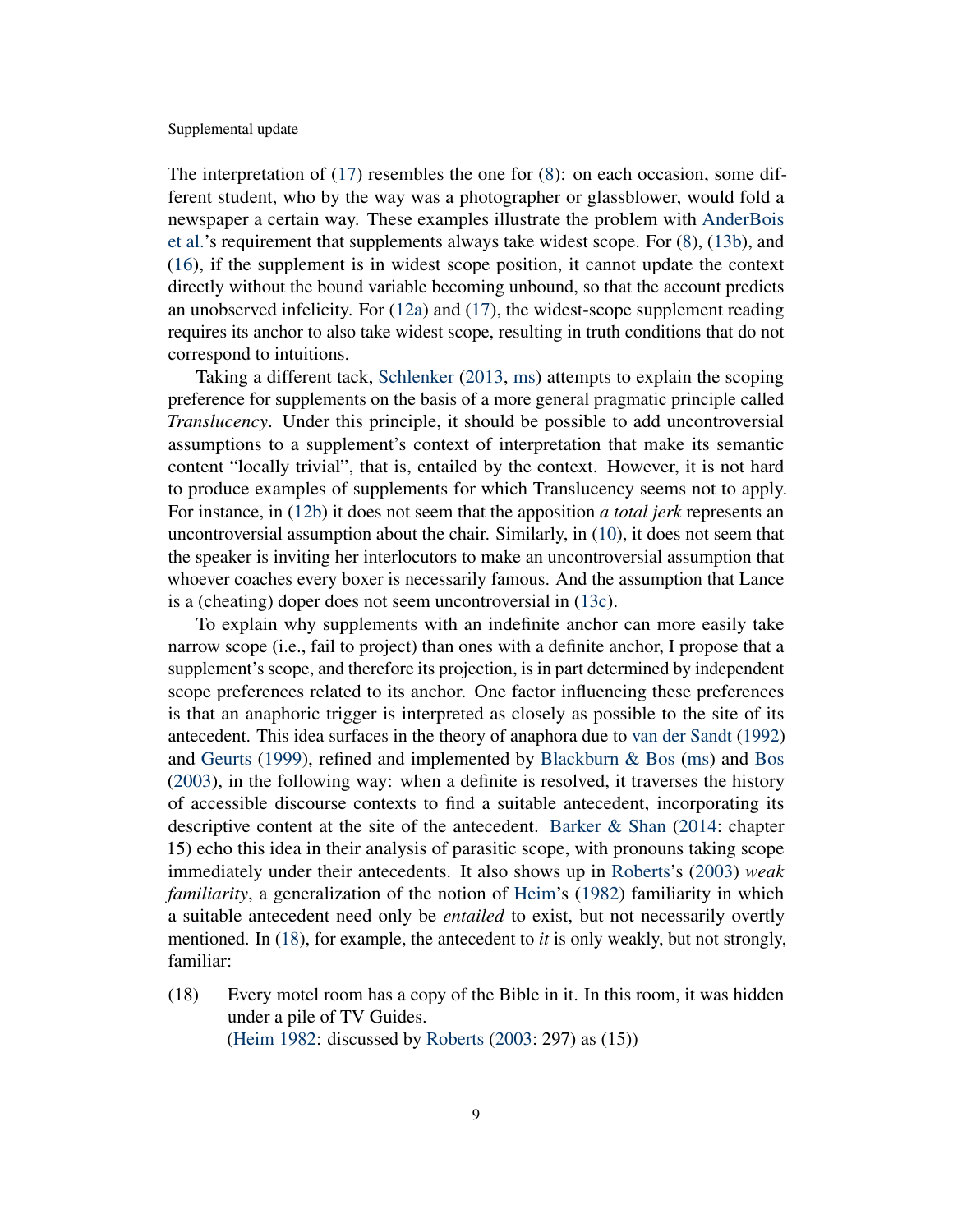According to [Roberts'](#page-53-8)s account, the antecedent for *it* in [\(18\)](#page-8-0) is available because it is entailed to exist: *this room* is interpreted to be a motel room, and, as the first utterance implies, being a motel room entails having a copy of the Bible. Proper names, modeled as a subclass of anaphoric triggers, following [Geurts](#page-50-2) [\(1999\)](#page-50-2), [Beaver](#page-50-1) [\(2001\)](#page-50-1), and [Martin](#page-52-2) [\(2013\)](#page-52-2), inherit the behavior of definites more generally. This lines up with the treatment of proper names in Discourse Representation Theory, where they correspond to discourse referents in the top level (i.e., widest scope) of the representation [\(Kamp & Reyle](#page-51-5) [1993,](#page-51-5) [Bos](#page-50-4) [2003\)](#page-50-4).

In this characterization of definite anaphora, the process of interpreting a discourse is viewed as a sequence of contexts resulting from the series of updates generated by its component utterances. More concretely, modeling a discourse as a series of dynamic meanings  $m_0, m_1, \ldots$  gives rise to the sequence of contexts  $c_0, c_1, \ldots$  as follows:

### $c_0 m_0 c_1 m_1 c_2 \cdots$

This model starts with the context  $c_0$ , which is then updated by  $m_0$  to produce the context  $c_1$ , in turn updated to produce  $c_2$  by  $m_1$ , etc. Definites, in this proposal, prefer to take their scope at the earliest possible position in the chain of contexts produced by interpreting the discourse, other things being equal. That is, if a suitable antecedent for some definite  $d$  is introduced by  $m_i$ , then the position immediately after  $m_i$  is preferred as a scoping site for *d* to every  $m_j$  where  $i < j$ .

This proposal thus captures the observation that appositions anchored to definites obligatorily project, except when constrained by discourse anaphora, as in [\(13b\)](#page-6-1). To demonstrate, note the contrast between the following:

- [\(12b\)](#page-5-2) If tomorrow I call the chair, a total jerk, then we will be in deep trouble.
- [\(13c\)](#page-6-2) Every cyclist met Lance, a doper who cheated to win the Tour de France.
- <span id="page-9-1"></span><span id="page-9-0"></span>(19) a. It's not true that Lance, a doper, won the Tour de France.
	- b. It's not true that some cyclist, a doper, won the Tour de France.

For [\(12b\)](#page-5-2), the preference for the projective reading is predicted because the anchor of the appositive *a total jerk* is anchored by *the chair*, which scopes widest because its antecedent occurs outside the current utterance. Because of this, the supplement's implication that the chair is a jerk is outside the scope of the conditional, as observed. Similarly, in [\(13c\)](#page-6-2), the proper name *Lance* is the anchor for the appositive whose content is that he is a doper who cheated to win the Tour. Since proper names are treated as instances of definites, *Lance* must find its antecedent outside of the utterance in [\(13c\)](#page-6-2), and therefore scopes wide relative to the quantifier *Every*, yielding the observed projective reading. For [\(19a\)](#page-9-0), the implication that Lance is a doper likewise escapes the effects of negation. But an available reading of [\(19b\)](#page-9-1) is the one reflected in the surface order of the negation and supplement, equivalent to *It's not true that some doping cyclist won the Tour de France.*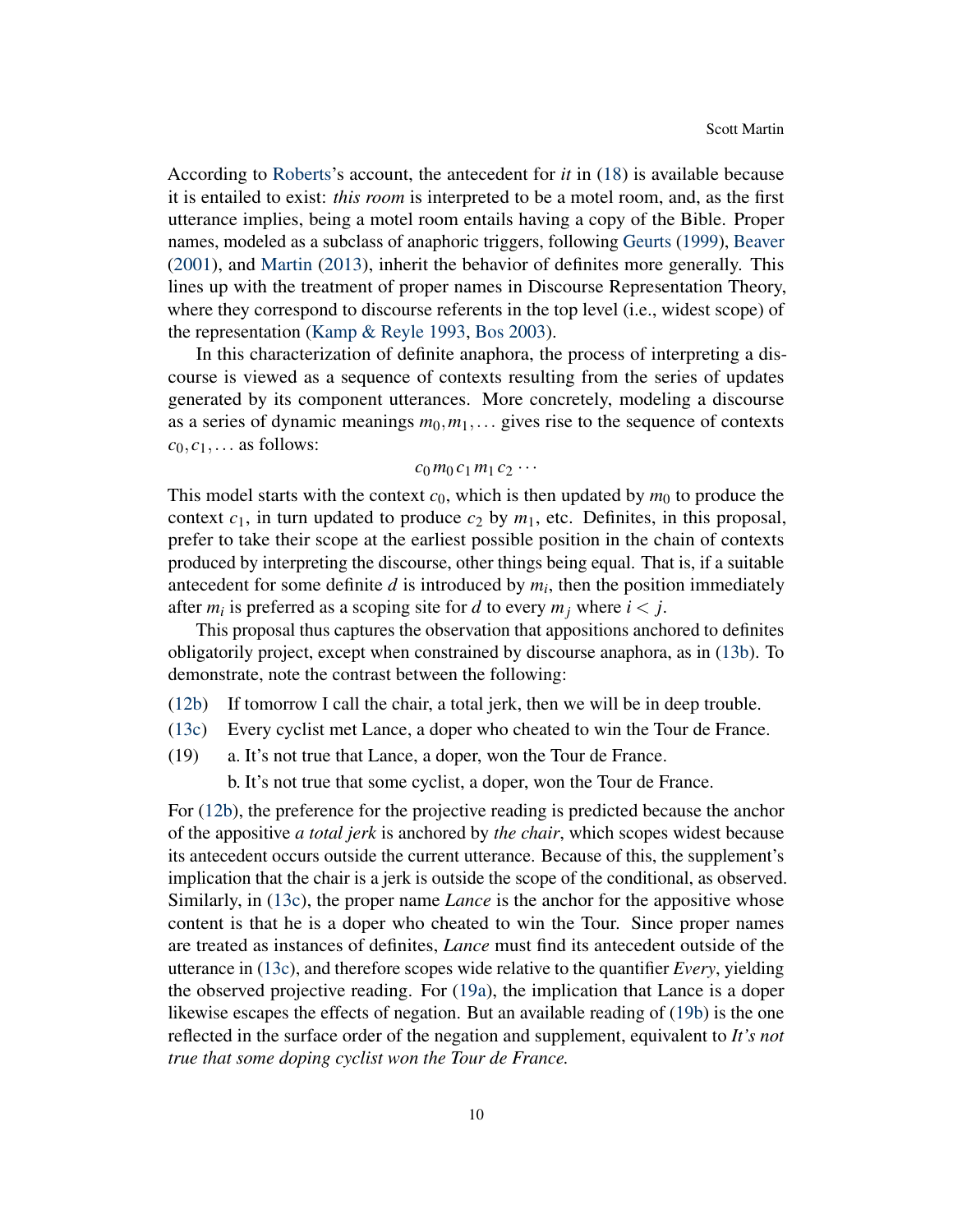There is also a difference observed in the scope preferences for [\(19b\)](#page-9-1) and the variant of [\(1a\)](#page-1-0) in

<span id="page-10-0"></span>(20) Some cyclist, a doper, didn't win the Tour de France.

For [\(19b\)](#page-9-1), where the negation's surface position precedes the supplement's, it seems that a negation-wide interpretation is more readily available than for [\(20\)](#page-10-0), where the supplement precedes the negation. I propose that this is simply an instance of the well-known default preference for operators to take surface scope. Importantly, the inverse scope reading for [\(19b\)](#page-9-1) is still possible, namely, the one where there is some doping cyclist who didn't win the Tour, the surface scope reading of [\(20\)](#page-10-0). Since the anchor, in both of these cases, is an indefinite, it is not subject to the same widest-scope preference as definite anchors, because indefinites do not seek an antecedent in prior context.

Of course, the anchor's properties are not the only factors influencing supplement projection.

<span id="page-10-1"></span>(21) John*<sup>i</sup>* didn't read a book, which Mary had recommended to him*<sup>i</sup>* . [\(AnderBois et al.](#page-49-2) [2015:](#page-49-2) 31, (72); indices mine)

Here, the indefinite *a book* seems to counteract both the default preference for the proper name to scope widest and for the negation's scope to reflect its wider surface position. Cases like [\(21\)](#page-10-1) and [\(22\)](#page-10-2), below, show that contextual factors and world knowledge can also impact the scope of a supplement's anchor.

<span id="page-10-2"></span>(22) Nasa's Mars Curiosity rover didn't find an alien, who was green and scaly, roaming the surface.

This account predicts that the indefinite's scope is preferred to be narrow for both [\(21\)](#page-10-1) and [\(22\)](#page-10-2), other things being equal, although a widest-scope indefinite reading is still possible. This treatment seems to be correct for [\(22\)](#page-10-2), where the indefinite is difficult to interpret as taking widest scope because of default assumptions about the existence of aliens on Mars, whereas for [\(21\)](#page-10-1), the widest-scope indefinite reading is much more available. As for the supplement's preference to scope wide in [\(21\)](#page-10-1), it is possible that pragmatics plays a role, since the use of the comma intonation distinguishes [\(21\)](#page-10-1) from

<span id="page-10-3"></span>(23) John*<sup>i</sup>* didn't read a book which Mary had recommended to him*<sup>i</sup>* .

The alternative in [\(23\)](#page-10-3) contains a restrictive relative clause variant of the supplement in [\(21\)](#page-10-1) that more easily takes narrow scope. I leave the influence of context and the availability of alternatives on supplement projection as questions for future research.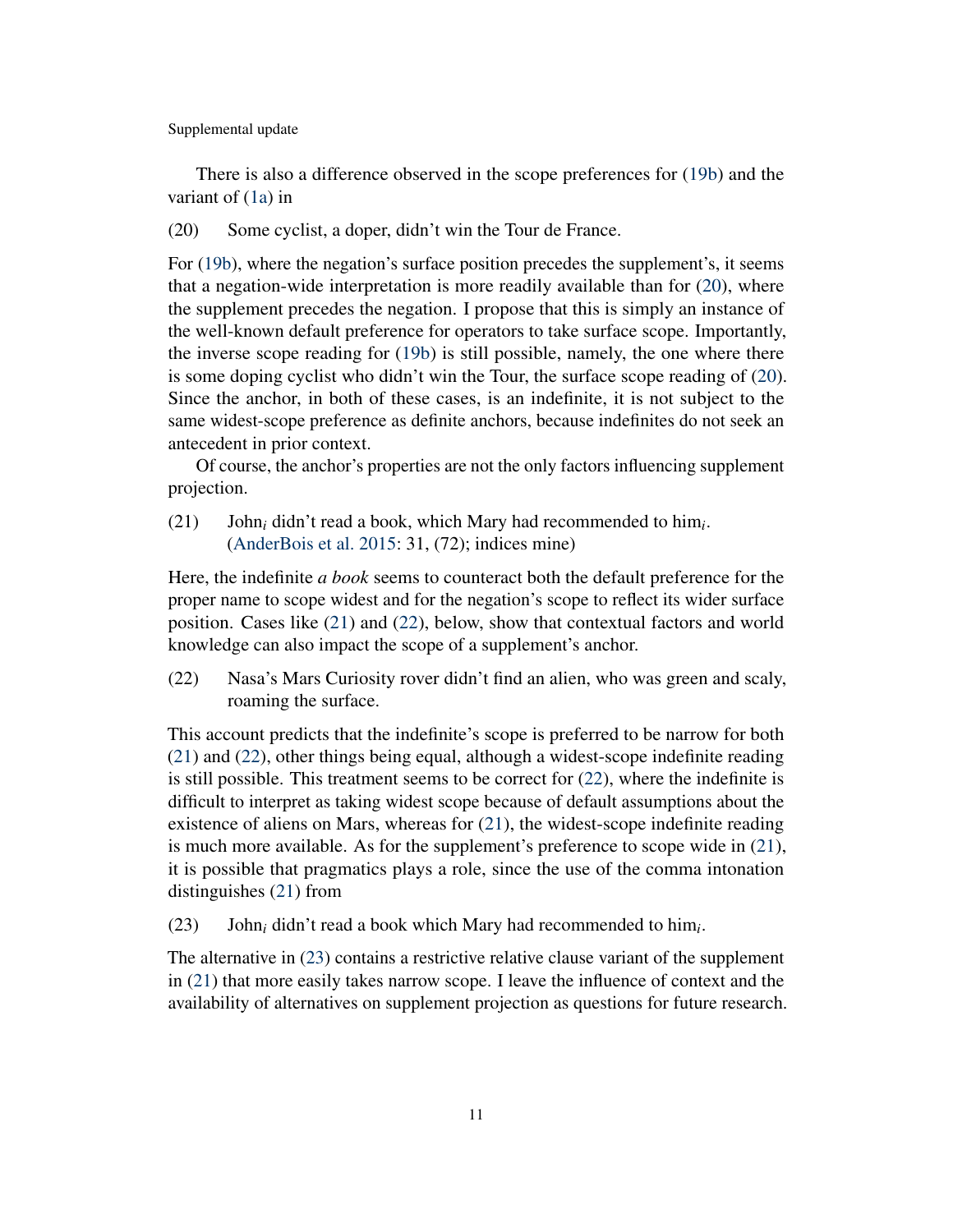# <span id="page-11-0"></span>2.1.3 Quantified supplements and telescoping

The inability of certain appositives to anchor to a true quantifier has been taken as evidence that supplements obligatorily project.

<span id="page-11-3"></span><span id="page-11-2"></span>(24) # Every Dutch boxer, a famous one, took part in the event. [\(Nouwen](#page-53-1) [2007:](#page-53-1) 87, (2)) (25) # No climber,  $\begin{Bmatrix} \text{an} \\ \text{the} \end{Bmatrix}$  experienced adventurer, was found sipping hot cocoa in the lodge. [\(Potts](#page-53-0) [2005:](#page-53-0) 122, (4.73a))

The supplement in [\(24\)](#page-11-2) cannot be interpreted so that every Dutch boxer is famous, and similarly, [\(25\)](#page-11-3) does not mean that no climber was an experienced adventurer. However, as [Nouwen](#page-53-1) [\(2007\)](#page-53-1) notes, this pattern is not completely general.

<span id="page-11-4"></span>(26) Every climber, all experienced adventurers, made it to the summit. [\(Potts](#page-53-0) [2005:](#page-53-0) 124, (4.75))

Example [\(26\)](#page-11-4) shows that the quantifier *Every* can sometimes play the role of the determiner in a supplement anchor after all. [Nouwen](#page-53-1) argues for an analysis in which true quantifiers can anchor supplements when the apposition is plural.

But the data are still more subtle, since it is clear from the following examples that a quantifier can sometimes bind a pronoun in a supplement that is interpreted outside the quantifier's scope.

<span id="page-11-1"></span>(27) No Tibetan Buddhist*<sup>i</sup>* thinks the Dalai Lama, his*<sup>i</sup>* spiritual mentor, would ever cave to Chinese pressure tactics.

(Carl Pollard, personal communication)

- <span id="page-11-5"></span>(28) Every  $\left\{\right\}$  Democratic president<sub>i</sub> thinks the right-wing press, his<sub>i</sub> sworn enemy, will give him*<sup>i</sup>* fair and balanced treatment.
- <span id="page-11-6"></span>(29) Every business owner I know<sub>i</sub> wants the Wall Street Journal<sub>j</sub>, which is naturally his*<sup>i</sup>* favorite newspaper, to expand its*<sup>j</sup>* editorial page.

These examples all show a supplement that contains a bound pronoun but also projects, in contrast to [\(13b\)](#page-6-1). In [\(27\)](#page-11-1), the singular pronoun *his* is bound by *No Tibetan Buddhist*, indicating that the supplement is interpreted in its scope. But there is a reading of [\(27\)](#page-11-1) that implies that every Tibetan Buddhist's spiritual mentor is the Dalai Lama, in which the supplement is taken to project. Similarly, both variants of [\(28\)](#page-11-5) have an interpretation in which for each Democratic president *x*, the right-wing press is *x*'s enemy, even though the pronoun *his* is anteceded by *x*, which is bound by a quantifier. And likewise, [\(29\)](#page-11-6) implies that the Wall Street Journal is the preferred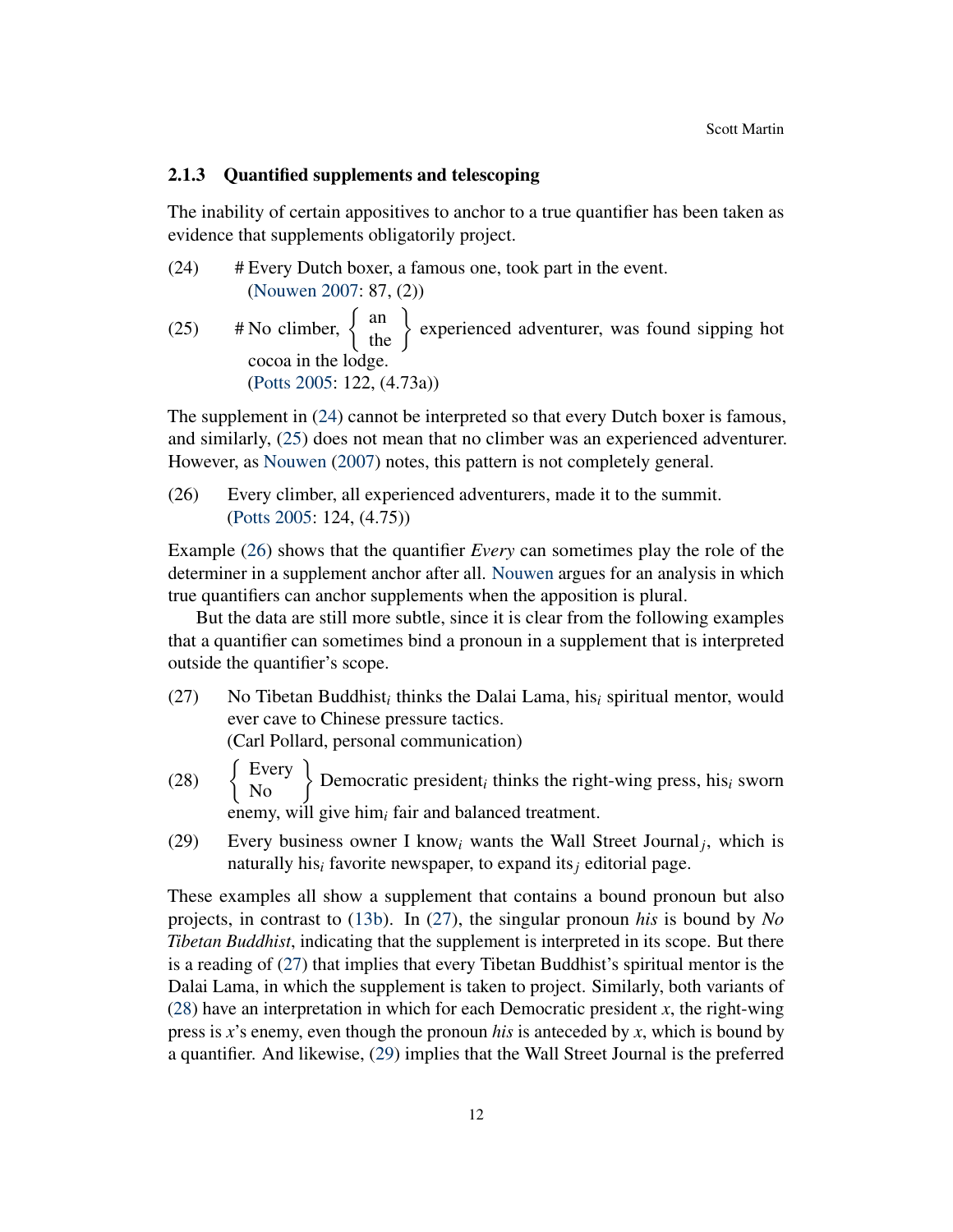newspaper of every business owner I know independently of the fact that they all want it to expand its editorial page.

Examples like those in  $(27)$ – $(29)$  can also be adapted to provide further evidence that the pattern in [\(24\)](#page-11-2) and [\(25\)](#page-11-3) does not hold in general.

- (30) No Tibetan Buddhist*<sup>i</sup>* , the Dalai Lama*<sup>j</sup>* his*<sup>i</sup>* spiritual mentor, thinks that esteemed man*<sup>j</sup>* would ever cave to Chinese pressure tactics.
- (31) Every Democratic president*<sup>i</sup>* , (with) the right-wing press (being) his*<sup>i</sup>* sworn enemy, refuses to give an interview to Fox News.
- (32) Every business owner I know<sub>*i*</sub>, his<sub>*i*</sub> favorite newspaper naturally the Wall Street Journal*<sup>j</sup>* , wants it*<sup>j</sup>* to expand its*<sup>j</sup>* editorial page.

Each of these examples contains a supplement anchored by a true quantifier, and each has the same projective reading as its respective counterpart in [\(27\)](#page-11-1)–[\(29\)](#page-11-6). To show that these are not just cooked up to make a point, the following is a similar instance of this phenomenon in the wild:

<span id="page-12-0"></span>(33) For several years there was no president, his duties being discharged by the professors in turn.[4](#page-0-0)

Part of the interpretation of [\(33\)](#page-12-0) is the implication that the duties that would normally have been handled by a president were instead handled by various faculty members during a certain period, and this implication is separate from the implication that there was no president for several years.

With appositives modeled as QP modifiers, examples  $(27)$ – $(29)$  seem to pose a problem for the current proposal, because it construes a supplement's scope as identical to its anchor's scope. But note the similarity between the interpretation of the supplement in the projective reading of [\(27\)](#page-11-1) and the phenomenon of telescoping [\(Roberts](#page-53-5) [1989,](#page-53-5) [2005,](#page-53-9) [Wang et al.](#page-54-7) [2006\)](#page-54-7):

<span id="page-12-1"></span>(34) Each degree candidate<sub>*i*</sub> walked to the stage. He<sub>*i*</sub> took his<sub>*i*</sub> diploma from the dean and returned to his*<sup>i</sup>* seat. [\(Roberts](#page-53-5) [1989:](#page-53-5) 717, (34))

In [\(34\)](#page-12-1), the pronouns *He* and *his* are anteceded by a discourse referent introduced in the scope of *Each*, which normally limits the accessibility of referents in its scope. This is similar to what we observe in [\(27\)](#page-11-1), where it seems possible for the apposition *his spiritual mentor* to be interpreted both within and outside of the scope of *No*. Accordingly, I classify examples like [\(27\)](#page-11-1)–[\(29\)](#page-11-6) as special cases of telescoping, not as counterexamples to this proposal. I return to this point in Section [3.4.3,](#page-29-0) below, where I detail the formal analysis of [\(27\)](#page-11-1).

<sup>4</sup> From *The American Cyclopaedia*, by George Ripley and Charles A. Dana. D. Appleton and Company, 1873. Retrieved from [chestofbooks.com/reference/American-Cyclopaedia-3/Columbia-College.html](http://chestofbooks.com/reference/American-Cyclopaedia-3/Columbia-College.html) on April 10, 2014.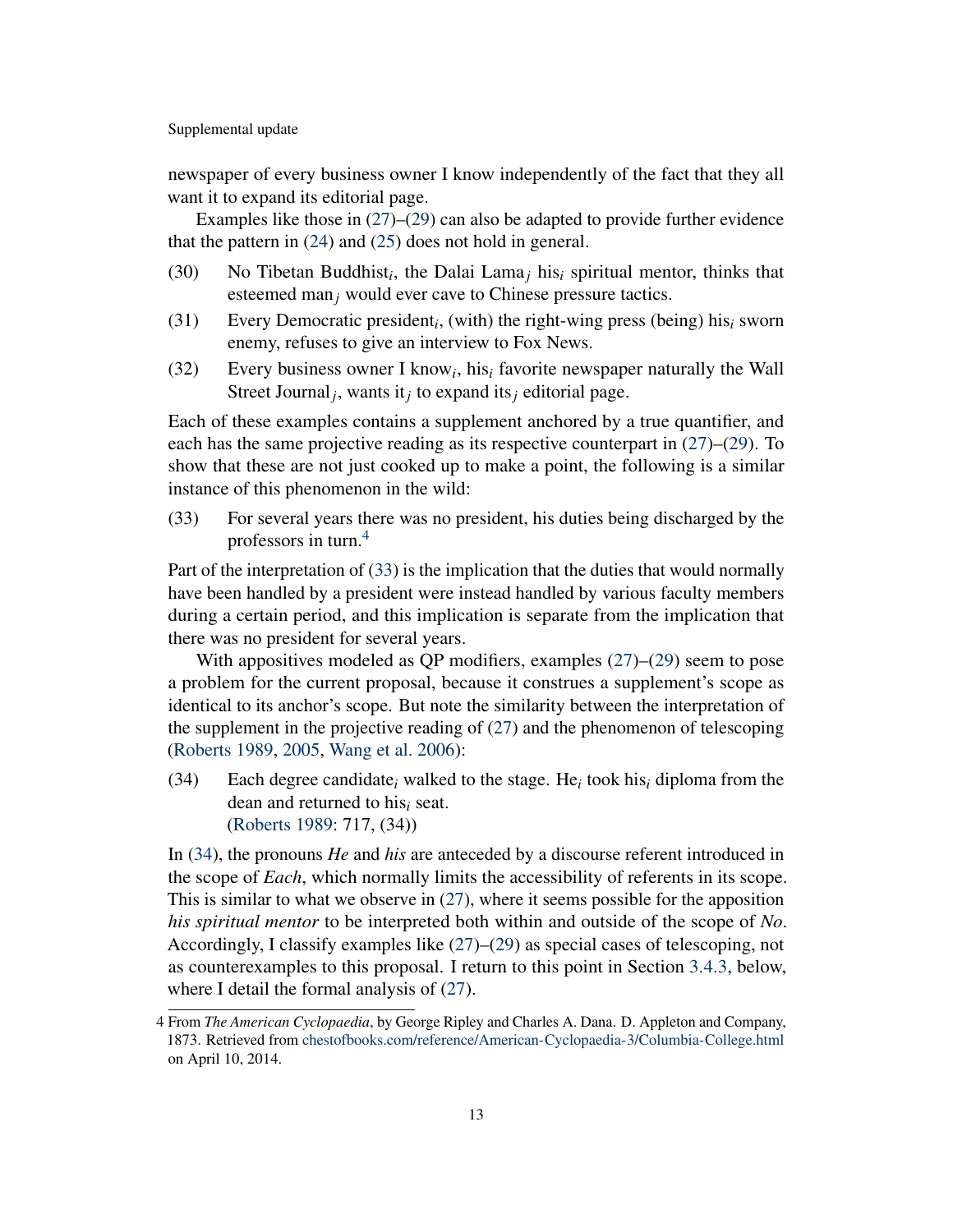#### <span id="page-13-0"></span>2.2 Anaphora and deniability

In addition to their scope-taking capabilities, there is clear evidence that supplements are sometimes sensitive to their linear ordering relative to surrounding content, and should therefore not be treated as a kind of noble gas of senses, immune to the usual semantic processes. For instance, the possibilities for anaphoric links appear to be the same for supplements as they are for other content, as [Amaral et al.](#page-49-0) [\(2007\)](#page-49-0), [AnderBois et al.](#page-49-1) [\(2010,](#page-49-1) [2015\)](#page-49-2), [Koev](#page-52-1) [\(2014\)](#page-52-1), and [Martin](#page-52-2) [\(2013\)](#page-52-2) document. Some examples illustrating anaphora between a supplement and surrounding content are [\(8\)](#page-4-2), [\(13b\)](#page-6-1), [\(16\)](#page-7-2), and

(35) Kim<sub>i</sub>'s bike<sub>j</sub>, which used to have reflectors<sub>k</sub> on it<sub>j</sub>, was pretty safe to ride at night until she*<sup>i</sup>* decided to take them*<sup>k</sup>* off.

This example shows anaphora both into and out of an apposition in a single utterance: the discourse referent for Kim's bike antecedes a pronoun in the apposition, and the referent for the reflectors it used to have, which is introduced within the apposition itself, is the antecedent for the pronoun *them* occurring in the main clause content following it. And these interactions are also not limited to definite anaphora:

(36) John, who has two motorcycles, wants his wife to get one too. [\(Amaral et al.](#page-49-0) [2007:](#page-49-0) 741, (37))

Here, the iterative adverb *too* is licensed by John's having a motorcycle, information that arises from within the supplement's apposition. Ellipsis can also take place between supplement and nonsupplement content, as [Giorgolo & Asudeh](#page-50-6) [\(2012\)](#page-50-6) and [AnderBois et al.](#page-49-2) [\(2015\)](#page-49-2) show.

The following examples give further evidence of the parallels between anaphora in the supplement case and discourse anaphora more generally.

- <span id="page-13-3"></span><span id="page-13-1"></span>(37) a. Lance gave a bike<sub>i</sub> to Kim, and she loved it<sub>*i*</sub>.
	- b. ? Kim loved it*<sup>i</sup>* and was given a bike*<sup>i</sup>* by Lance.
- <span id="page-13-4"></span><span id="page-13-2"></span>(38) a. Lance gave a bike<sub>i</sub> to Kim, who loved it<sub>i</sub>.
	- b. ? Kim, who loved it*<sup>i</sup>* , was given a bike*<sup>i</sup>* by Lance.

In both [\(37a\)](#page-13-1) and [\(38a\)](#page-13-2), we see unproblematic instances of discourse anaphora: an antecedent for a bike is introduced which is later selected by the pronoun *it*. But [\(37b\)](#page-13-3) and [\(38b\)](#page-13-4) show that cataphora is dispreferred both for the supplement and nonsupplement case.

[AnderBois et al.](#page-49-1) [\(2010,](#page-49-1) [2015\)](#page-49-2) and [Koev](#page-52-0) [\(2012\)](#page-52-0) argue that supplements can be more easily denied when they occur finally within an utterance.

<span id="page-13-5"></span>(39) a. He told her about Luke, who loved to have his picture taken.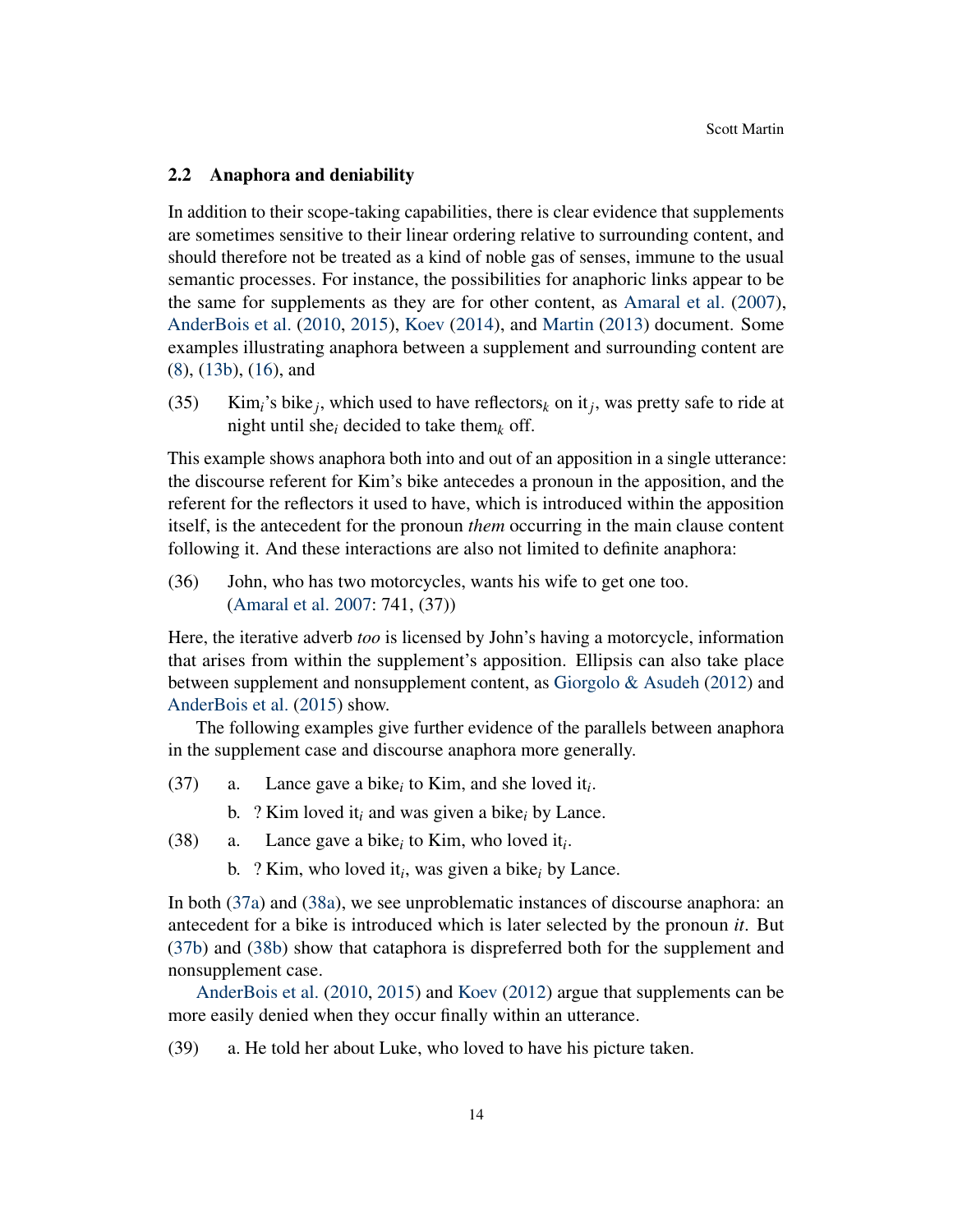b. No, he didn't like that at all. c. No, he told her about Noah. [\(AnderBois et al.](#page-49-1) [2010:](#page-49-1) 342, (48))

In [\(39\)](#page-13-5), both the nonsupplement content and the supplement can be directly denied. And [Schlenker](#page-54-2) [\(ms\)](#page-54-2) presents examples that suggest that supplement deniability is more gradient than a simple categorical distinction between final and nonfinal occurrence.

- <span id="page-14-2"></span><span id="page-14-1"></span>(40) a. i. The first lady got introduced to Lance, who was at the White House.
	- ii. No he wasn't; they met in a restaurant.
	- b. i. Ann introduced Lance, who was at the White House, to the first lady.
		- ii. ? No he wasn't; they met in a restaurant.
	- c. i. Lance, who was at the White House, got introduced to the first lady.

<span id="page-14-0"></span>ii. ?? No he wasn't; they met in a restaurant.

[\(Schlenker](#page-54-2) [ms:](#page-54-2) 47, (105))

The judgments are subtle in these cases, but it seems clear not only that [\(40c\)](#page-14-0) is more marginal than [\(40a\)](#page-14-1), as [AnderBois et al.](#page-49-1) [\(2010,](#page-49-1) [2015\)](#page-49-2) and [Koev](#page-52-0) [\(2012\)](#page-52-0) also claim, but also that [\(40b\)](#page-14-2) is somewhat less marginal than [\(40c\)](#page-14-0).

Note the similarity between the influence of a supplement's linear position on its deniability and the effects of linear order on the relative salience of antecedents for anaphora. In [\(40a\)](#page-14-1), the proposal that Lance was at the White House can be readily challenged by *No, he wasn't*, whereas in [\(40b\)](#page-14-2) and [\(40c\)](#page-14-0), the follow-up *No he wasn't; they met in a restaurant* seems to be required to clarify that it is the supplement that is being challenged. Thinking of an utterance containing a supplement as constituting a series of separate proposals, [Ginzburg'](#page-50-0)s [\(2012\)](#page-50-0) analysis of denials as targeting the most salient proposition in the discourse context explains the difference in deniability between utterance-final and utterance-medial supplements. Extending [Ginzburg'](#page-50-0)s analysis to the case of supplements, the proposal corresponding to the supplement in [\(40a\)](#page-14-1) is more salient than the ones in [\(40b\)](#page-14-2) and [\(40c\)](#page-14-0) because it occurs more recently.

The similarity with anaphoric salience is illustrated by

<span id="page-14-3"></span>(41) A cowboy<sub>*i*</sub> walked in and sat down. Another cowboy<sub>*i*</sub> walked in, and he<sub>#*i*/*i*</sub> ordered a double bourbon.

Although not the sole determinant of salience for anaphoric antecedents, recency is clearly an important factor, as [\(41\)](#page-14-3) shows. In this example, the pronoun *he* cannot be construed as being anteceded by the first cowboy mentioned, but only by the second. To force the less recently mentioned cowboy as the antecedent, *the first cowboy*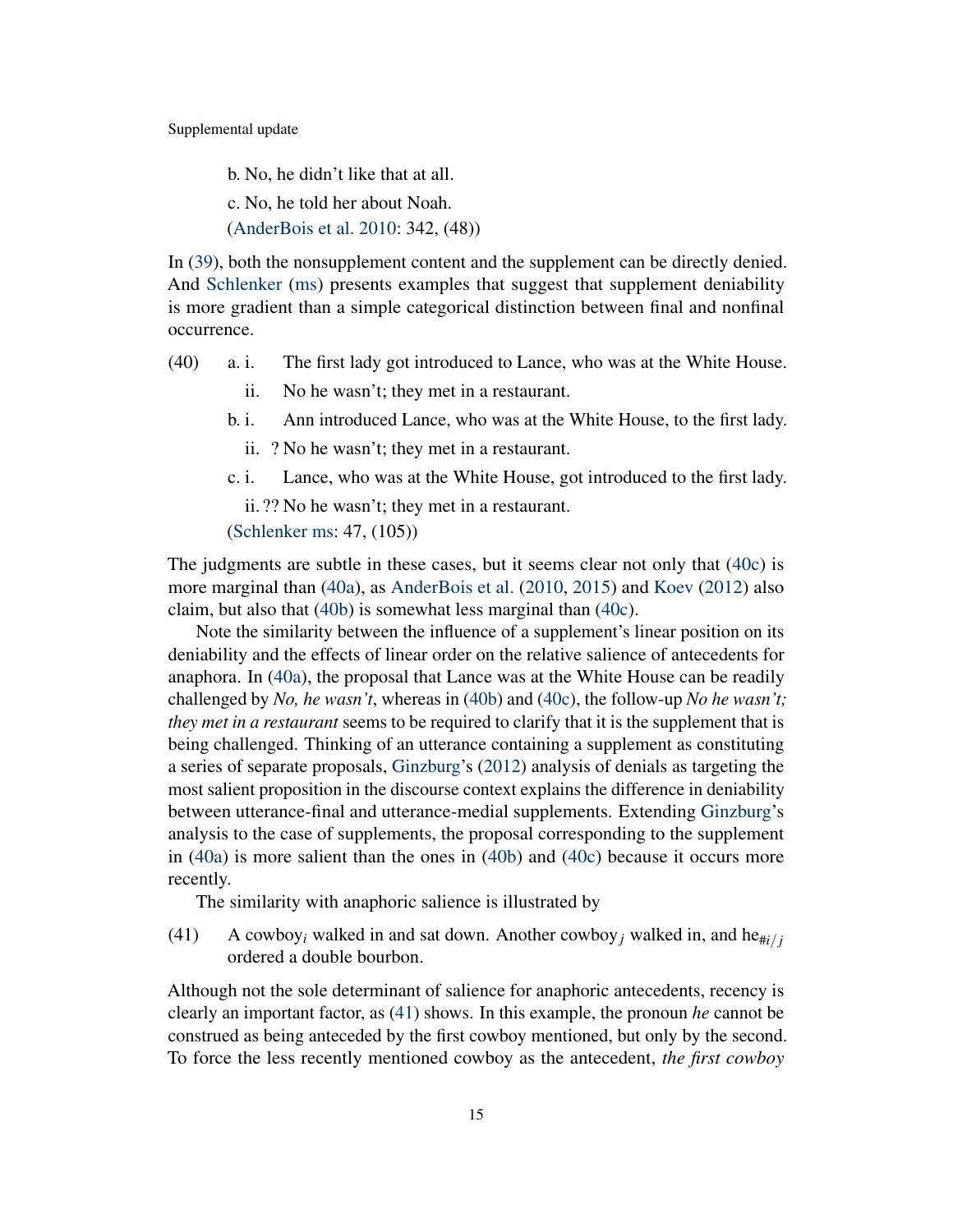would have to be used instead of *he*, just as *No he wasn't; they met in a restaurant* is needed to target the supplement in [\(40c\)](#page-14-0).

I claim, following [Koev](#page-52-0) [\(2012\)](#page-52-0), that the presence of a supplement in a matrix clause generates two separate proposals: one containing only the supplement's content, and the other containing the surrounding content. The resulting proposals are ordered based on their linear position within the utterance that gave rise to them, so that [\(40a\)](#page-14-1) generates the sequence of proposals *The first Lady got introduced to Lance. He was at the White House*, while [\(40c\)](#page-14-0) generates *Lance was at the White House. He got introduced to the first lady.* Then, just as for anaphoric salience, the effect of recency of mention on the relative salience of proposals postulated by [Ginzburg](#page-50-0) [\(2012\)](#page-50-0) helps explain the greater deniability of the supplement in [\(40a\)](#page-14-1) in comparison to the one in [\(40c\)](#page-14-0).

### <span id="page-15-0"></span>3 Formalizing the account

The formal account is detailed starting below in Section [3.2,](#page-16-0) but first, the intervening section lays out some technical preliminaries required for the analysis. Many of the relevant technicalia are distilled in [the appendix;](#page-39-0) references to sections and definitions found there are prefixed with [A.](#page-39-0)

#### <span id="page-15-1"></span>3.1 Preliminaries

The dynamic semantics used here extends the *Agnostic Hyperintensional Semantics* (AHS) of [Pollard](#page-53-10) [\(2008,](#page-53-10) [2015\)](#page-53-11), which uses the nonlogical type p, of propositions, as the type of declarative sentence meanings. AHS is agnostic in the sense that it does not take a position on whether propositions are defined as sets of worlds or in some other, more suitable way. The logical truth-value type t is used as the *extension type* of propositions, and counterparts of all of the usual boolean connectives and quantifiers are axiomatized at the level of propositions (see, in particular, Definitions [A.2](#page-41-0) and [A.7\)](#page-42-0).

The main distinction between AHS and standard possible worlds semantics is that nothing in AHS requires mutually entailing propositions to be identical, avoiding some notorious foundational problems plaguing standard approaches. Although the account does not hinge on the use of AHS, it lets us avoid defining an extensional fragment, or, alternatively, stipulating that intensional predicates are silently provided with some nonce world argument. This extension of AHS is both compositional and dynamic, in the tradition that includes [Muskens](#page-52-3) [\(1994,](#page-52-3) [1996\)](#page-53-6), [Beaver](#page-50-1) [\(2001\)](#page-50-1), [de Groote](#page-51-3) [\(2006\)](#page-51-3), and [Martin & Pollard](#page-52-4) [\(2012a,](#page-52-4)[b\)](#page-52-5). [Martin](#page-52-2) [\(2013:](#page-52-2) chapters 3 and 4) and [Martin & Pollard](#page-52-6) [\(2014\)](#page-52-6) describe this semantics in much greater detail; see appendix [A](#page-39-0) for more.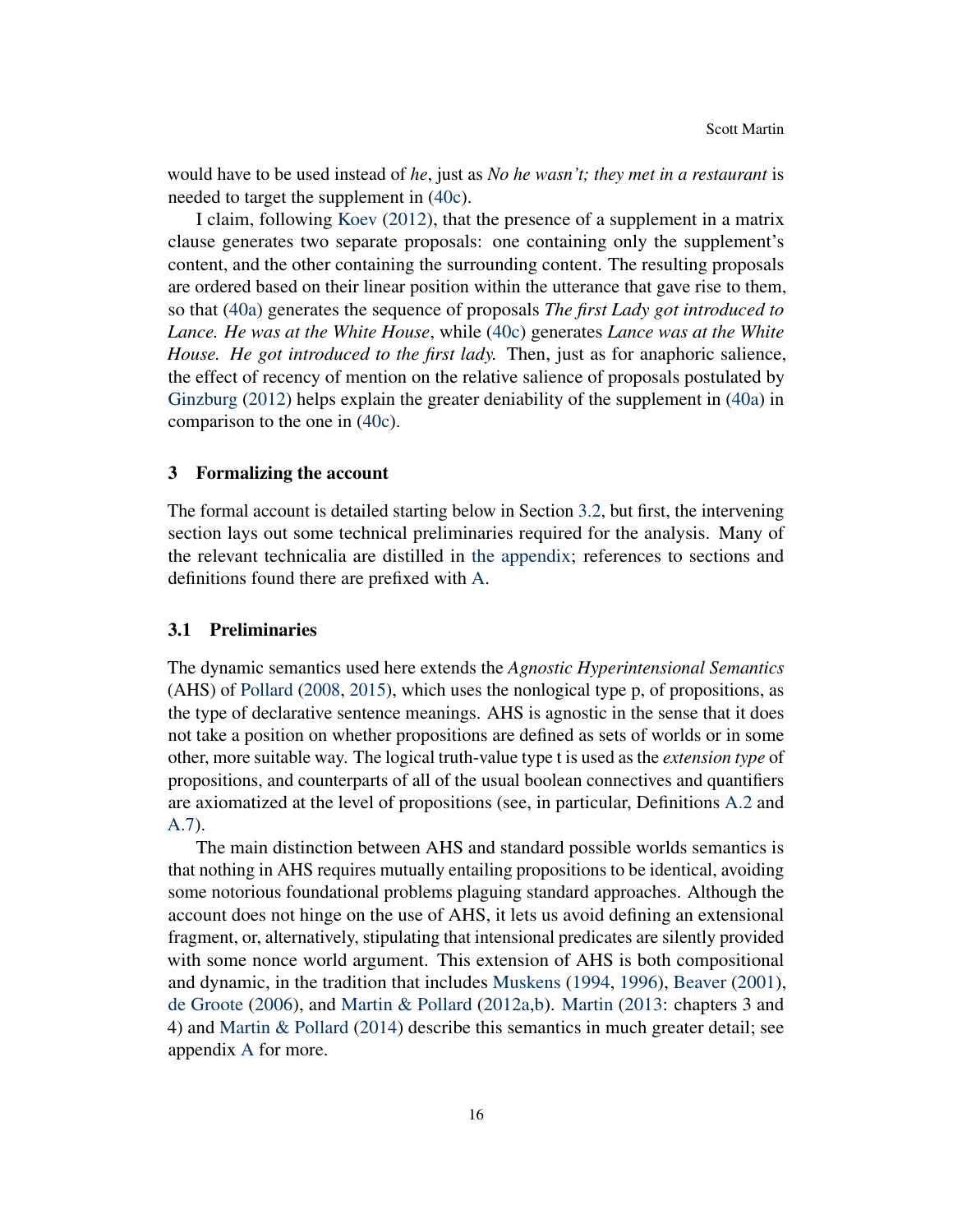Dependent types parameterized by the natural numbers are used to track the number of discourse referents available in a given context. Contexts are modeled via the type  $c_n =_{def} e^n \rightarrow p$ , as functions from an *n*-ary vector of entities to a proposition (cf. Definitions [A.8](#page-43-0)[–A.10\)](#page-43-1). This notion of a context derives from [Stalnaker](#page-54-8) [\(1978\)](#page-54-8) and [Lewis](#page-52-7) [\(1979\)](#page-52-7), with the discourse context consisting of the contributions of prior utterances, and represented formally by a single conjoined proposition. Using this simplified, though somewhat unrealistic, context model enables the analysis to focus on those aspects of dynamic interpretation that are central to describing the anaphoric capabilities of supplements.

The natural number coordinates of a context's input vector play the role of discourse referents in the dynamic tradition, with the idea that the interlocutors in general do not know the identities of the referents being discussed. These entity vectors can therefore be though of as analogous to [Heim'](#page-51-4)s [\(1982\)](#page-51-4) "sequences", or to the role played by assignments in Dynamic Predicate Logic [\(Groenendijk & Stokhof](#page-51-6) [1991\)](#page-51-6). The proposition that results from applying a context to an entity vector of suitable length contains the information that is known about the discourse referents in the input vector. For example, a context modeling the contribution of an utterance like *Some cyclist owns a bike* would be

$$
\lambda_{x,y}.(\mathsf{cyclic} x) \mathbin{\mathsf{and}} (\mathsf{bike} y) \mathbin{\mathsf{and}} (\mathsf{own} y x) : \mathsf{c}_2 \, ,
$$

where the bound variable  $x, y$  represents a two-coordinate vector of entities (this notational convention, and others, is discussed in Section [A.1\)](#page-40-0). In this model, indefinites are not quantificational, reflecting one of the fundamental insights of dynamic semantics that dates back to [Kamp](#page-51-7) [\(1981\)](#page-51-7) and [Heim](#page-51-4) [\(1982\)](#page-51-4). The *arity* of an *n*-ary context *c*, written  $|c|$ , is defined to be *n*, which is intuitively the number of discourse referents the context is about.

The meanings of declarative utterances have the type  $k_n = \text{det } c_m \rightarrow c_{m+n}$ , of *contents*, the type of functions from contexts to contexts that introduce *n* discourse referents (Definition [A.11\)](#page-43-2). The dynamic connectives and quantifiers, detailed in Section [A.5,](#page-44-0) are defined to capture all of the core insights of dynamic semantics: the conjunction AND is asymmetric, with the second conjunct interpreted in the context obtained by updating the input context with the first conjunct; the operator EXISTS introduces a new discourse referent but does not quantify over anything; the negation NOT traps any discourse referents introduced in its scope, making them unavailable for future reference, etc.

#### <span id="page-16-0"></span>3.2 Basic ingredients of the analysis of supplements

Since the semantics it is expressed in has built-in capabilities for both discourse anaphora and operator scope, this analysis only needs to characterize the dynamic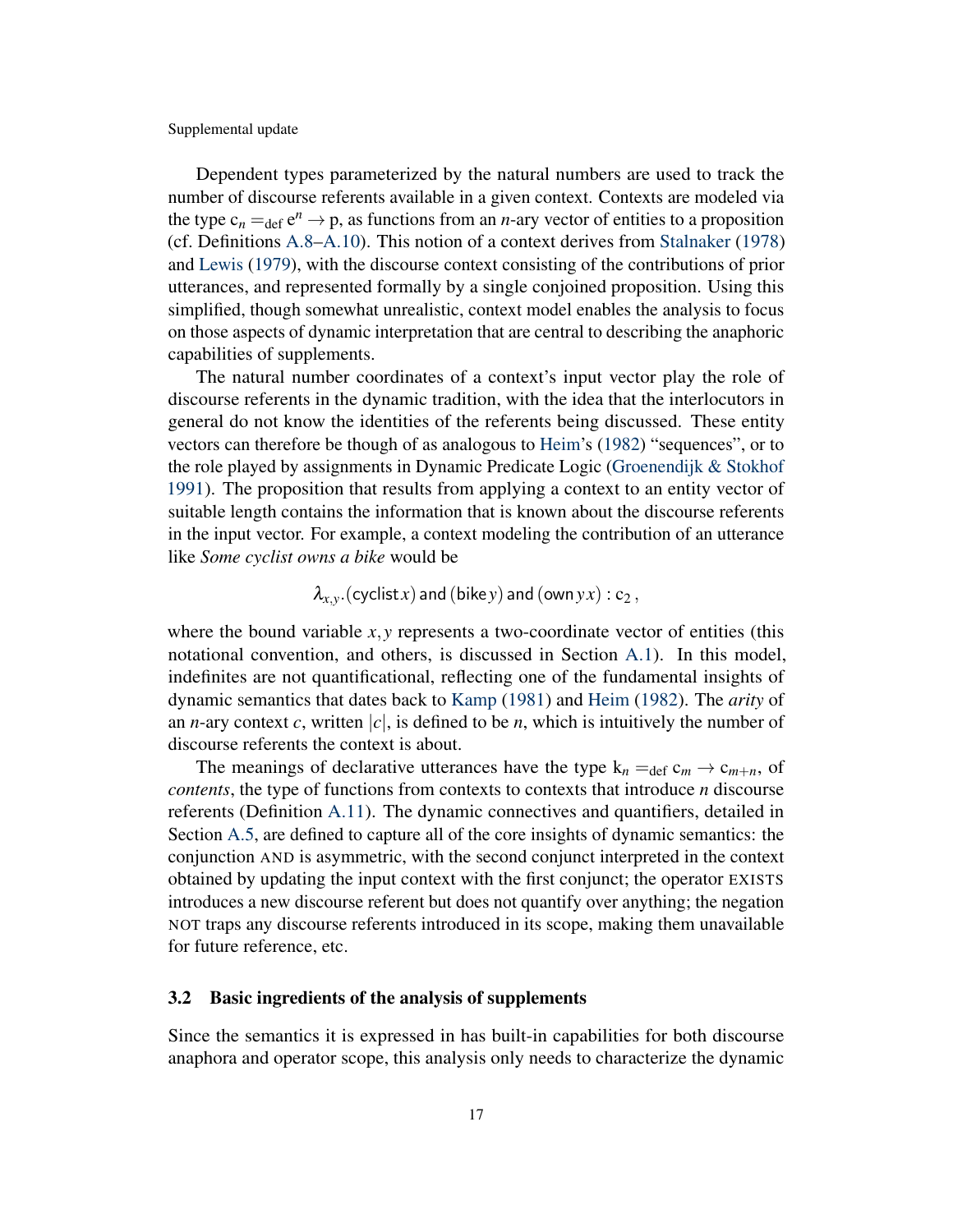meaning of the comma intonation that surrounds appositions. As a prelude to formally defining the comma intonation, we first need to introduce machinery to handle some of its ingredients.

One ingredient, the process of *predicativization*, is needed independently of an analysis of supplements, for instance, in modeling copular expressions. The *predicativizer* PRED :  $(d_1 \rightarrow k) \rightarrow d_1$ , defined in [\(A.12\)](#page-46-0), turns a dynamic GQ into a dynamic property with the type  $d_1$ , the type of functions from a natural number (i.e., a discourse referent) to a content, modulo type dependencies (cf. Definition [A.17\)](#page-45-1). For example, applying the predicativizer to the GQ A CYCLIST gives the following dynamic property:

$$
(\text{PRED A CYCLIST}) = \lambda_{n:n}.(\text{A CYCLIST})_m.m \text{ EQUALS } n
$$
  
=  $\lambda_{n:n}.\text{EXISTS}_m.(\text{CYCLIST } m) \text{ AND } (m \text{ EQUALS } n)$ 

The dynamic indefinite determiner A is defined in [\(A.13\)](#page-47-0), and the dynamic property

<span id="page-17-1"></span>
$$
\text{CYCLIST} =_{\text{def}} (\text{dyn}_1 \text{ cyclist}) = \lambda_{n:\text{n}} \lambda_{c:\text{c}_{>n}} \lambda_{\text{x}^{|c|}}.(\text{cyclic} x_n)
$$

is derived from its corresponding static property cyclist (see Definition [A.18\)](#page-46-1).

Another independently motivated ingredient of this analysis is proper names, which can serve as supplement anchors. In order to give a uniform treatment of the comma intonation, I follow [Beaver](#page-50-1) [\(2001\)](#page-50-1) and [Martin](#page-52-2) [\(2013\)](#page-52-2) in treating proper names on a par with other definites, as generalized quantifiers. For example, the dynamic meaning of a proper name like *Kim* is

[\(A.20\)](#page-48-0) KIM =def (THE NAMED-KIM),

where the generic definite determiner THE is defined in [\(A.18\)](#page-48-1), and NAMED-KIM is the dynamic property of being named "Kim". Thus a proper name is essentially analyzed as a GQ whose restrictor anaphorically selects the contextually unique, most salient discourse referent entailed to have the relevant name. As for salience itself, although the entity vectors representing the active discourse referents in a context are necessarily ordered by recency (cf. Definitions [A.9](#page-43-3) and [A.20\)](#page-46-2), a full implementation of salience is left outside the account because it involves so many complex and disparate factors.

#### <span id="page-17-0"></span>3.2.1 Making an at-issue proposal

The *context change* function cc, defined in [\(A.3\)](#page-44-1) and mnemonically named to evoke [Heim'](#page-51-4)s [\(1982\)](#page-51-4) context change potentials, promotes a content to an *n*-degree *update* that also introduces *n* discourse referents, but additionally incorporates the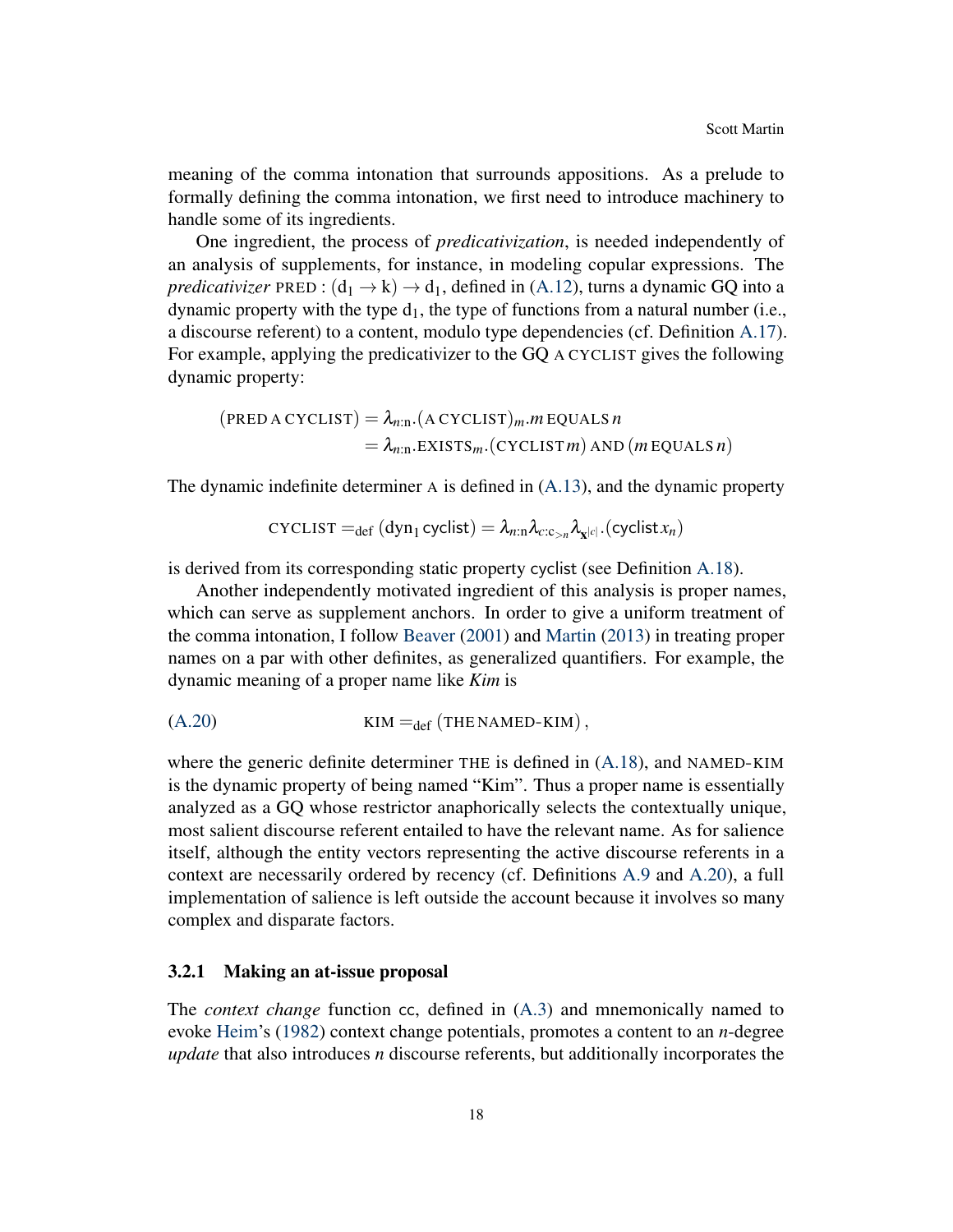information from the input context into its output (cf. Definition [A.12\)](#page-44-2). An important aspect of the account is that a widest-scope supplement gives rise to a separate at-issue proposal. By way of making this notion more concrete, updates model proposals that can be accepted or rejected by the discourse participants. Then the act of *proffering* a content [\(Roberts](#page-53-3) [2012a](#page-53-3)[,b\)](#page-53-4) is modeled by promoting it to a *proposed update*, or simply *proposal*, via the context change function. That is, if *k* is the content representing the dynamic meaning of an utterance, then its corresponding proposal is the update  $(cck)$ .

Discourse parataxis is modeled by the operation  $\circ$ , which composes two updates; it is defined in  $(A.9)$ . An important fact relating cc, AND, and  $\circ$  is the following:

**Theorem [A.2](#page-45-0)** (Conjoined update is equivalent to parataxis).

$$
\vdash \forall_{h:\mathbf{k}}\forall_{k:\mathbf{k}}.\mathtt{cc}\,(h\,\mathtt{AND}\,k)=(\mathtt{cc}\,h)\,\circ(\mathtt{cc}\,k)\,.
$$

This relationship is central to the account of supplement projection, since it states that a proposal consisting of a conjoined update is equivalent to a series of two proposals, one for each of the conjuncts. A proof is given in appendix [A.](#page-39-0)

# <span id="page-18-0"></span>3.2.2 The comma intonation

Now all the ingredients are in place for defining the comma intonation. To help motivate and illustrate the definition, I repeat from above the breakdown of the component parts of the supplement in

[\(1a\)](#page-1-0) *Q* z }| { Some cyclist, *D* z }| { a doper, *E* z }| { won the Tour de France .

As discussed above, the supplement in [\(1a\)](#page-1-0) has a QP *Q* into which an extra property denotation, the apposition in *D*, gets smuggled. This property supplements the usual scope argument to the QP, here represented by *E*.

With this characterization in mind, the dynamic meaning of the comma intonation is COMMA :  $(d_1 \rightarrow k) \rightarrow d_1 \rightarrow d_1 \rightarrow k$ , which takes a generalized quantifier meaning (type  $d_1 \rightarrow k$ ) and a dynamic property (type  $d_1$ ) to another generalized quantifier meaning. Its definition is

$$
(A.27) \t\t\t\tCOMMA =_{def} \lambda_{QDE}.(QD) \text{ AND (THEDE)}.
$$

Here, the meanings of dynamic conjunction AND and the definite determiner THE are respectively defined in [\(A.4\)](#page-44-3) and [\(A.18\)](#page-48-1) in the appendix.

The definition in [\(A.27\)](#page-49-3) is fairly complex, and the best way to demonstrate how it works is to go through some examples. But briefly note what COMMA does: it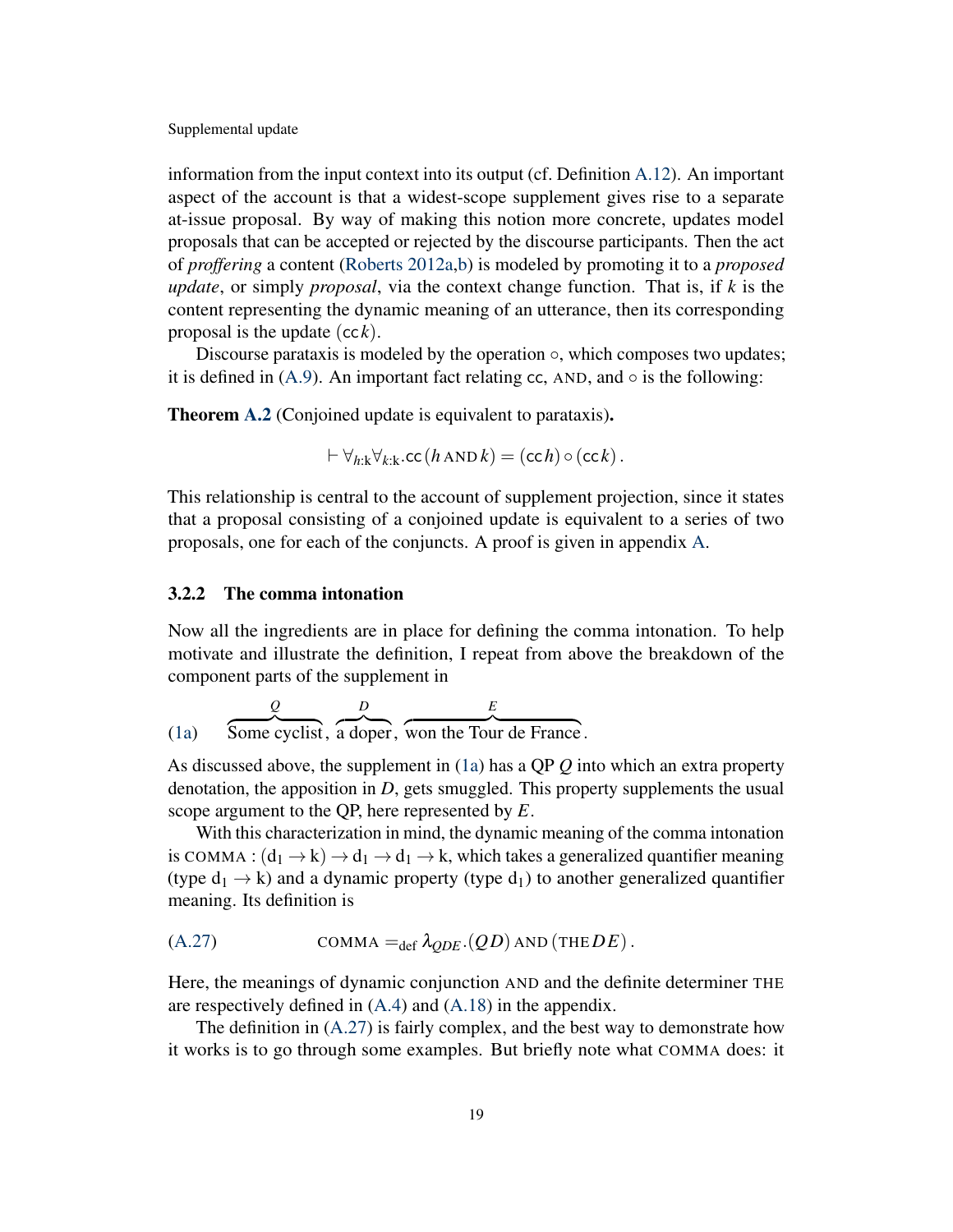takes a dynamic GQ *Q* and a predicativized apposition *D*, applying *Q* to *D* as its scope. It then dynamically conjoins the result with the application of the verb phrase property *E* to the uniquely most salient discourse referent which has the apposition property *D*. It is this sense in which appositions are analyzed as QP modifiers: their semantic content is integrated directly into the QP that is the first argument to COMMA. This allows us both to retain a generalized quantifier treatment of noun phrases [\(Barwise & Cooper](#page-50-7) [1981,](#page-50-7) [Keenan & Stavi](#page-51-8) [1986\)](#page-51-8) and to immediately impart the anchor's scope to the supplement, since they are inextricably bound.

To better connect this treatment of the comma intonation to intuitions, consider the analysis it would produce for [\(1a\)](#page-1-0). With the dynamic meanings of the properties corresponding to *cyclist*, *doper*, and *won the Tour de France* defined via  $dyn_1$ (cf. Definition [A.18\)](#page-46-1), we first pass the GQ *Some cyclist* as the first argument to COMMA.

(42) 
$$
\frac{\vdash A : d_1 \rightarrow d_1 \rightarrow k \vdash \text{CYCLIST} : d_1}{\vdash \text{ACYCLIST} : d_1 \rightarrow k} \quad \frac{\vdash A : d_1 \rightarrow d_1 \rightarrow k \vdash \text{CYCLIST} : d_1 \rightarrow k}{\vdash (\text{COMMA} (\text{ACYCLIST})) : d_1 \rightarrow d_1 \rightarrow k}
$$

<span id="page-19-0"></span>We then apply the predicativizer  $(A.12)$  to the apposition content.

(43) 
$$
\frac{\vdash \text{PRED}: (d_1 \rightarrow k) \rightarrow d_1 \qquad \qquad \vdash A: d_1 \rightarrow d_1 \rightarrow k \qquad \vdash \text{DOPER}: d_1}{\vdash \text{APOPER}: d_1 \rightarrow k} \qquad \qquad \vdash (\text{PRED A DOPER}): d_1}
$$

<span id="page-19-1"></span>Then this predicativized apposition content can be taken as the comma intonation's second argument:

(44) [\(42\)](#page-17-1) [\(43\)](#page-19-0) ` (COMMA (A CYCLIST) (PRED A DOPER)) : d<sup>1</sup> → k

In [\(44\)](#page-19-1), we have derived a dynamic GQ into which the semantic content of both the restrictor *cyclist* and the apposition *a doper* have been integrated. Now this quantifier takes the verb phrase's denotation as its argument to give a meaning for [\(1a\)](#page-1-0).

(45) 
$$
\frac{(44)}{\leftarrow (\text{COMMA} (\text{A CYCLIST}) (\text{PRED A DOPER}) \text{WIN-TDF} : d_1}
$$

The semantics derived in [\(45\)](#page-19-2) reduces as follows:

<span id="page-19-2"></span>\n
$$
\text{COMMA} \left( \text{A CYCLIST} \right) \left( \text{PRED A DOPER} \right) \text{WIN-TDF}
$$
\n

\n\n $= \left( \text{A CYCLIST} \left( \text{PRED A DOPER} \right) \text{AND} \left( \text{THE} \left( \text{PRED A DOPER} \right) \text{WIN-TDF} \right) \right)$ \n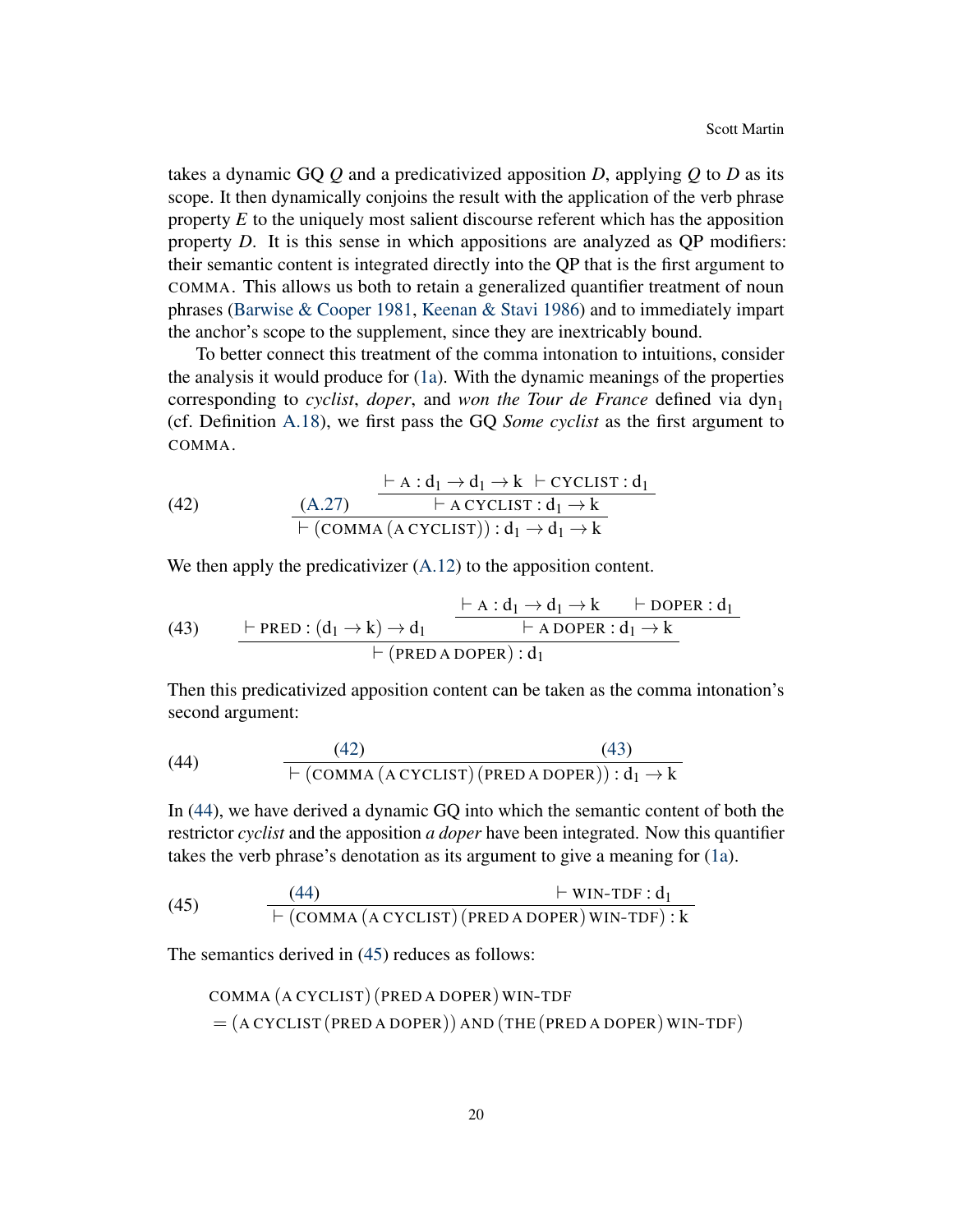By Theorem [A.2,](#page-45-0) the proposal that results from applying cc to the content derived in [\(45\)](#page-19-2) is equivalent to a sequence of two proposals:

<span id="page-20-3"></span>(46)  $cc ((ACYCLIST (PRED A DOPER)) AND (THE (PRED A DOPER) WIN-TDF))$  $=$  cc (A CYCLIST (PRED A DOPER))  $\circ$  cc (THE (PRED A DOPER) WIN-TDF)

That is, with the operation  $\circ$  modeling discourse parataxis, proposing [\(1a\)](#page-1-0) is equivalent to proposing the two-utterance discourse *Some cyclist is a doper. The doper won the Tour de France.* Because it allows supplement content to be separated into its own proposal, this equivalence enables both supplement projection and deniability, discussed below in Section [3.4.](#page-24-0) Importantly, a supplement occurring in an unembedded position, as in [\(1a\)](#page-1-0), is predicted to always project, because the widest scoping is the only one available. With supplements modeled as QP modifiers, an analysis of supplement "stacking" [\(Potts](#page-53-0) [2005:](#page-53-0) 100) is also possible; [Martin](#page-52-8) [\(in press\)](#page-52-8) gives a thorough analysis of supplement syntax, including the phenomenon of stacking.<sup>[5](#page-0-0)</sup>

I briefly examine how the anaphoric element of the comma intonation functions in utterances containing multiple supplements.

<span id="page-20-0"></span>(47) Some cyclist, a doper, accused a boxer, a doper, of cheating.<sup>[6](#page-0-0)</sup>

After generating the required dynamic properties corresponding to *boxer* and *accused of cheating* via  $dyn_1$ , we get the following semantics for  $(47)$ :

> (COMMA (A CYCLIST) (PRED A DOPER))*n*. (COMMA (A BOXER) (PRED A DOPER))*m*.ACCUSE*m n*

<span id="page-20-2"></span>(ii) If a cyclist<sub>i</sub> has a doping doctor<sub>j</sub>, he<sub>i</sub> always knows where to find him<sub>j</sub>.

Here, both pronouns need to choose between the two potential antecedents, but there is a preference, indicated by the indices, for the chosen antecedents to override recency in favor of syntactic parallelism. For [\(i\)](#page-20-1), the salience mechanism would need to rank the first, less deeply embedded, doper over the second. As the reviewer notes, invoking salience to choose the proper antecedent in [\(i\)](#page-20-1) additionally requires it to make a categorical distinction in order to avoid spurious ambiguity, since an ambiguity exists for [\(ii\)](#page-20-2) that is not observed in [\(i\)](#page-20-1).

6 Thanks to the same reviewer who supplied [\(i\)](#page-20-1) for also pointing out this example, as well as [\(52\)](#page-23-0) and [\(53\)](#page-23-1).

<sup>5</sup> A reviewer points out that some cases of stacking may pose a problem for this account, since the anaphoric reference in the comma intonation may become confused by multiple possible antecedents, as in

<span id="page-20-1"></span><sup>(</sup>i) Some cyclist, who doped, as a doper told me, won the Tour de France.

A model of [\(i\)](#page-20-1) in this account would have to deal with the fact that the anaphorically selected subject of the verb phrase *won the Tour de France* would have to decide between two competing doper antecedents. I propose that the mechanism that determines salience would be sensitive to cases like these, as it would need to be independently to handle examples like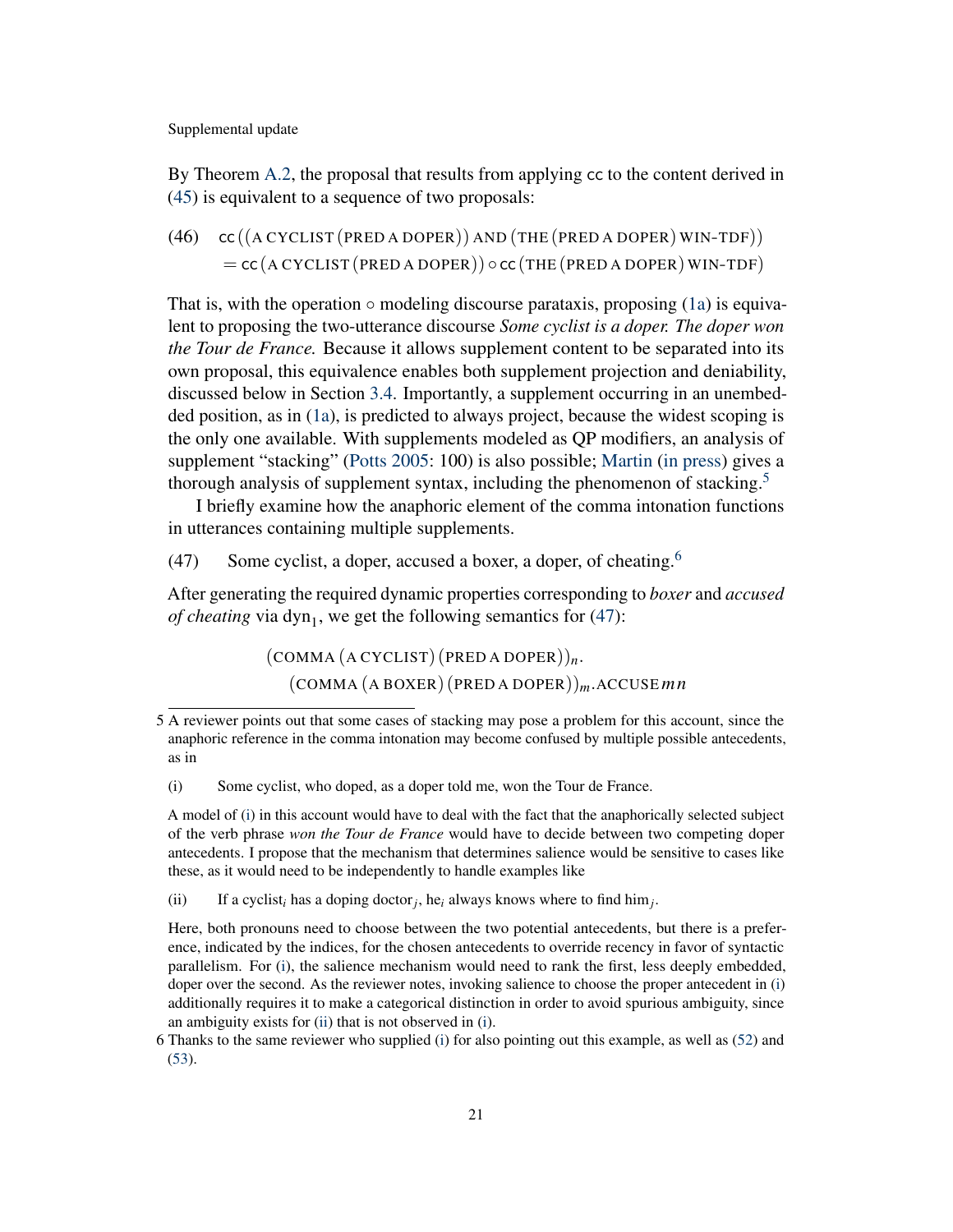This content reduces to

(A CYCLIST (PRED A DOPER)) AND (THE (PRED A DOPER)  $\lambda_n$ . (A BOXER (PRED A DOPER)) AND (THE (PRED A DOPER))<sub>*m*</sub>. ACCUSE *mn*).

Assuming a model of salience that is sensitive to recency of mention, which I do not develop formally here, both instances of THE in this semantics of [\(47\)](#page-20-0) would access the more recently mentioned doper, giving the desired reading.

#### 3.2.3 Non-restrictive relatives and *as*-parentheticals

So far, this semantics only models nominal appositives (NAs), a subclass of supplement constructions. But extending it to the cases of nonrestrictive relatives (NRRCs) and *as*-parentheticals (APs) is straightforward. The nonrestrictive relativizer *who*, parenthetical *as*, and the predicative copula *is*, translated respectively as WHOnrrc,  $AS<sub>parent</sub>$ , and  $IS<sub>pred</sub>$ , are all defined as the identity function on dynamic properties  $\lambda_D.D: d_1 \rightarrow d_1$ . Then for a variant of [\(1a\)](#page-1-0) with a NRRC like *who is a doper* substituted for the NA *a doper*, we can derive

$$
WHO_{nrrc} (IS_{pred} (PRED A DOPER))
$$

to represent the NRRC *who is a doper*. Then this meaning could be spliced into the proof in [\(44\)](#page-19-1) in place of [\(43\)](#page-19-0) to give the content

 $\vdash$  COMMA (A CYCLIST) (WHO<sub>nrrc</sub> (IS<sub>pred</sub> (PRED A DOPER))) WIN-TDF : k.

Note that since both  $WHO<sub>nrrc</sub>$  and  $IS<sub>pred</sub>$  are defined as the identity function, this semantics equivalent to the one derived in [\(45\)](#page-19-2).

The story is similar for the case of APs. A semantics representing *as a doper*,

$$
AS_{\text{parent}} \left( \text{PRED A DOPER} \right),
$$

can be straightforwardly derived and used as the predicativized argument to the comma intonation in place of an NA or NRRC. Of course, lexical entries would need to be defined to rule out derivations of ungrammatical strings like *\* as who is as a doper* via syntactic type constraints. I ignore this complication here, since the point is simply to show that the analysis does not just apply to NAs but to supplements more generally. This analysis may be too coarsely grained, since it predicts that NAs, NRRCs, and APs always receive parallel treatment. The main purpose of these potentially incomplete definitions is to extend the analysis to NRRCs and APs. See [Martin](#page-52-8) [in press](#page-52-8) for a more in-depth consideration of the syntax-semantics interface for the various types of supplements discussed here.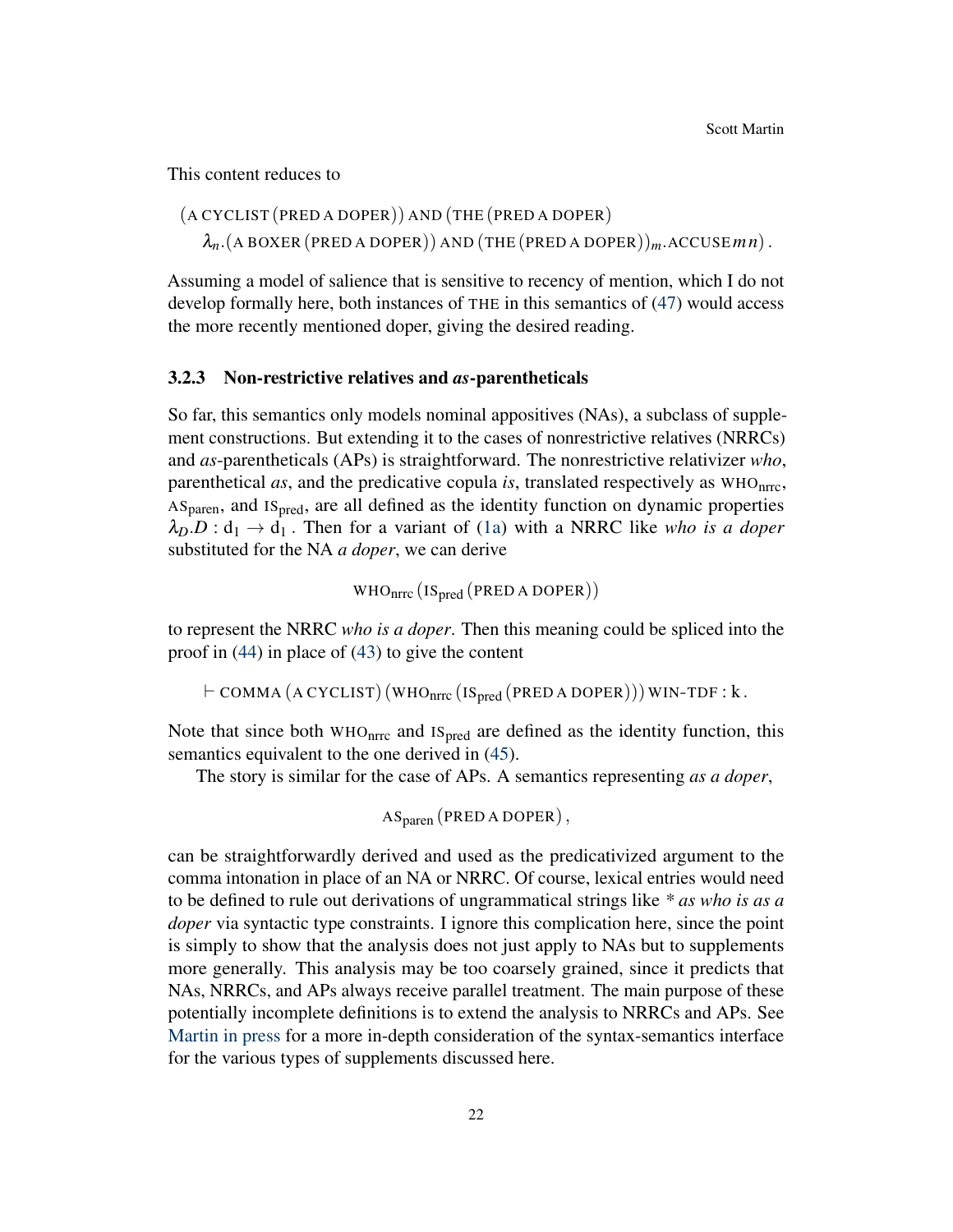### <span id="page-22-0"></span>3.3 Anaphora out of and into supplements

In this account, supplements are no different than other content in terms of their potential both to contain anaphoric triggers and to host antecedents for later anaphora. The following simple example demonstrates an indefinite in an apposition introducing a discourse referent that is later referenced by a pronoun.

<span id="page-22-1"></span>(48) Melanie, who adores an Italian*<sup>i</sup>* , bought him*<sup>i</sup>* a present. [\(Koev](#page-52-1) [2014:](#page-52-1) (2))

To model this example, we define the proper name *Melanie* as the dynamic GQ MELANIE, similarly to KIM in [\(A.20\)](#page-48-0), and the required dynamic properties by applying the relevant dyn function from Definition [A.18.](#page-46-1) These definitions allow a derivation of the semantics for [\(48\)](#page-22-1):

<span id="page-22-2"></span>(49) (COMMA MELANIE (WHO<sub>nrrc</sub> 
$$
\lambda_n
$$
. (A ITALIAN)<sub>m</sub>.ADORE*mn*)  
 $\lambda_n$ .HIM<sub>m</sub>. (A PRESENT)<sub>k</sub>. BUY *kmn*)

The reduction of [\(49\)](#page-22-2) below helps to illustrate how the anaphoric link between *him* and *an Italian* is established.

(MELANIE*n*.(A ITALIAN)*m*.ADORE*m n*) AND  $(\text{THE } \lambda_n.((\text{A ITALIAN})_m.\text{ADORE} \textit{mn})\lambda_n.\text{HIM}_m.(\text{A PRESENT})_k.\text{BUY} \textit{kmn})$ 

As this reduction shows, the dynamic conjunction AND passes a context containing a new discourse referent for the Italian Melanie adores to the second conjunct, where it can be picked up by HIM, defined in [\(A.22\)](#page-48-2).

In the following example, a variation of [\(13b\)](#page-6-1), the pronoun *him* in the apposition is anteceded by *Some cyclist*, which occurs in the surrounding nonsupplement content.

<span id="page-22-4"></span>(50) Some cyclist*<sup>i</sup>* met Lance, who gave him*<sup>i</sup>* a souvenir.

This example, too, can be modeled via the standard anaphora machinery, as

<span id="page-22-3"></span>(51) (COMMA LANCE 
$$
\lambda_n
$$
. (A CYCLIST)<sub>m</sub>. (MEET *nm*)  
(WHO<sub>nrrc</sub>  $\lambda_n$ .HIM<sub>m</sub>. (A SOUVENIR)<sub>k</sub>.GIVE *kmn*)),

where LANCE is defined similarly to KIM, and the necessary dynamic properties are generated by dyn as before. This semantics reduces to

$$
(\text{LANCE}_n.(\text{A CYCLIST})_m.\text{MEET} \,nm) \,\text{AND}
$$
\n
$$
(\text{THE } \lambda_n.(\text{A CYCLIST})_m.(\text{MEET} \,nm) \,\lambda_n.\text{HIM}_m.(\text{A SOUVENIR})_k.\text{GIVE} \,km \,n),
$$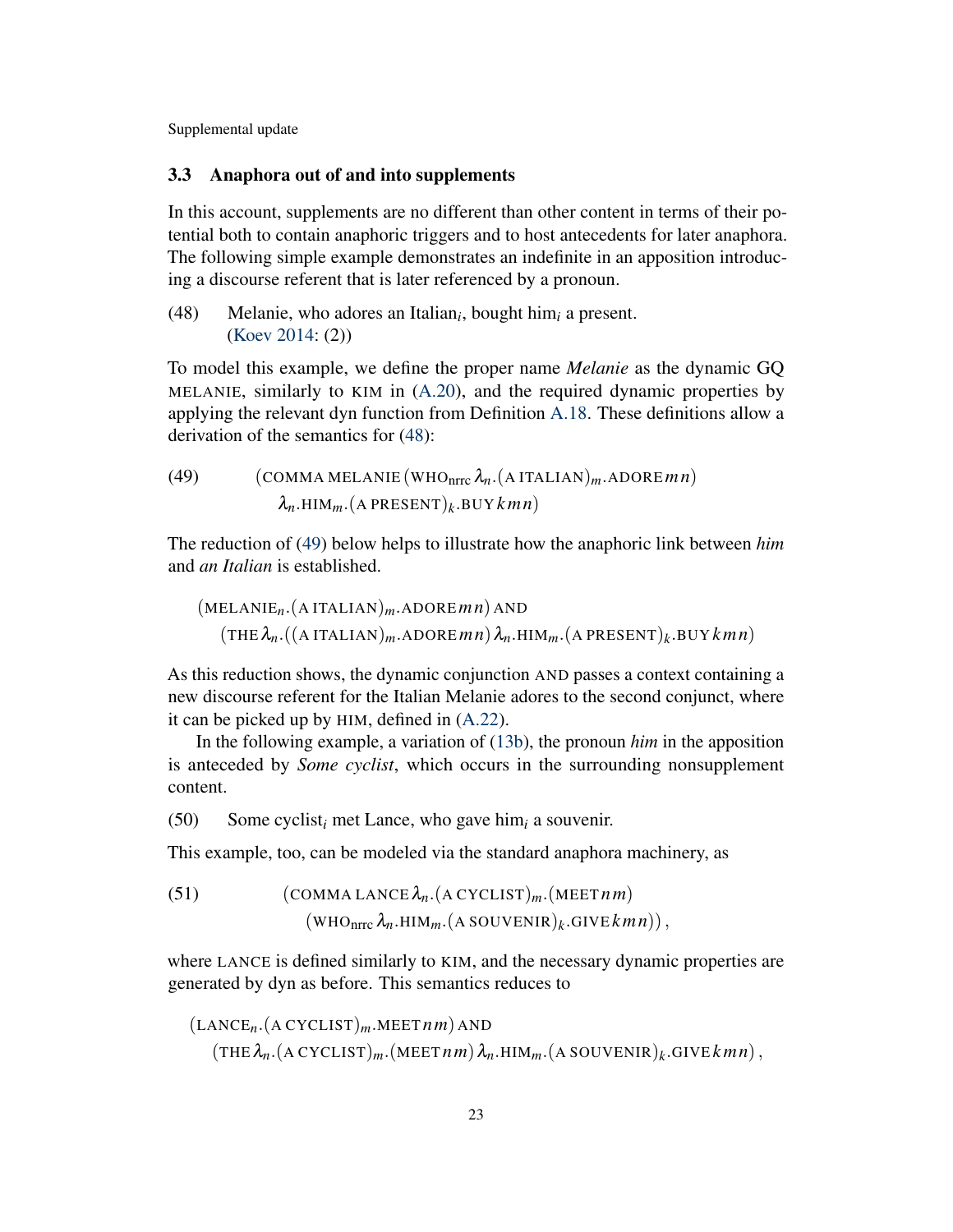correctly allowing the pronoun *him* to access its antecedent, the cyclist, since it is introduced into the discourse context by A CYCLIST and passed, via AND, to the content containing HIM. In contrast to [\(49\)](#page-22-2), the verb phrase content in [\(51\)](#page-22-3) is the second argument to the comma intonation, while the apposition is the last argument. I assume that this argument order results from the utterance-final syntactic configuration of the supplement in [\(50\)](#page-22-4), but I leave the syntax of supplement constructions outside the scope of this paper (see [Martin](#page-52-8) [in press](#page-52-8) for an account of the syntax of both medial and final supplements).

This account can also handle anaphora both out of and into a supplement simultaneously.

<span id="page-23-0"></span>(52) Melanie*<sup>i</sup>* , who bought herself*<sup>i</sup>* an Italian car*<sup>j</sup>* , drives it*<sup>j</sup>* every day.

This example gets the semantics below, where HERSELF is defined similarly to SHE in [\(A.23\)](#page-48-3), IT as in [\(A.25\)](#page-48-4), and CAR and DRIVE are generated by  $dyn_1$ :

> $(COMMA MELANIE (WHO<sub>nrrc</sub> \lambda<sub>n</sub>.HERSELF<sub>i</sub>. (ACAR)<sub>m</sub>.BUY min)$ λ*n*.IT*m*.DRIVE*m n*)  $=$  (MELANIE<sub>n</sub>.HERSELF<sub>*i*</sub></sub>. (A CAR)<sub>*m*</sub>.BUY *min*) AND  $(\text{THE } \lambda_n.(\text{HERSELF}_{i}.(\text{ACAR})_m.\text{BUY } min) \lambda_n.\text{IT}_m.\text{DRIVE } mn)$

As the reduction shows, the reflexive pronoun *herself* is able to access *Melanie* as its antecedent. Also, the indefinite *a car* in the supplement introduces a discourse referent which is then made available, via AND, to the second conjunct, where the pronoun *it* can take it as antecedent.

Finally, example

<span id="page-23-1"></span>(53) Melanie, who adores an Italian*<sup>i</sup>* , met some cyclist, his*<sup>i</sup>* best friend.

provides an instance of anaphora between two supplements. The treatment given to [\(53\)](#page-23-1) too is straightforward (as before, FRIEND is generated by  $dyn<sub>1</sub>$ ).

(COMMA MELANIE (WHO<sub>nrrc</sub> 
$$
\lambda_n
$$
. (A ITALIAN)<sub>m</sub>.ADORE*mn*)  
\n
$$
\lambda_n
$$
.(COMMA (A CYCLIST)  $\lambda_k$ . (MEET $kn$ ) (PRED HIS FRIEND)))  
\n= MELANIE<sub>n</sub>.((A ITALIAN)<sub>m</sub>.ADORE*mn*) AND  
\nTHE  $\lambda_n$ . (A ITALIAN)<sub>m</sub>.(ADORE*mn*)  $\lambda_n$ .(((A CYCLIST)<sub>k</sub>.MEET $kn$ ) AND  
\nTHE  $\lambda_k$ . (MEET $kn$ ) (PRED HIS FRIEND))

Here I assume that binding constraints intervene to ensure that HIS (defined in [\(A.26\)](#page-49-4)) cannot take the cyclist as its antecedent, so that HIS must instead select the Italian, as desired. Proffering this reading is equivalent to the sequence of proposals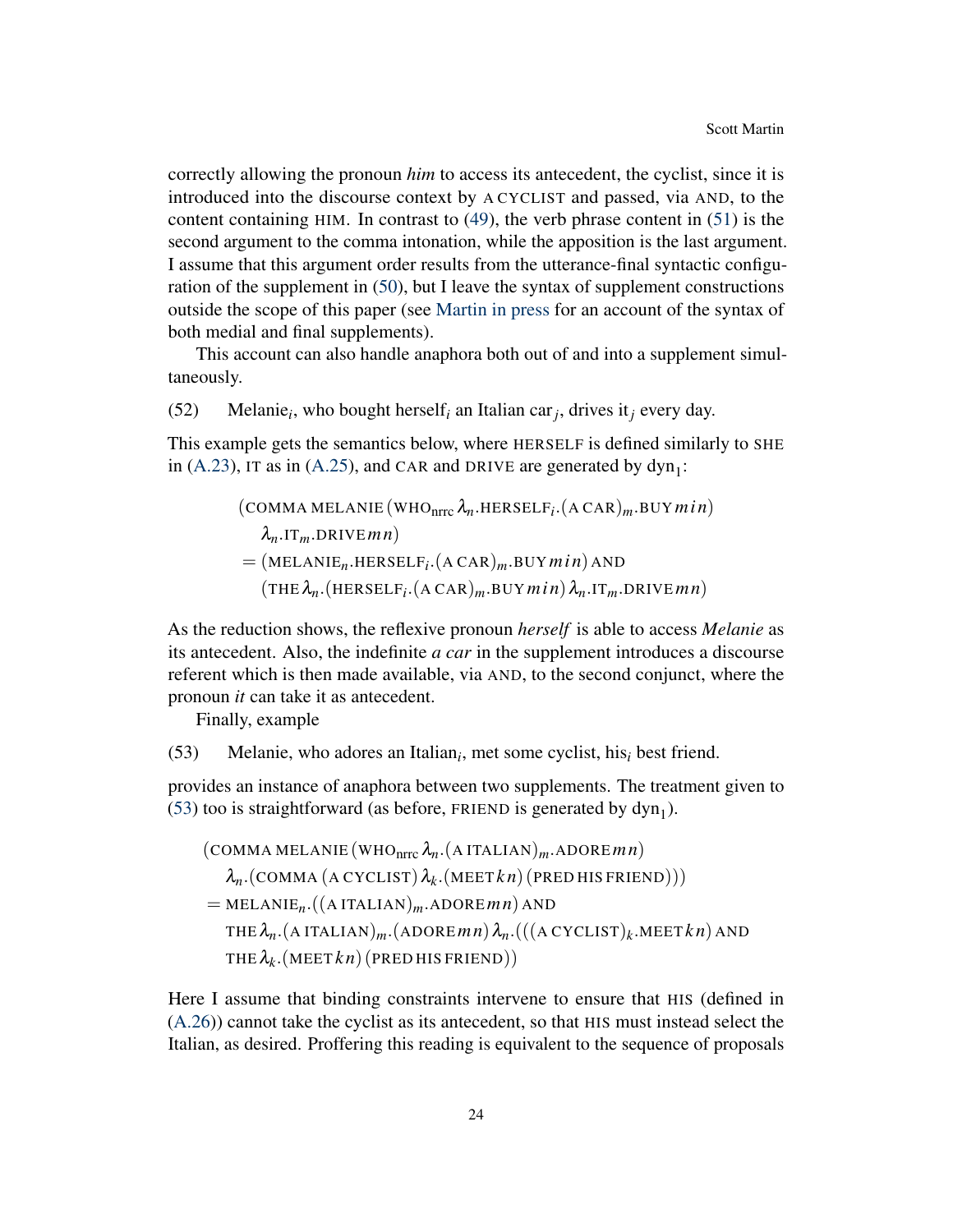*Melanie<sup>i</sup> adores an Italian<sup>j</sup> . She<sup>i</sup> met some cyclist<sup>k</sup> . The cyclist she<sup>i</sup> met<sup>k</sup> is his<sup>j</sup> best friend.*

One of the reviewers noticed that the incremental interpretation imposed by this dynamic system may cause problems for certain examples of anaphora with supplements, such as

<span id="page-24-2"></span>(54) After the big thunderstorm, some cyclist, whose bike was destroyed by it, managed to finish the tour.

The potential problem with this example, in the current account, is that the indefinite *some cyclist* scopes widest in the projective reading, which means that the pronoun *it* needs to precede its antecedent *the big thunderstorm*. However, I note that this is part of a more general problem for accounts of anaphora in dynamic systems. The system proposed here, and many other dynamic semantics, needs to say something special about how the anaphoric link in the following example is established:

<span id="page-24-1"></span>(55) After she*<sup>i</sup>* got a bike, a friend of mine*<sup>i</sup>* was finally able to go on rides in the mountains.

Since anaphora functions no differently for the case of supplements in this account, a solution to the cataphora in [\(55\)](#page-24-1) would immediately handle [\(54\)](#page-24-2) too. The same reviewer also points out that this problem is not limited to definite anaphora, citing the following:

- <span id="page-24-3"></span>(56) a. The Tour was won by a Texan, who then never participated in another Tour.
	- b. The Tour was won by a Texan, who won the Tour again the next year.

I take these to be instances of the same problem as cataphora, namely that anaphoric elements sometimes need to select antecedents from later contexts, that is, antecedents that are not present in the input context. As for [\(54\)](#page-24-2), an extension of this account that handles cataphora should also be capable of handling [\(56\)](#page-24-3).

# <span id="page-24-0"></span>3.4 Supplement scope and projection

In this section, I examine the predictions this account makes for the interactions between supplements and semantic operators.

### 3.4.1 Negation

One of the main challenges posed to an account of supplements by examples like

[\(19a\)](#page-9-0) It's not true that Lance, a doper, won the Tour de France.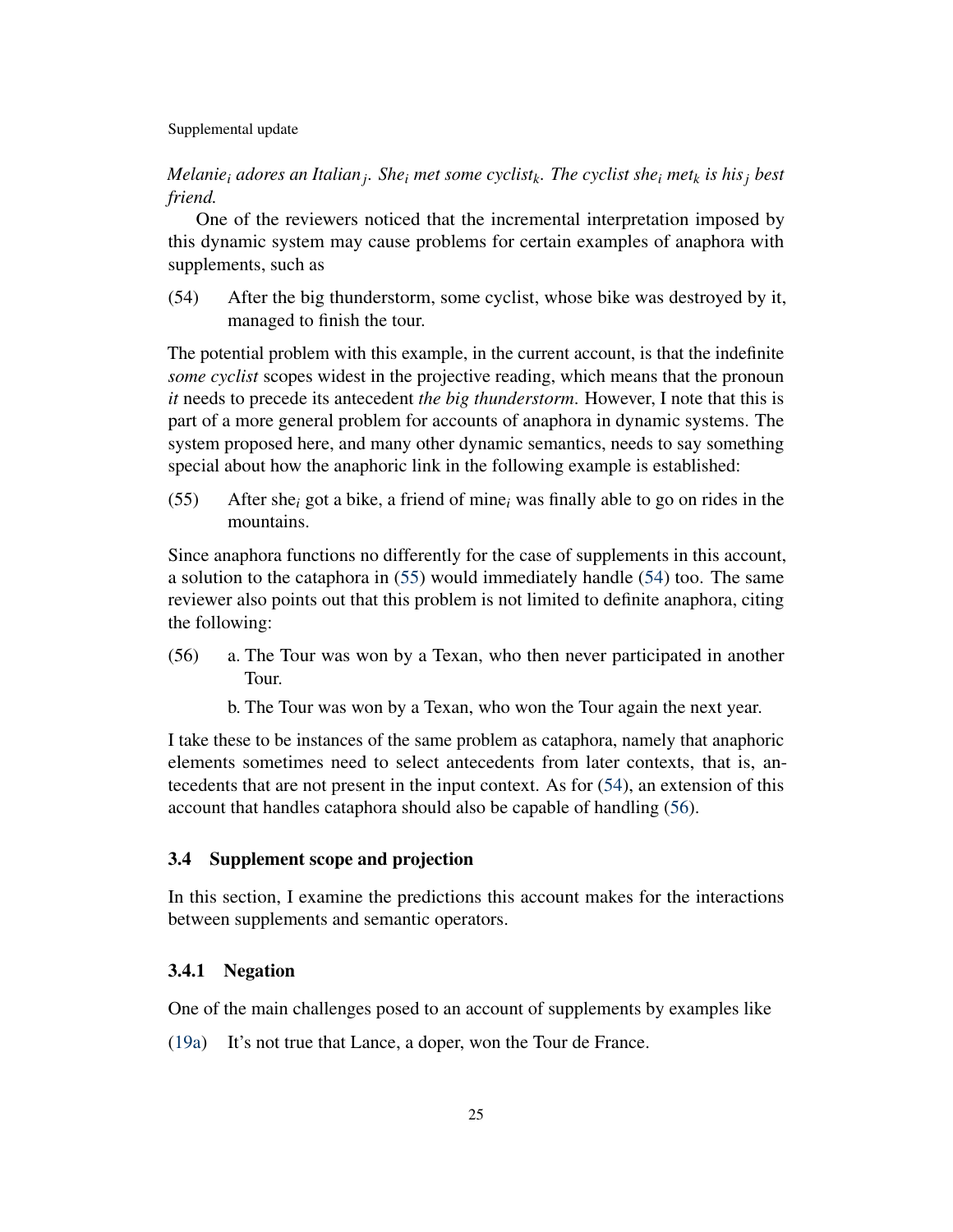is setting things up so that the information that Lance is a doper projects, escaping the effects of negation, while the information that he won does not. With dynamic negation defined in [\(A.6\)](#page-44-4), we get the following analyses for [\(19a\)](#page-9-0):

<span id="page-25-0"></span>(57) NOT (COMMA LANCE (PRED A DOPER) WIN-TDF)

<span id="page-25-1"></span>(58)  $(COMMA LANCE (PRED A DOPER))_n NOT (WIN-TDF n)$ 

The semantics of [\(57\)](#page-25-0) reduces to

NOT ((LANCE (PRED A DOPER)) AND THE (PRED A DOPER) WIN-TDF),

with both the supplement and main clause content negated. But since [\(58\)](#page-25-1) reduces to

 $(LANCE (PRED A DOPER)) AND (THE (PRED A DOPER))<sub>n</sub> NOT (WIN-TDFR),$ 

only the information that Lance won the Tour ends up in the scope of negation. This means that when [\(58\)](#page-25-1) is proffered via cc, the apposition signaling that Lance is a doper is separated off into its own proposal, capable of updating the discourse context untouched by negation. Under the supplement-wide reading [\(58\)](#page-25-1), proposing [\(19a\)](#page-9-0) is equivalent to proposing *Lance is a doper. He didn't win the Tour de France* by Theorem [A.2.](#page-45-0)

As [\(58\)](#page-25-1) shows, this account captures the observation that a widest-scope supplement escapes the effects of negation. But crucially, the comma intonation *itself* is not empowered with the ability to force the supplement to project— the negationwide and supplement-wide readings are equally possible for [\(19b\)](#page-9-1). As discussed in Section [2.1.1,](#page-6-4) the preference for negation to target only the verb phrase content derives from an independent source, which in the case of [\(19b\)](#page-9-1) is the preference for proper names to scope wide, favoring [\(58\)](#page-25-1) over [\(57\)](#page-25-0). Since supplements piggyback onto their anchors, the apparent projection of the supplement in [\(19b\)](#page-9-1) arises as a secondary effect of this wide-scope preference. So in this model, supplements are not *inherently* projective. Instead, their projection arises based on how the comma intonation interacts with certain external conditions.

Negation can, of course, also interact with supplements with anchors that are not proper names, as in

[\(19b\)](#page-9-1) It's not true that some cyclist, a doper, won the Tour de France.

Examples like [\(19b\)](#page-9-1), in contrast to [\(19a\)](#page-9-0), are truly ambiguous between the reading where negation takes widest scope and the one where the supplement does, as discussed in Section [2.1.2.](#page-7-3) Accordingly, this semantics predicts two possible readings for [\(19b\)](#page-9-1), just as it does for [\(19a\)](#page-9-0). The two readings generated for [\(19b\)](#page-9-1) are the following:

<span id="page-25-3"></span><span id="page-25-2"></span>(59) NOT (COMMA (A CYCLIST) (PRED A DOPER) WIN-TDF)

(60)  $(COMMA (ACYCLIST) (PRED A DOPER))_n. NOT (WIN-TDF n)$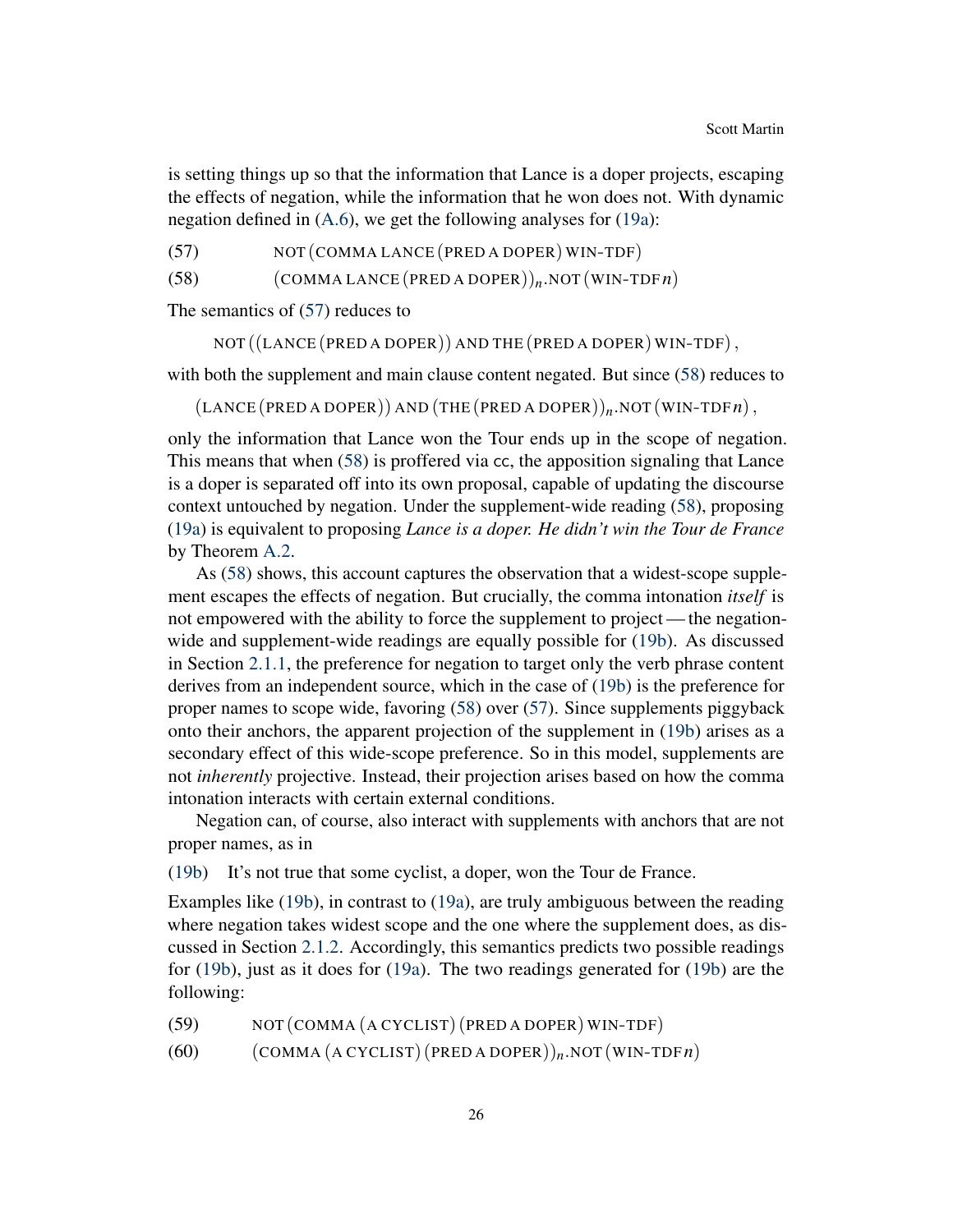For [\(59\)](#page-25-2), both the indefinite, which introduces the cyclist discourse referent, and the apposition anchored to it are caught up in the negation's scope. However, the inverse scope reading [\(60\)](#page-25-3), where the supplement is wider, reduces to

 $(A CYCLIST (PRED A DOPER))$  AND  $(THE (PRED A DOPER))$ <sub>n</sub>. NOT  $(WIN-TDFn)$ .

Note the similarity between this semantics and the one above for the preferred reading of [\(19a\)](#page-9-0) in [\(58\)](#page-25-1): under proffering, cc separates the information that the newly-introduced cyclist is a doper from the information that the doping cyclist didn't win the Tour de France, that is, the supplement projects. But here again, the semantics of the comma intonation does nothing to favor one of these readings over the other— the independent preference for surface scope intervenes to favor the negation-wide reading [\(59\)](#page-25-2) in this case.

# <span id="page-26-1"></span>3.4.2 Quantification

As illustrated in [\(24\)](#page-11-2) and [\(25\)](#page-11-3), true GQs like *every D* and *no D* cannot under normal circumstances serve as the anchors to supplements (though some exceptions are discussed in Section [3.4.3,](#page-29-0) below). As defined, this account's model of the comma intonation gives a straightforward story about why quantificational anchors are normally problematic. The anchor in

<span id="page-26-0"></span>(61) # Every cyclist, a doper, won the Tour de France.

is ruled out in this account by a familiar mechanism: the limitations on the accessibility of discourse referents introduced in the scope of negation, a quantifier, or a conditional.

To illustrate, note that the meaning corresponding to [\(61\)](#page-26-0) is

COMMA (EVERY CYCLIST) (PRED A DOPER) WIN-TDF ,

where the dynamic determiner meaning EVERY is as defined in  $(A.15)$ . This semantics reduces as follows:

(EVERY CYCLIST (PRED A DOPER)) AND THE (PRED A DOPER) WIN-TDF

This reduction shows clearly why [\(61\)](#page-26-0) is infelicitous. The cyclist discourse referent is introduced in the scope of EVERY, and therefore has its lifespan limited to that scope. As a result, the anaphoric quantifier THE (PRED A DOPER) is unable to select this doping cyclist referent as its antecedent, and since no other suitable antecedent is available, infelicity results.<sup>[7](#page-0-0)</sup> This is because proffering [\(61\)](#page-26-0) is equivalent, by

<sup>7</sup> As for how it is that *other* potential antecedents get ruled out, I discuss this below, in Section [3.4.3,](#page-29-0) in connection with exceptional discourse anaphoric effects.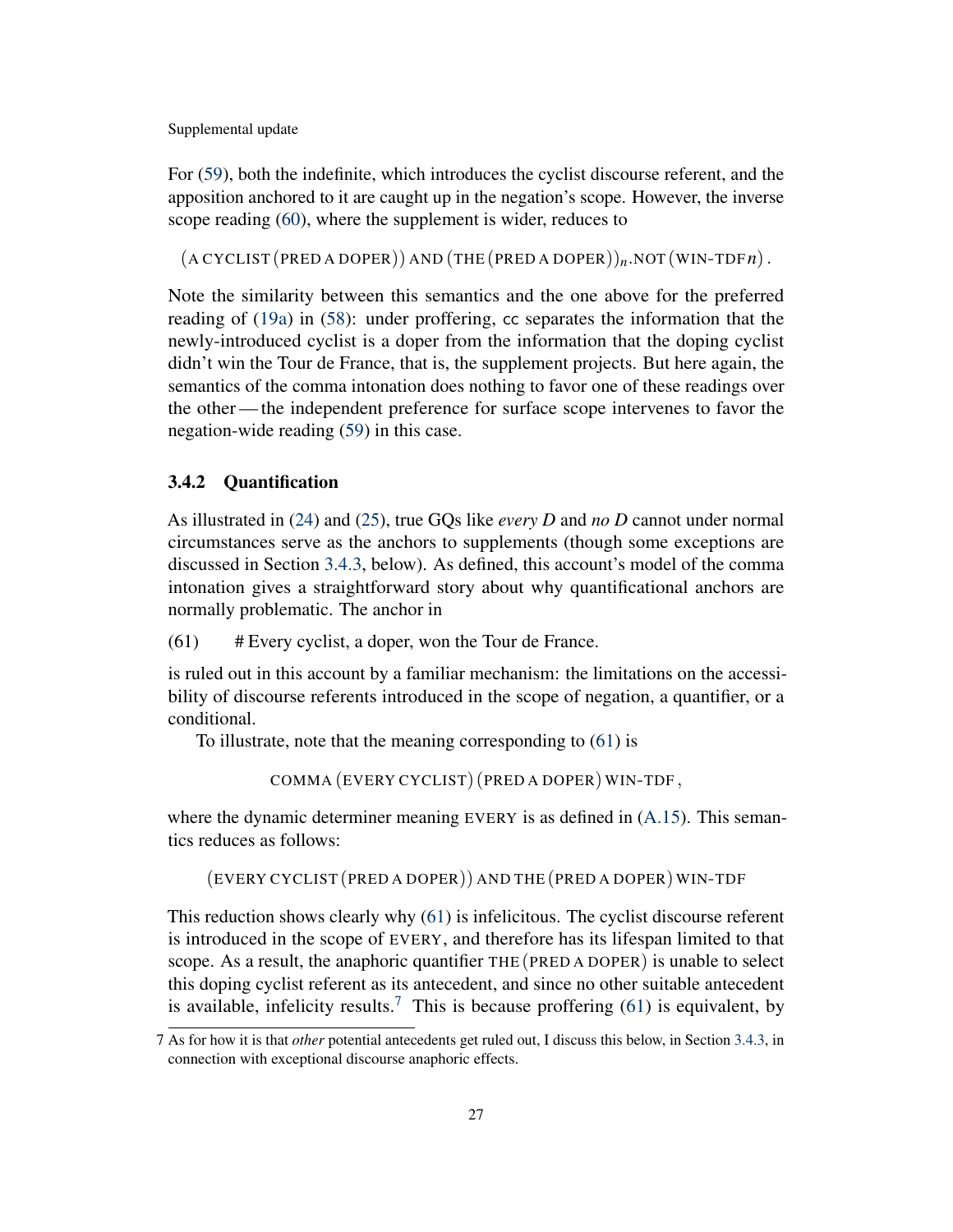Theorem [A.2,](#page-45-0) to what would be generated for the infelicitous two-utterance discourse *Every cyclist is a doper. # The doper won the Tour de France.* This mechanism applies to all quantificational anchors, with the same effect arising for *no*, *not every*, *each*, *(not) all*, and any other quantifier or connective defined in terms of dynamic negation, such as implication (see Definition [A.14\)](#page-44-5).

The interaction between supplements and true quantifiers that occur elsewhere than as their anchors is very similar to their interaction with negation. Take the following example, a slight variant of [\(10\)](#page-5-1):

<span id="page-27-0"></span>(62) Every boxer has a coach, who is famous.

In this example, as discussed above in Section [2.1,](#page-4-0) we get both the reading in which each boxer has a potentially different famous coach and the one where there is a single famous coach for all boxers. After using dyn to define the necessary dynamic properties, we can derive both of the dynamic meanings for [\(62\)](#page-27-0) below.

<span id="page-27-1"></span>(63)

<span id="page-27-2"></span>
$$
(\text{EVERT BOXER})_n \cdot (\text{COMMA} \ (\text{A COACH}) \ \lambda_m \cdot (\text{HAVE} \ m \ n) \ (\text{WHO}_{\text{nrc}} \ \text{IS}_{\text{pred}} \ \text{FAMOUS}))
$$
\n
$$
(64)
$$

 $(COMMA (A COACH) \lambda_m (EVERY BOXER)_n (HAVEmn) (WHO<sub>nrrc</sub> IS<sub>pred</sub> FAMOUS))$ 

The supplement-narrow semantics in [\(63\)](#page-27-1) reduces to

 $(EVERY BOXER)_n$ . $(((A COACH)_m.HAVEmn) AND THE  $\lambda_m$ . (HAVEM) FAMOUS).$ 

As desired, this is the reading where for each boxer, there is a different famous coach. On the other hand, the supplement-wide interpretation in [\(64\)](#page-27-2) reduces to

$$
((A COACH)m.(EVERY BOXER)n.HAVE mn) AND\nTHE  $\lambda_m$ .((EVERY BOXER)<sub>n</sub>.HAVE *mn*) FAMOUS,
$$

which correctly gives the truth conditions that there is some famous individual who coaches every boxer.

For [\(62\)](#page-27-0), surface scope is preferable as it is more generally, making [\(63\)](#page-27-1) the preferred reading. However, as discussed above in Section [2.1.1,](#page-6-4) other factors can come into play to force one reading to the exclusion of others. One example is

[\(13b\)](#page-6-1) Every cyclist*<sup>i</sup>* met Lance, who gave him*<sup>i</sup>* a Tour de France souvenir.

The reading of [\(13b\)](#page-6-1) signaled by the subscripted indices is only available if the quantifier *Every cyclist* outscopes the supplement. One semantics that this account generates for [\(13b\)](#page-6-1) is

<span id="page-27-3"></span>(65) 
$$
COMMA LANCE \lambda_m.(EVERY CYCLIST)_n.(MEETmn)
$$

$$
(WHO_{nrrc} \lambda_m.HIM_n.(A SOUVENIR)_k.GIVEknm),
$$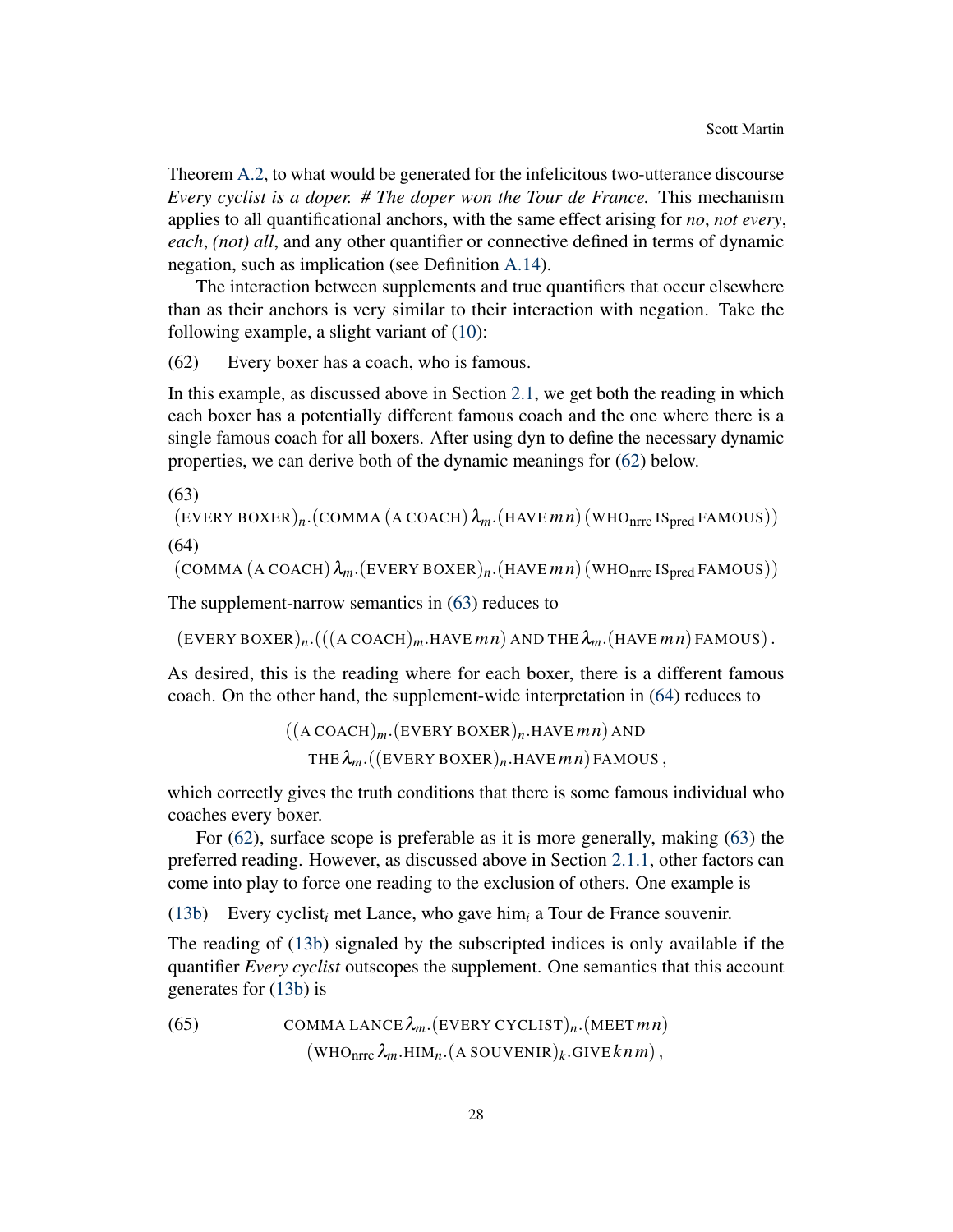which reduces to

(LANCE*m*.(EVERY CYCLIST)*n*.MEET*m n*) AND  $\tau$ HE $\lambda_m$ .((EVERY CYCLIST)<sub>n</sub>.MEET  $mn$ )  $\lambda_m$ .HIM<sub>n</sub>.(A SOUVENIR)<sub>k</sub>.GIVE  $k$ n  $m$ .

However, this reading is infelicitous, since the pronoun HIM does not occur in the scope of EVERY CYCLIST, and therefore cannot access the discourse referent it introduces. Also, its corresponding truth conditions do not line up with intuitions, since [\(65\)](#page-27-3) requires Lance to give every cyclist the same souvenir. In the other reading, by contrast, HIM *does* occur in EVERY CYCLIST's scope:

<span id="page-28-0"></span>(66) (EVERY CYCLIST)<sub>n</sub>.(COMMA LANCE
$$
\lambda_m
$$
.(MEET $mn$ )  
\n(WHO<sub>nrrc</sub> $\lambda_m$ .HIM<sub>n</sub>.(A SOUVENIR)<sub>k</sub>.GIVE $knm$ ))  
\n= (EVERY CYCLIST)<sub>n</sub>.((LANCE<sub>m</sub>.MEET $mn$ ) AND  
\nTHE $\lambda_m$ .(MEET $mn$ ) $\lambda_m$ .HIM<sub>n</sub>.(A SOUVENIR)<sub>k</sub>.GIVE $knm$ )

And so, as desired, discourse anaphora forces the reading for [\(13b\)](#page-6-1) in [\(66\)](#page-28-0), in which *Every* scopes wide. Note that this reading is also preferable at the level of truth conditions, since it is possible that each cyclist received a different souvenir from Lance. This way of blocking certain scopings could provide a similar treatment of examples like [\(12a\)](#page-5-3) by extending the account so that events also introduce discourse referents, but I do not pursue such an extension here.

In some cases, the predicted scope ambiguity is spurious at the truth-conditional level, but important for determining projection, as in the following slight simplification of  $(13c)$ :

<span id="page-28-3"></span>(67) Every cyclist met Lance, a doper.

For this example, we get both of the following readings:

<span id="page-28-1"></span>(68) (COMMA LANCE λ*m*.(EVERY CYCLIST)*n*.(MEET*m n*) (PRED A DOPER))

<span id="page-28-2"></span>(69) (EVERY CYCLIST)*n*.(COMMA LANCE λ*m*.(MEET*m n*) (PRED A DOPER))

Although no discourse anaphoric effects are involved, only [\(68\)](#page-28-1) is the projective reading, which reduces to

<span id="page-28-4"></span>(70) 
$$
(LANCEm.(EVERT CYCLIST)n.(MEET mn)) AND (THE  $\lambda_m$ .(EVERT CYCLIST)<sub>n</sub>. (MEET *mn*) (PRED A DOPER))
$$

When this reading is proffered, cc splits the proposal that Lance dopes off on its own. Again by Theorem [A.2,](#page-45-0) this projection arises because proffering [\(68\)](#page-28-1) is equivalent to the sequence of proposals *Every cyclist met Lance. The person every cyclist met is*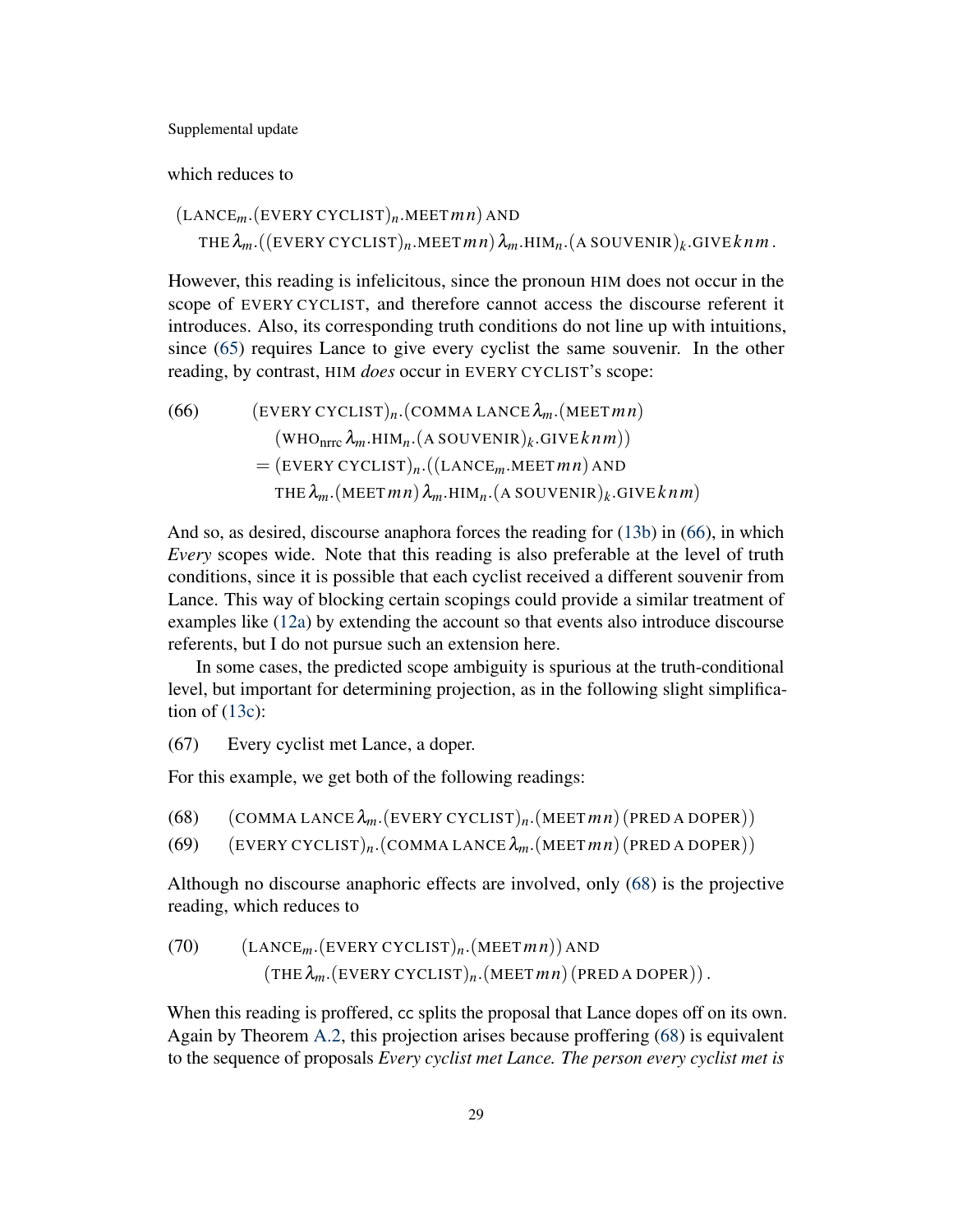*a doper.* Proffering [\(69\)](#page-28-2), on the other hand, yields only a single proposal with all of its information in the scope of *Every cyclist*. In a parallel with the negation example [\(19a\)](#page-9-0), the default preference for the projective reading [\(68\)](#page-28-1) of [\(67\)](#page-28-3) derives from a more general tendency for proper names to take widest scope.

### <span id="page-29-0"></span>3.4.3 Supplement telescoping

What about those Tibetan Buddhists? As discussed above in Section [2.1.3,](#page-11-0) there is a reading of [\(27\)](#page-11-1) under which the Dalai Lama is interpreted to be the spiritual mentor of every Tibetan Buddhist, that is, the supplement can project.

[\(27\)](#page-11-1) No Tibetan Buddhist<sub>i</sub> thinks the Dalai Lama, his<sub>i</sub> spiritual mentor, would ever cave to Chinese pressure tactics.

Since the singular pronoun *his* in [\(27\)](#page-11-1) is bound by the quantifier *No Tibetan Buddhist*, this projective reading needs to be squared with cases where discourse anaphora forces the supplement-narrow reading, such as [\(13b\)](#page-6-1).

As a preliminary to examining the possible readings generated for  $(27)$ , the dynamic meaning of the sentential complement verb *thinks* is THINK :  $k \rightarrow d_1$ , defined as

 $\tau$ HINK  $=_{\text{def}} \lambda_{k:k} \lambda_{n:\text{n}} \lambda_{c:\text{c}} \lambda_{\mathbf{x}^{|c|}}$ .think  $(k c \mathbf{x}) x_n$  ,

where think :  $p \rightarrow p_1$  is the static analog. For example, assuming a model of pleonastic *it*, which I do not discuss here, this translation lets us derive the following dynamic meaning of *Kim thinks it's raining*:

 $\textsc{kim}\left(\texttt{THINK}\,\texttt{RAIN}\right) = \lambda_{c:c}\lambda_{\textbf{x}^{\left|c\right|}}.\left(\texttt{think}\,\texttt{rain}\right) x_{\left(\texttt{the\texttt{NAMBD-KIM}}\,c\right)}$ 

The relevant semantics for *No*, *the*, and *his* are given in [\(A.14\)](#page-47-2), [\(A.18\)](#page-48-1), and [\(A.26\)](#page-49-4), respectively; dyn gives the dynamic properties required to model [\(27\)](#page-11-1).

With these extensions in place, we get the following reading for  $(27)$ , where T-B and <sup>D</sup>-<sup>L</sup> respectively abbreviate the dynamic properties TIBETAN-BUDDHIST and DALAI-LAMA, and CAVE abbreviates the denotation of the verb phrase *would ever cave to Chinese pressure tactics*:

<span id="page-29-1"></span>(71) COMMA (THED-L) (PRED HIS MENTOR) 
$$
\lambda_m
$$
. (NO T-B)<sub>n</sub>.THINK (CAVE*m*)*n*  
= (THED-L (PRED HIS MENTOR)) AND  
(THE (PRED HIS MENTOR))<sub>m</sub>. (NO T-B)<sub>n</sub>.THINK (CAVE*m*)*n*

This reading, which is preferred because the definite *the Dalai Lama* scopes widest, *almost* gives the projective reading of [\(27\)](#page-11-1), the one where the Dalai Lama is every Tibetan Buddhist's mentor. In addition to requiring cataphora, the pronoun HIS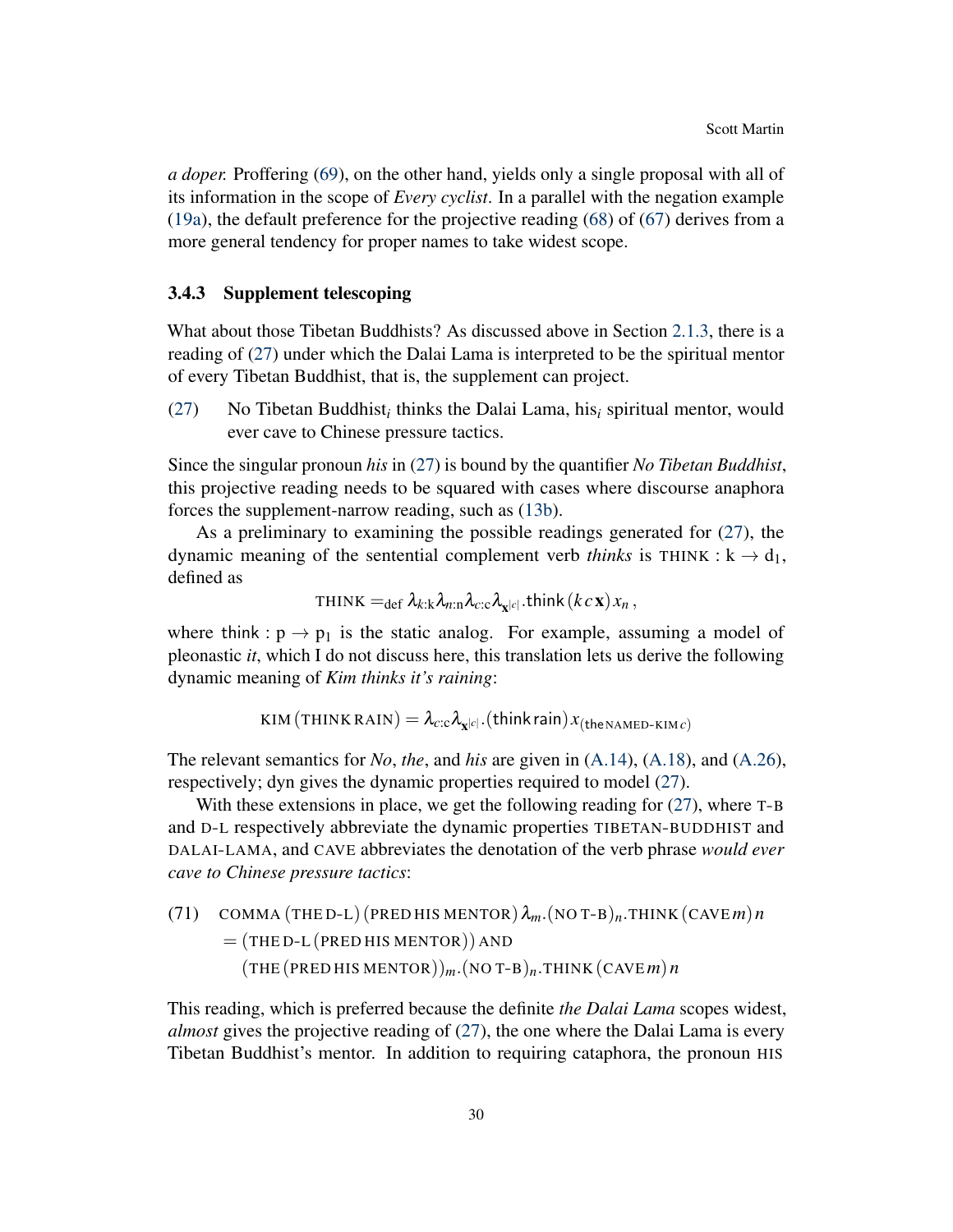in the first conjunct is prevented from accessing the Buddhist referent because the scope of NO, by virtue of being defined in terms of NOT, limits the accessibility of that referent.

Note that, by Theorem [A.2,](#page-45-0) proffering [\(71\)](#page-29-1) gives a proposal equivalent to the sequence of proposals in

<span id="page-30-0"></span> $(72)$  cc (THE D-L (PRED HIS MENTOR))  $\circ$  $cc$  ((THE (PRED HIS MENTOR))<sub>m</sub>.(NO T-B)<sub>n</sub>.THINK (CAVE *m*)*n*).

This shows that  $(27)$  can be treated similarly, in this account, to instances of telescoping like [\(34\)](#page-12-1), repeated from above.

[\(34\)](#page-12-1) Each degree candidate*<sup>i</sup>* walked to the stage. He*<sup>i</sup>* took his*<sup>i</sup>* diploma from the dean and returned to his*<sup>i</sup>* seat.

In [\(34\)](#page-12-1), the first utterance introduces a discourse referent for the degree candidate whose lifespan is normally limited to the scope of *Each*, but the pronouns in the second utterance are able to select it as their antecedent without problem. The situation similar in the semantics for  $(27)$  in  $(72)$ : the second proposal contains a discourse referent for a Buddhist whose scope is limited by NO, but this discourse referent needs to be accessed by HIS in the first proposal.

An account of telescoping is sketched by [Roberts](#page-53-9) [\(2005\)](#page-53-9), who explains the difference both between [\(27\)](#page-11-1) and [\(73\)](#page-30-1) and between [\(34\)](#page-12-1) and [\(74\)](#page-30-2) in terms of the genericity of the information predicated of the pronouns.

- <span id="page-30-1"></span>(73) No Tibetan Buddhist*<sup>i</sup>* thinks the Dalai Lama, # his*<sup>i</sup>* old friend from school, would ever cave to Chinese pressure tactics. (Craige Roberts, personal communication)
- <span id="page-30-2"></span>(74) Each degree candidate*<sup>i</sup>* walked to the stage. # He*<sup>i</sup>* had a degree in astrophysics.

For [Roberts,](#page-53-9) the decreased acceptability of [\(73\)](#page-30-1) in comparison to [\(27\)](#page-11-1) is based on the fact that that the supplement *his spiritual mentor* from the felicitous [\(27\)](#page-11-1) is interpreted as applying to *any* Tibetan Buddhist, whereas *his old friend from school* is interpreted as applying to only a single, particular Buddhist. Thus the noun phrase *No Tibetan Buddhist* can serve as what [Roberts](#page-53-9) calls a "licensing NP" under certain tightly constrained generic interpretations, but this effect is otherwise ruled out. Example [\(74\)](#page-30-2) is similar: it cannot be interpreted as implying that every degree candidate had a degree in astrophysics, in contrast to [\(34\)](#page-12-1), where returning to his seat seems to more naturally apply to all of the candidates. An example of telescoping that more closely parallels [\(27\)](#page-11-1) is

(75) No degree candidate*<sup>i</sup>* wants the dean to find him*<sup>i</sup>* drinking whiskey in the dorm. His*<sup>i</sup>* parents would be very upset.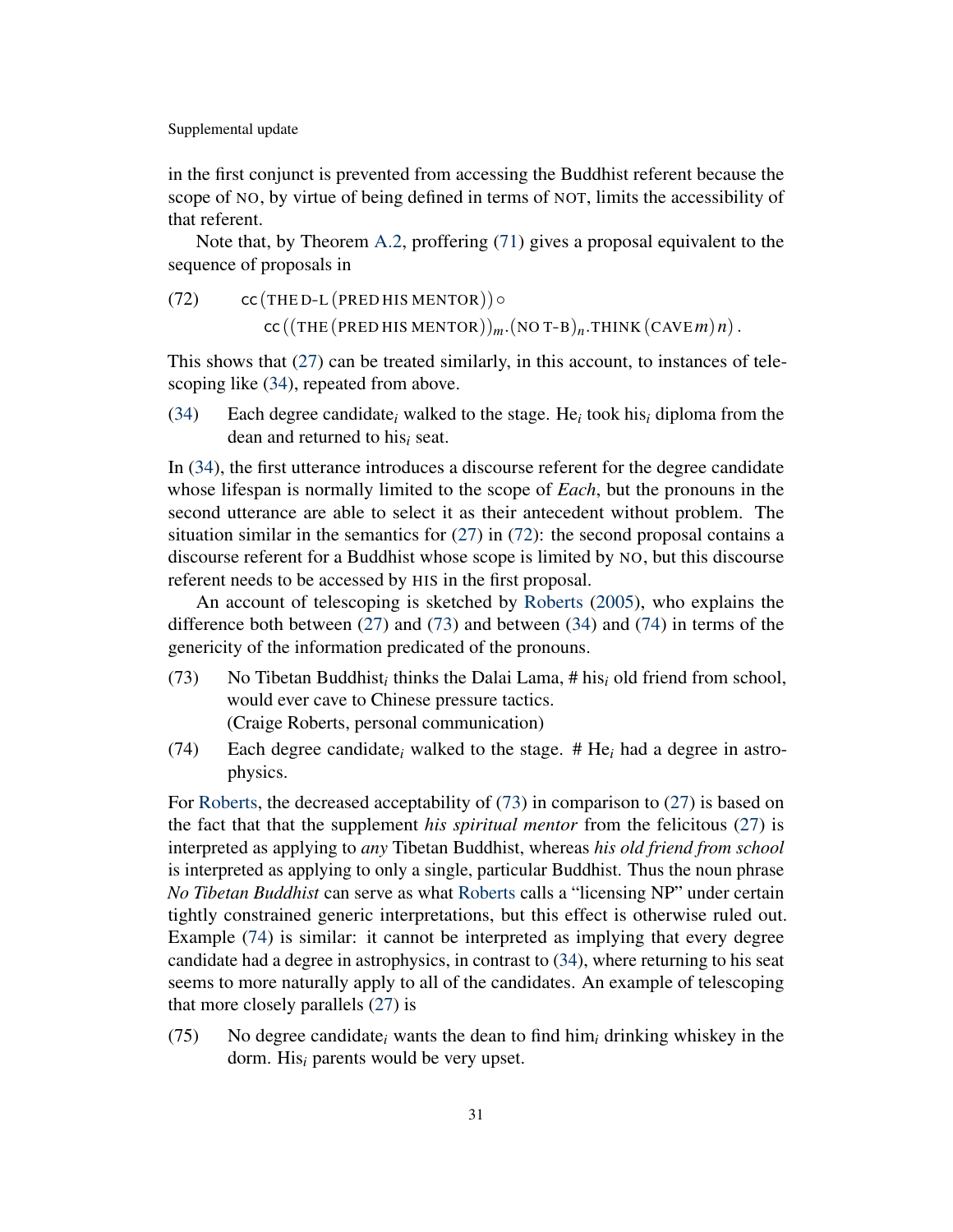Here, the quantifier *No degree candidate* would normally limit the accessibility of its corresponding discourse referent, but the pronoun *His* is able to access it.

[Roberts'](#page-53-9)s approach could be adapted to handle cases like [\(27\)](#page-11-1), as could [Wang](#page-54-7) [et al.'](#page-54-7)s [\(2006\)](#page-54-7) formal approach to loosening up the usual accessibility constraints imposed by true quantifiers. For [Wang et al.,](#page-54-7) instances of telescoping are licensed as long as certain conditions apply, which are encoded in terms of discourse relations. Based on a survey of native speakers, [Wang et al.](#page-54-7) conclude that the difference between [\(34\)](#page-12-1) and [\(74\)](#page-30-2) is that different discourse relations are in effect, only one of which allows for telescoping. A similar appeal could be made to explain the difference between examples like [\(27\)](#page-11-1) and [\(73\)](#page-30-1). Like [Roberts'](#page-53-9)s telescoping, this approach could also be implemented in the current framework by adding discourse relations and enhancing discourse contexts with more structure, following [Wang](#page-54-7) [et al.](#page-54-7) and [Asher & Pogodalla](#page-49-5) [\(2011\)](#page-49-5), but I do not pursue it here.

We might want to argue that the divergent felicity of [\(27\)](#page-11-1) and [\(73\)](#page-30-1) is simply due to the knowledge that the Dalai Lama is every Tibetan Buddhist's spiritual mentor. But no such argument is available for [\(29\)](#page-11-6), since there is no background assumption that the Wall Street Journal is naturally the preferred newspaper of every business owner I know. Similarly to [\(73\)](#page-30-1), an infelicitous variant of [\(29\)](#page-11-6) can be constructed by switching out the appositive *which is naturally his favorite newspaper* with content less amenable to a generic construal.

- [\(29\)](#page-11-6) Every business owner I know<sub>i</sub> wants the Wall Street Journal<sub>j</sub>, which is naturally his*<sup>i</sup>* favorite newspaper, to expand its*<sup>j</sup>* editorial page.
- <span id="page-31-0"></span>(76) Every business owner*<sup>i</sup>* wants the Wall Street Journal, # which he*<sup>i</sup>* had a subscription to when he lived in the U.S. back in the 1980's, to expand its editorial page.

The infelicitous NRRC in [\(76\)](#page-31-0) is deliberately chosen because it is difficult to construe as generically applying to all business owners, and it is impossible to attribute its projection to background knowledge about business owners that applies outside the scope of *Every*.

I briefly note that this excursion into telescoping helps sharpen the proposed account's predictions for supplements.

<span id="page-31-1"></span>(77) Some cyclist is a doper. # Every cyclist, a doper, won the Tour de France.

Assuming that both utterances are proffered in sequence, the current account generates the two-utterance discourse

> cc (A CYCLIST (ISpred (PRED A DOPER)))◦ cc (COMMA (EVERY CYCLIST) (PRED A DOPER) WIN-TDF)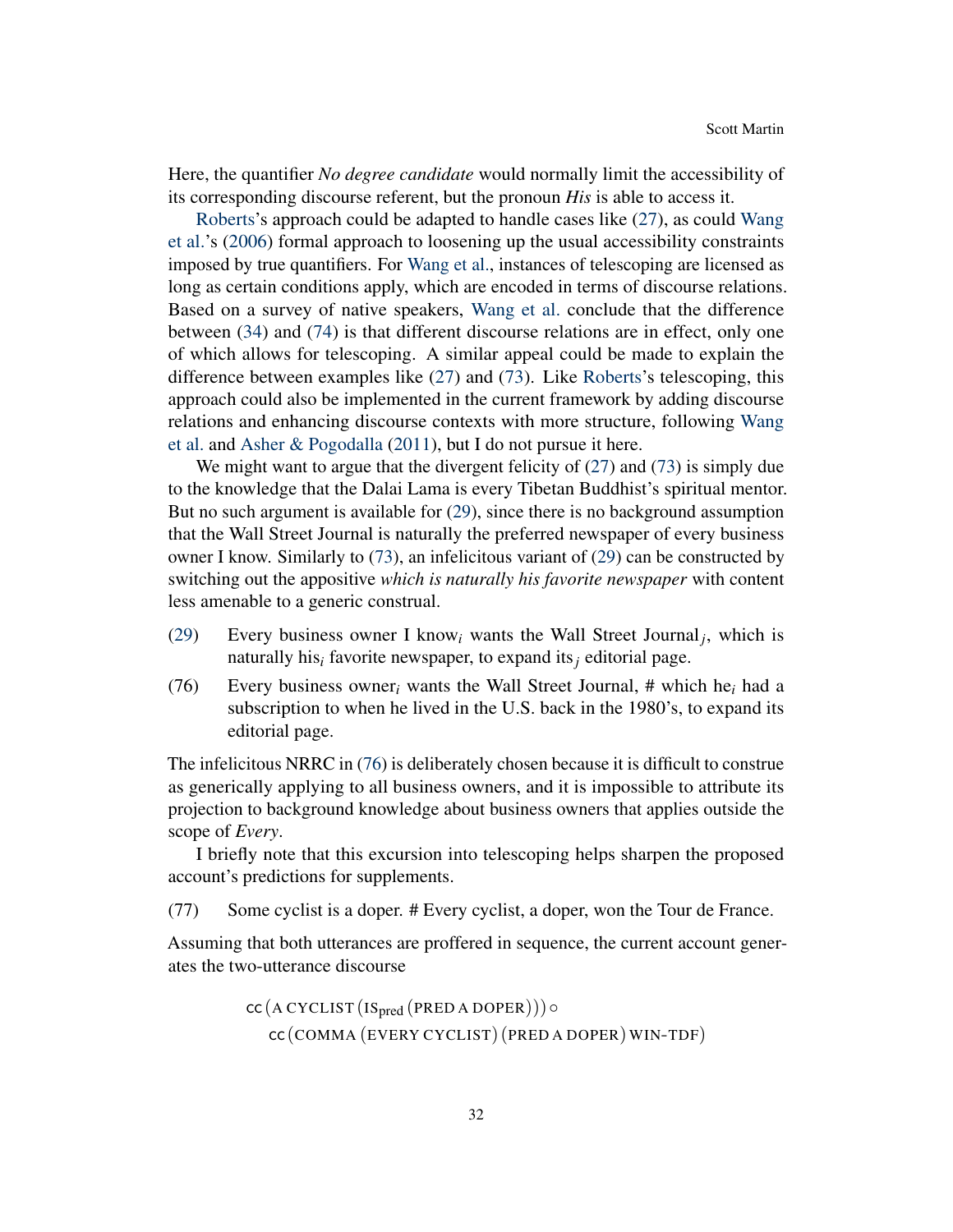for [\(77\)](#page-31-1). If telescoping were always impossible, our analysis would allow the doper mentioned in the second proposal to be anteceded by the cyclist introduced in the first! This is because the second utterance's content reduces to

(EVERY CYCLIST (PRED A DOPER)) AND THE (PRED A DOPER) WIN-TDF .

Here, the doping cyclist discourse referent would normally have its lifespan limited by EVERY, and therefore, the instance of THE would pick up the doping cyclist referent introduced by *Some cyclist*. But under an analysis following [Roberts](#page-53-9) or [Wang et al.,](#page-54-7) the most salient doping cyclist referent is the one in the scope of EVERY, and this referent's potential to antecede the subsequent anaphora is ruled out because the right conditions are not present to license it for exceptional binding, giving rise to infelicity, as desired. Note that this is part of a more general pattern, as it is exactly the same mechanism that rules out examples of quantified supplements like [\(61\)](#page-26-0) in [Wang et al.'](#page-54-7)s analysis. Similarly, in [Roberts'](#page-53-9)s [\(2005\)](#page-53-9) explanation, the noun phrase *Every cyclist* in [\(77\)](#page-31-1), though most salient, fails to license telescoping due to lack of genericity — despite recent scandals, not every cyclist can be assumed to be a doper. And because antecedents for anaphora must be maximally salient, the discourse referent introduced in the first utterance is not a suitable antecedent.

# <span id="page-32-0"></span>3.4.4 Gradient deniability and salience

As discussed in Section [3.2.2,](#page-18-0) proffering

[\(1a\)](#page-1-0) Some cyclist, a doper, won the Tour de France

gives rise to a separate, more recent, proposal in addition to the one corresponding to the supplement — namely, the proposal that the doping cyclist won the Tour. This effect arises due to the interaction between the comma intonation and the process of proffering content, which turns a denotation into a proposal: by Theorem [A.2,](#page-45-0) proffering [\(1a\)](#page-1-0) is equivalent to the sequence of proposals

<span id="page-32-1"></span>[\(46\)](#page-20-3)  $cc$  (A CYCLIST (PRED A DOPER))  $\circ$  cc (THE (PRED A DOPER) WIN-TDF).

The first proposal contains the information that some cyclist is a doper, and the second that the doping cyclist just mentioned won the Tour.

In this account, following [AnderBois et al.](#page-49-1) [\(2010,](#page-49-1) [2015\)](#page-49-2), [Ginzburg](#page-50-0) [\(2012\)](#page-50-0), [Koev](#page-52-0) [\(2012\)](#page-52-0), and [Schlenker](#page-54-2) [\(ms\)](#page-54-2), a proposal's recency figures into its susceptibility to direct denial (cf. [\(40\)](#page-14-1)). This prediction matches the observation that the supplement in [\(1a\)](#page-1-0) is harder to challenge directly than the main clause content. There is therefore a parallel, in the current account, between the mechanism of denial in discourse and the relative salience of antecedents for definite anaphora: recency is a major,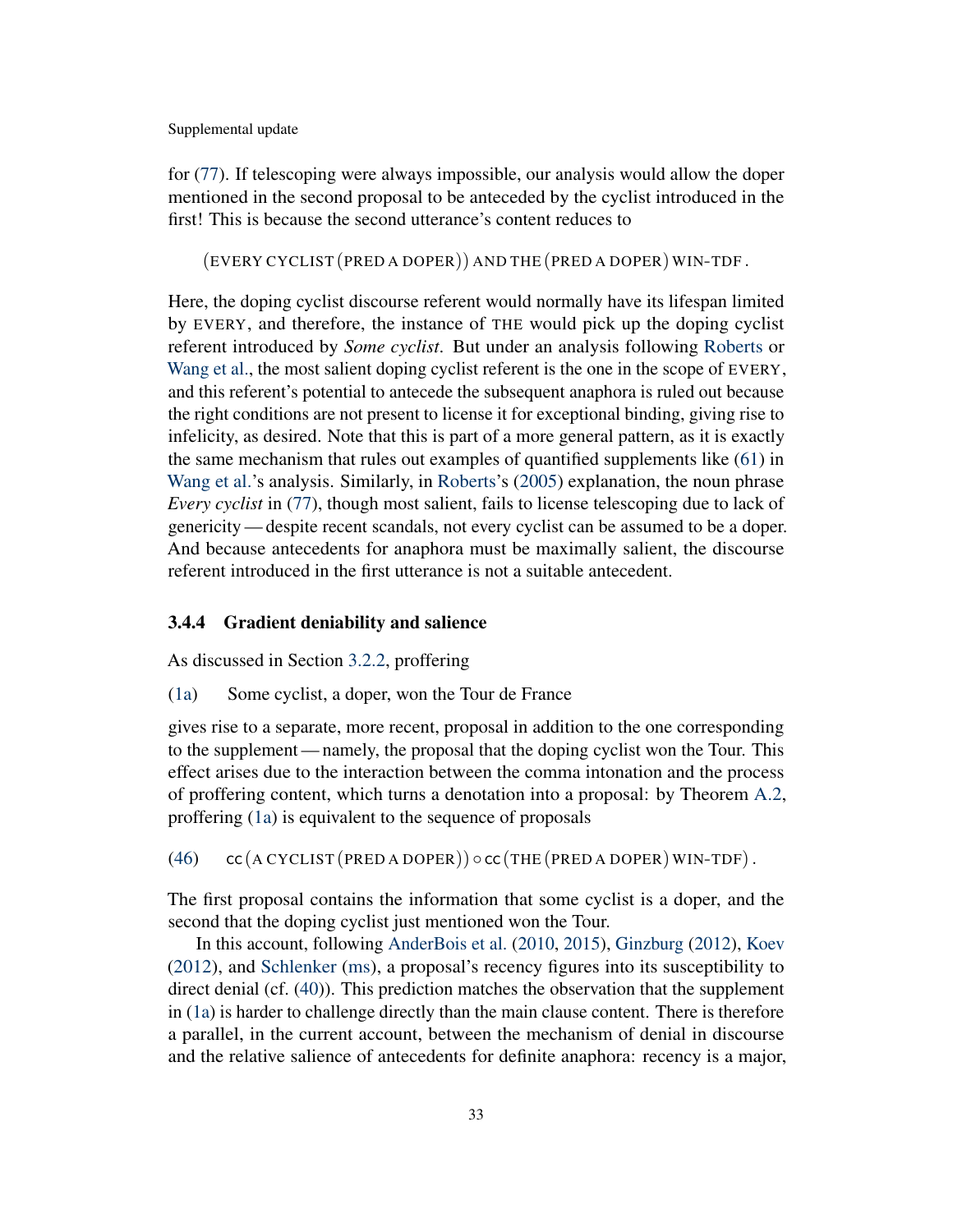although not the only, criterion in determining a proposal's salience. For [\(1a\)](#page-1-0), other things being equal, a direct denial would more easily target the more salient proposal that the doping cyclist won. [Amaral et al.](#page-49-0) [\(2007\)](#page-49-0) and [Koev](#page-52-0) [\(2012\)](#page-52-0) argue that this salience-based deniability is a strong constraint on the range of possible interpretations, making the main clause content the only deniable proposal for [\(1a\)](#page-1-0). But based on the evidence provided by [AnderBois et al.](#page-49-1) [\(2010\)](#page-49-1) and [Schlenker](#page-54-2) [\(ms\)](#page-54-2), I construe the correlation between a proposal's recency and its deniability as a weaker constraint that can be overridden under certain conditions, as in the possible denials of [\(39\)](#page-13-5).

The interaction between the comma intonation and supplement scope preferences has implications for supplement deniability as well. For example, due to the preference for *Lance* to scope wide in

[\(67\)](#page-28-3) Every cyclist met Lance, a doper,

the reading [\(70\)](#page-28-4), a reduction of [\(68\)](#page-28-1), is favored over [\(78\)](#page-32-1), a reduction of [\(69\)](#page-28-2).

[\(70\)](#page-28-4) (LANCE*m*.(EVERY CYCLIST)*n*.MEET*m n*) AND THE λ*m*.((EVERY CYCLIST)*n*.MEET*m n*) (PRED A DOPER) (78) (EVERY CYCLIST)*n*.((LANCE*m*.MEET*m n*) AND THE  $\lambda_m$ . (MEET *m n*) (PRED A DOPER))

The relative favorability of [\(70\)](#page-28-4) implies that the supplement preferentially projects, and therefore that two proposals result from proffering [\(67\)](#page-28-3) by Theorem [A.2:](#page-45-0) the first contributes the information that every cyclist met Lance, and the second the information that he is a doper. This seems to be the correct prediction, since the proposal corresponding to [\(70\)](#page-28-4) allows the supplement's content to be challenged in isolation.

The comma intonation's interaction with other scope preferences can also impact a supplement's deniability, as in

[\(62\)](#page-27-0) Every boxer has a coach, who is famous.

Taking the surface scope reading [\(63\)](#page-27-1)

 $(EVERY BOXER)_n$ .(COMMA (A COACH) $\lambda_m$ .(HAVE  $mn$ ) (WHO<sub>nrrc</sub> IS<sub>pred</sub> FAMOUS)),

which is preferred as surface scope is generally, this account immediately predicts that the following denial is possible:

<span id="page-33-0"></span>(79) No, that's not true. Not every boxer has a famous coach.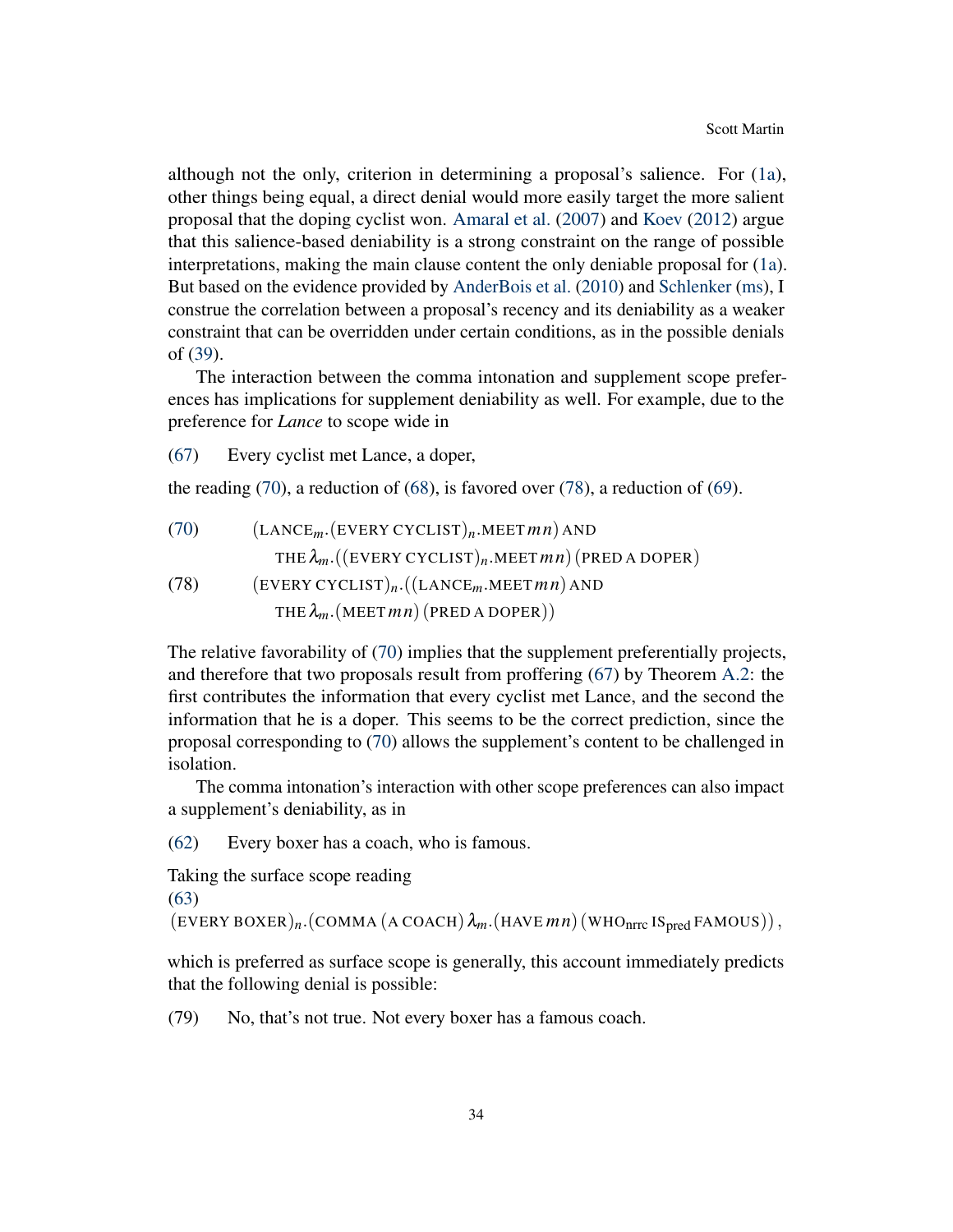Here, the entirety of [\(63\)](#page-27-1) is being rejected. The inverse scope reading [\(64\)](#page-27-2), by contrast, yields the following sequence of proposals when proffered:

<span id="page-34-0"></span>(80) cc  $((A\text{ COACH})_m$ .  $(\text{EVERY BOXER})_n$ . HAVE  $mn) \circ$  $cc$  (THE  $\lambda_m$ . (EVERY BOXER)<sub>n</sub>. (HAVE *m n*) FAMOUS)

With less salient proposals still being deniable, although with more effort, we get the prediction that the following denials of [\(80\)](#page-34-0) can be felicitously issued.

<span id="page-34-2"></span><span id="page-34-1"></span>(81) No, that's not true.

a. Their coach isn't famous.

b. He doesn't coach every boxer.

c. That coach doesn't coach every boxer, and she isn't famous either.

<span id="page-34-3"></span>The denial in [\(81a\)](#page-34-1) targets the more recent proposal in [\(80\)](#page-34-0), while the one in [\(81b\)](#page-34-2) targets the first proposal. And it seems that the denial in [\(81c\)](#page-34-3), which targets the conjunction of both proposals, is also possible.

Does this mean that the semantics in [\(63\)](#page-27-1) is too constrained? Could the following denial be used as a follow-up to it?

<span id="page-34-4"></span>(82) No, that's not true. Not every boxer has a coach.

Noting that [\(63\)](#page-27-1) is truth-conditionally equivalent to

 $((\text{EVERT BOXER})_n.(\text{A COACH})_m.\text{HAVE}~m\,n)\text{ AND}$  $(EVERY BOXER)_n$ .THE  $\lambda_m$ . (HAVE *m n*) FAMOUS,

proffering [\(63\)](#page-27-1) corresponds to a sequence of two proposals, again by Theorem [A.2:](#page-45-0) the information that each boxer has a coach, followed by the information that the coach every boxer has is famous. So the denial in [\(82\)](#page-34-4) is at least possible for [\(63\)](#page-27-1), although it needs to target the less recent, and therefore less salient, proposal. The denials in [\(79\)](#page-33-0) and [\(81a\)](#page-34-1) are possible as well, targeting the second proposal. The ones in [\(81b\)](#page-34-2) and [\(81c\)](#page-34-3), on the other hand, only seem appropriate for use with the inverse scope reading [\(64\)](#page-27-2), as both implicate that a single coach is being discussed through the use of the definites *He*, *That coach*, and *she*.

Similar effects can be seen for examples like

[\(13b\)](#page-6-1) Every cyclist*<sup>i</sup>* met Lance, who gave him*<sup>i</sup>* a Tour de France souvenir.

As discussed above in Section [3.4.2,](#page-26-1) the reading for [\(13b\)](#page-6-1) with *Every cyclist* wide is forced by the bound variable. The available interpretation is

(66) (EVERT CYCLIST)<sub>n</sub>.((LANCE<sub>m</sub>.MEET
$$
mn
$$
) AND  
THE  $\lambda_m$ .(MEET $mn$ )  $\lambda_m$ .HIM<sub>n</sub>.(A SOUVENIR)<sub>k</sub>.GIVE $kmm$ ),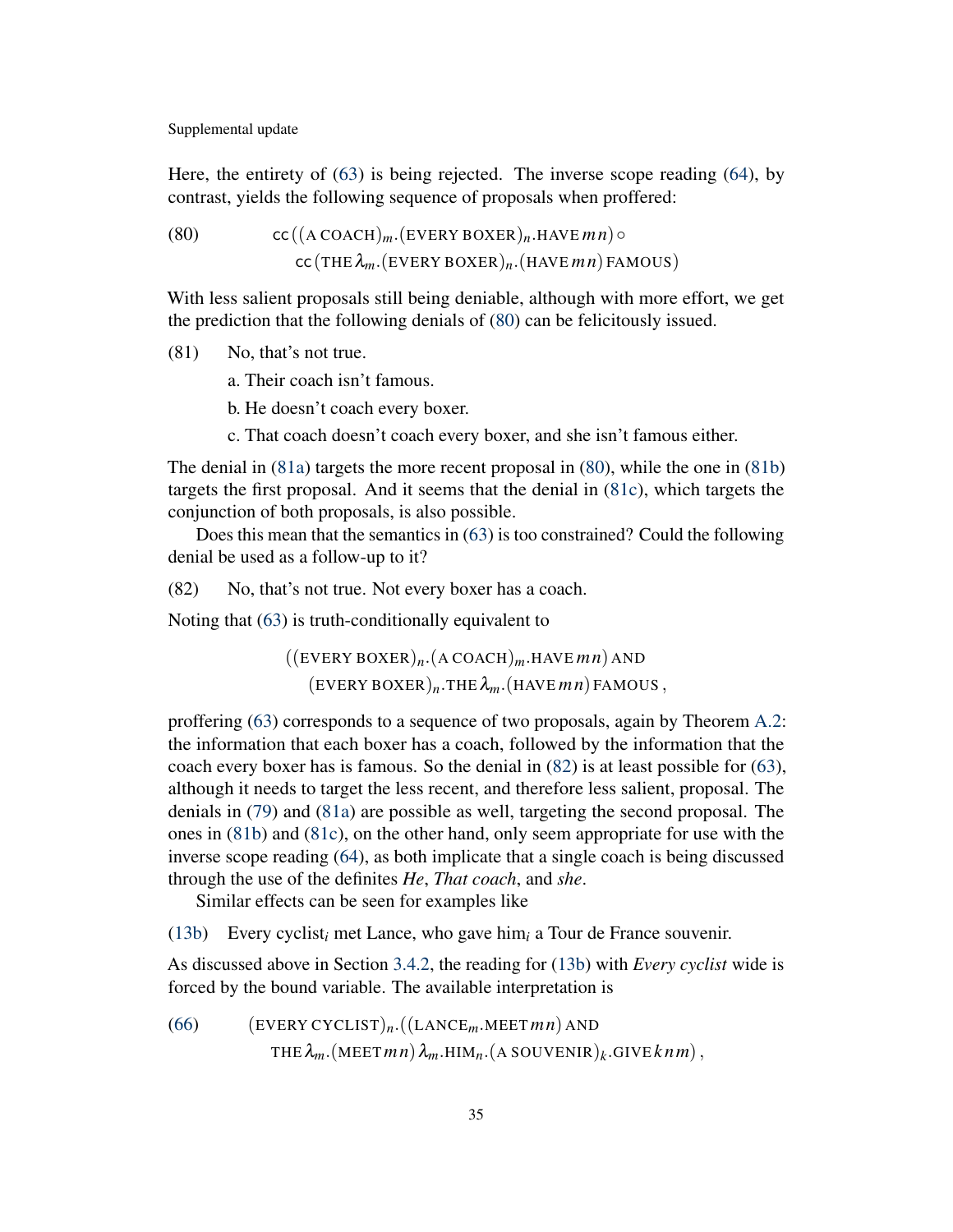because the pronoun has to be able to select the quantified-over cyclist as its antecedent. But this semantics is equivalent to

((EVERY CYCLIST)*n*.LANCE*m*.MEET*m n*) AND  $(\text{EVERY CYCLIST})_n.\text{THE } \lambda_m.(\text{MEET }mn) \lambda_m.\text{HIM}_n.(\text{A SOUVENIR})_k.\text{GIVE }km\,m,$ 

which in turn corresponds, under proffering, to the sequence of proposals consisting first of the information that every cyclist met Lance and second that Lance gave each of them a souvenir. Given this equivalence, this account predicts that all of the following denials are can be issued to [\(13b\)](#page-6-1):

- (83) No, that's not true.
	- a. Every cyclist didn't meet Lance/Not every cyclist met Lance.
	- b. Lance didn't give every cyclist he met a souvenir.
	- c. Every cyclist didn't meet Lance, and anyway he didn't give them all souvenirs.

These denials all seem plausible. But as for whether they are actually attestable, my own intuitions about their status, along with the intuitions of many native English speakers I have talked to about them, are not clear.

More empirical investigation would be required to determine which denials can be felicitously used with which proposal sequences. The position of the semantic account given here is that any proposal in a sequence can be felicitously targeted for denial, with more recent proposals being more easily targetable due to salience effects. Locutions like *Hey, wait a minute!* are not always required to target a less recent proposal, in contrast to [Amaral et al.](#page-49-0) [2007](#page-49-0) and [Koev](#page-52-0) [2012.](#page-52-0) In this way, the account is sympathetic to the view presented by [Schlenker](#page-54-2) [\(ms\)](#page-54-2) of supplement deniability being a gradient effect. However, this account does not provide a formal implementation of salience in the semantics because it involves so many factors *besides* recency: the discourse context, world knowledge, default assumptions, syntactic features, etc. It also seems likely that more general discourse processes partly influence which proposals can be easily targeted for denial, such as the notions of relevance to a QUD developed by [Simons et al.](#page-54-4) [\(2010\)](#page-54-4) and [Ginzburg](#page-50-0) [\(2012\)](#page-50-0).

#### <span id="page-35-0"></span>4 Summary and comparison with previous accounts

To sum up, a supplement is formed by an apposition attaching to an anchoring GQ, so that the supplement's scope is exactly that of the anchor. Supplements can, as a result, be interpreted in the scope of semantic operators.

Projection arises when a supplement's anchor takes widest scope, generating separate at-issue proposals for both the supplement and main clause content. When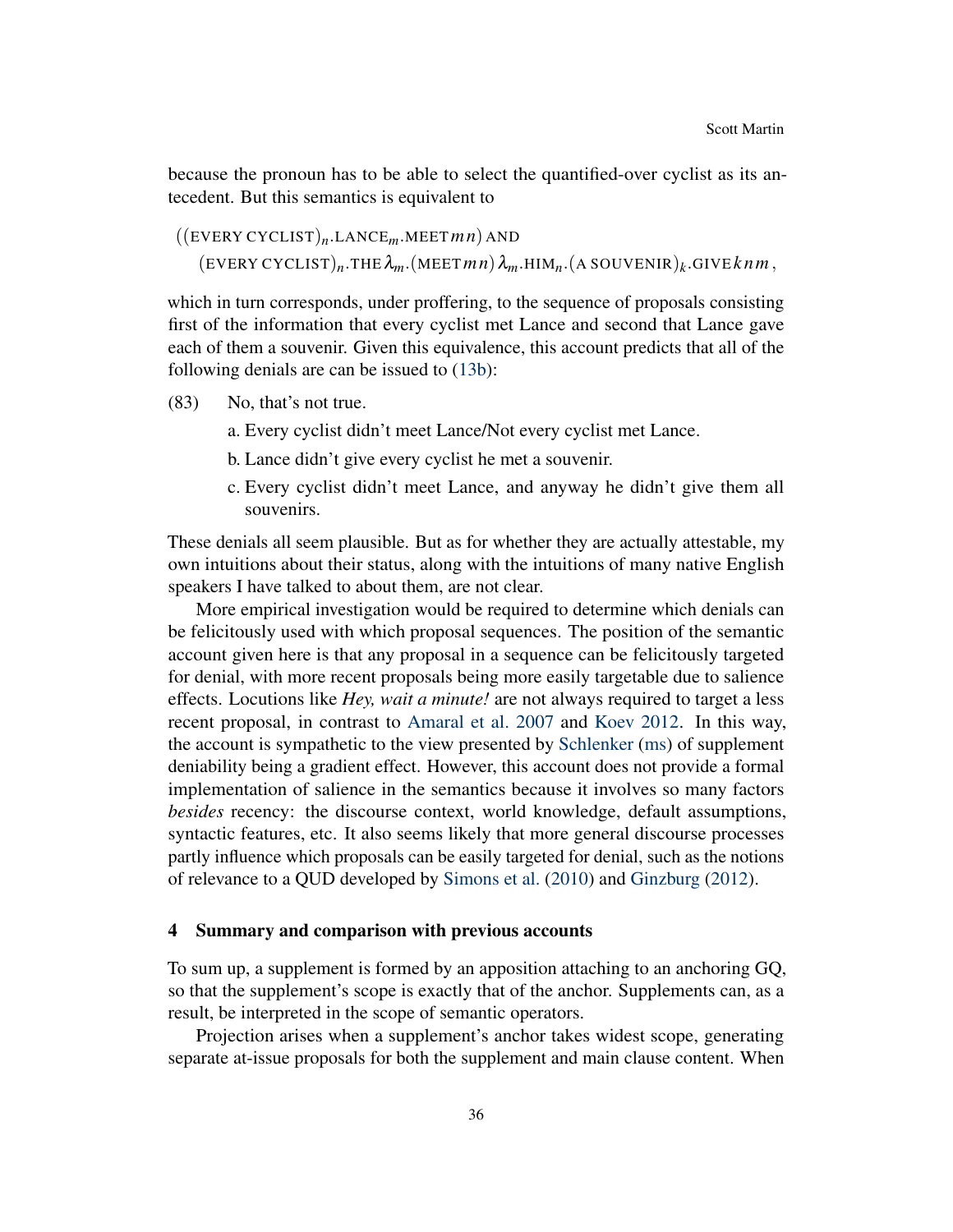no embedding operators are present, widest scope is the only one available, and so supplements always project when unembedded. On the other hand, when a supplement cooccurs with scope-taking operators, the factors that determine whether it projects are derived from more general processes that apply to its anchor, such as discourse anaphora and quantifier scope preferences. That is, projection is not an inherent property of supplements but a secondary effect of the scope of their anchors. This account remains neutral on how other factors, such as the discourse context, the QUD, default assumptions, and world knowledge, influence supplement scope possibilities.

Finally, since a widest-scope supplement generates an at-issue proposal, it can be challenged. However, a more salient main-clause proposal may interfere with its deniability by being more recent, as in the case of a supplement occurring in utterance-medial position.

The definition of the comma intonation in [\(A.27\)](#page-49-3) hybridizes two competing ways of modeling supplements in the literature: as predicates on the anchor [\(Potts](#page-53-0) [2005\)](#page-53-0) versus as free-standing propositions with an anaphoric argument [\(del Gobbo](#page-51-1) [2007,](#page-51-1) [Nouwen](#page-53-1) [2007\)](#page-53-1), although [\(A.27\)](#page-49-3) employs ordinary discourse anaphora rather than making recourse to *E-type pronouns*, as does [del Gobbo.](#page-51-1) Apart from this resemblance, this account is quite different from [Potts'](#page-53-0)s and other multidimensional accounts [\(Nouwen](#page-53-1) [2007,](#page-53-1) [Barker et al.](#page-50-8) [2010,](#page-50-8) [McCready](#page-52-9) [2010,](#page-52-9) [Giorgolo & Asudeh](#page-50-6) [2012,](#page-50-6) [Kierstead & Martin](#page-51-9) [2012,](#page-51-9) [Martin](#page-52-2) [2013\)](#page-52-2), chiefly because they do not allow supplements to interact with other operators. In some of these accounts, the extra meaning dimension is also aimed at analyzing the *expressives* discussed by [Potts](#page-53-0) [\(2005\)](#page-53-0), but I interpret the scope-taking capability of supplements as evidence against [Potts'](#page-53-0)s contention that supplements and expressives belong in the same natural class. The approach presented here also differs significantly from the unidimensional accounts due to [Kubota & Uegaki](#page-52-10) [\(2009\)](#page-52-10), [AnderBois et al.](#page-49-1) [\(2010,](#page-49-1) [2015\)](#page-49-2), [Koev](#page-52-0) [\(2012,](#page-52-0) [2014\)](#page-52-1) and [Murray](#page-52-11) [\(2014\)](#page-52-11) for the same reason, namely that they do not countenance a notion of supplement scope. Additionally, only some of these previous accounts [\(Giorgolo & Asudeh](#page-50-6) [2012,](#page-50-6) [Martin](#page-52-2) [2013,](#page-52-2) [Koev](#page-52-1) [2014,](#page-52-1) [Murray](#page-52-11) [2014,](#page-52-11) [AnderBois](#page-49-2) [et al.](#page-49-2) [2015\)](#page-49-2) give an explicit model of how supplements participate in anaphoric interactions.

A somewhat similar account is given by [Schlenker](#page-54-0) [\(2010,](#page-54-0) [ms\)](#page-54-2), who models supplements as interacting with scope-taking operators in a unidimensional setting, building on work by [del Gobbo](#page-51-1) [\(2007\)](#page-51-1). However, it is hard to say how [Schlenker'](#page-54-2)s account could be made to allow for anaphora. Also, as discussed in Section [2.1.1,](#page-6-4) there is reason to doubt [Schlenker'](#page-54-2)s principle of Translucency as an explanation for supplement projection. And as [Schlenker](#page-54-2) [\(ms:](#page-54-2) 20) himself notes, his account's model of supplements as attaching themselves to fully-formed propositions and parasitically "stealing" a "referential index" from them constitutes a departure from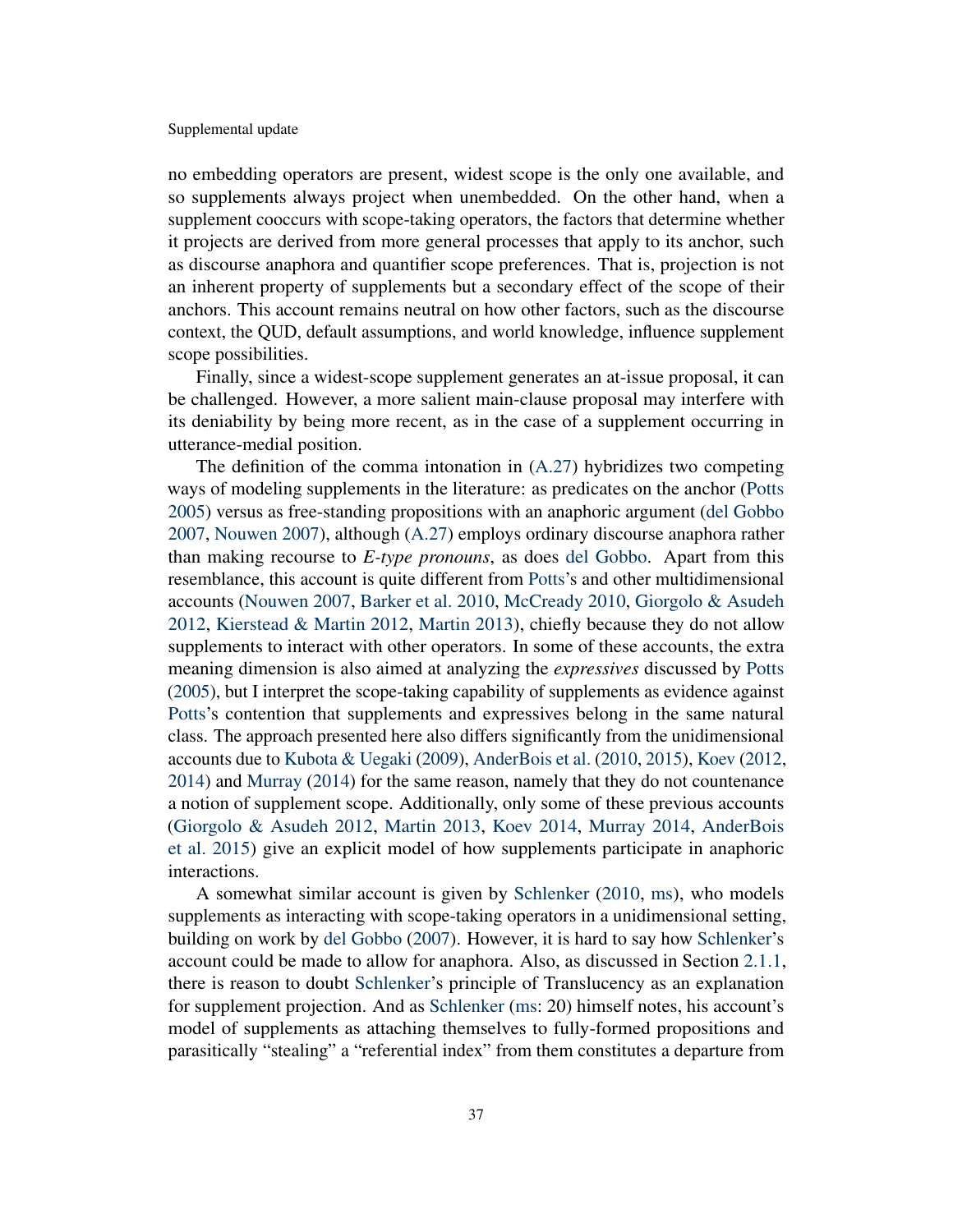compositionality in the strict sense, since it requires a supplement's denotation to be partially determined by an adjacent constituent's interpretation.

The account that is probably most similar to this one is due to [AnderBois et al.](#page-49-2) [\(2015\)](#page-49-2), who model supplements unidimensionally, allowing anaphoric interactions with surrounding content and even capturing some cases where a supplement fails to project. But as discussed in Section [2.1.2,](#page-7-3) this account differs from [AnderBois](#page-49-2) [et al.'](#page-49-2)s at the empirical level, since it allows supplements generally to participate in scope interactions. For [AnderBois et al.,](#page-49-2) only *one*-asides like [\(15\)](#page-7-0) can have a nonprojective (i.e., narrow scope) reading— all other supplements must project. Through the data and arguments in Section [2.1.2,](#page-7-3) I hope to have shown convincingly that the ability of supplements to scope narrow is not limited to *one*-asides, and therefore that [AnderBois et al.'](#page-49-2)s requirement that supplements always scope widest is too restrictive.

The divergence in predictions between [AnderBois et al.'](#page-49-2)s account and this one, which I argue is more empirically adequate, comes down to the following fundamental conceptual difference: for [AnderBois et al.,](#page-49-2) a supplement intervenes upon its anchor to force widest scope; the account presented here inverts this relationship, so that a supplement's scope is determined by its anchor's scope. The [AnderBois](#page-49-2) [et al.](#page-49-2) account's inability to correctly model supplements in narrow-scope position stems from its prohibition on the interaction between supplements and scope-taking operators. By contrast, this account is able to ascribe both supplement projection and scope to independent mechanisms such as discourse anaphora and quantifier scope preferences.

There is also cause to question whether [AnderBois et al.'](#page-49-2)s generalization that certain supplements, such the NRRC in [\(84b\)](#page-37-0), cannot interact with the QUD by virtue of not being at-issue.

*Context:* The interlocutors are participants at a math conference.

- <span id="page-37-1"></span><span id="page-37-0"></span>(84) a. Do you know whether the axiom of Choice is independent of ZF?
	- b. Well, Paul Cohen, who proved it is back in 1963, is sitting in the back row. So you can go ask him.

(Adapted from [Pollard & Smith](#page-53-12) [2011\)](#page-53-12)

In [\(84b\)](#page-37-0), the NRRC *who proved it is back in 1963* directly addresses the question raised in [\(84a\)](#page-37-1). This account takes a different strategy from [AnderBois et al.,](#page-49-2) casting supplements as at-issue denotations that interact scopally with surrounding content as well as being subject to denial, without taking a stand on exactly how they interact with the QUD. That is, supplement projection and at-issueness are dissociated, in contrast to [AnderBois et al.,](#page-49-2) since supplements are always at-issue and projection is a mere epiphenomenon of scope.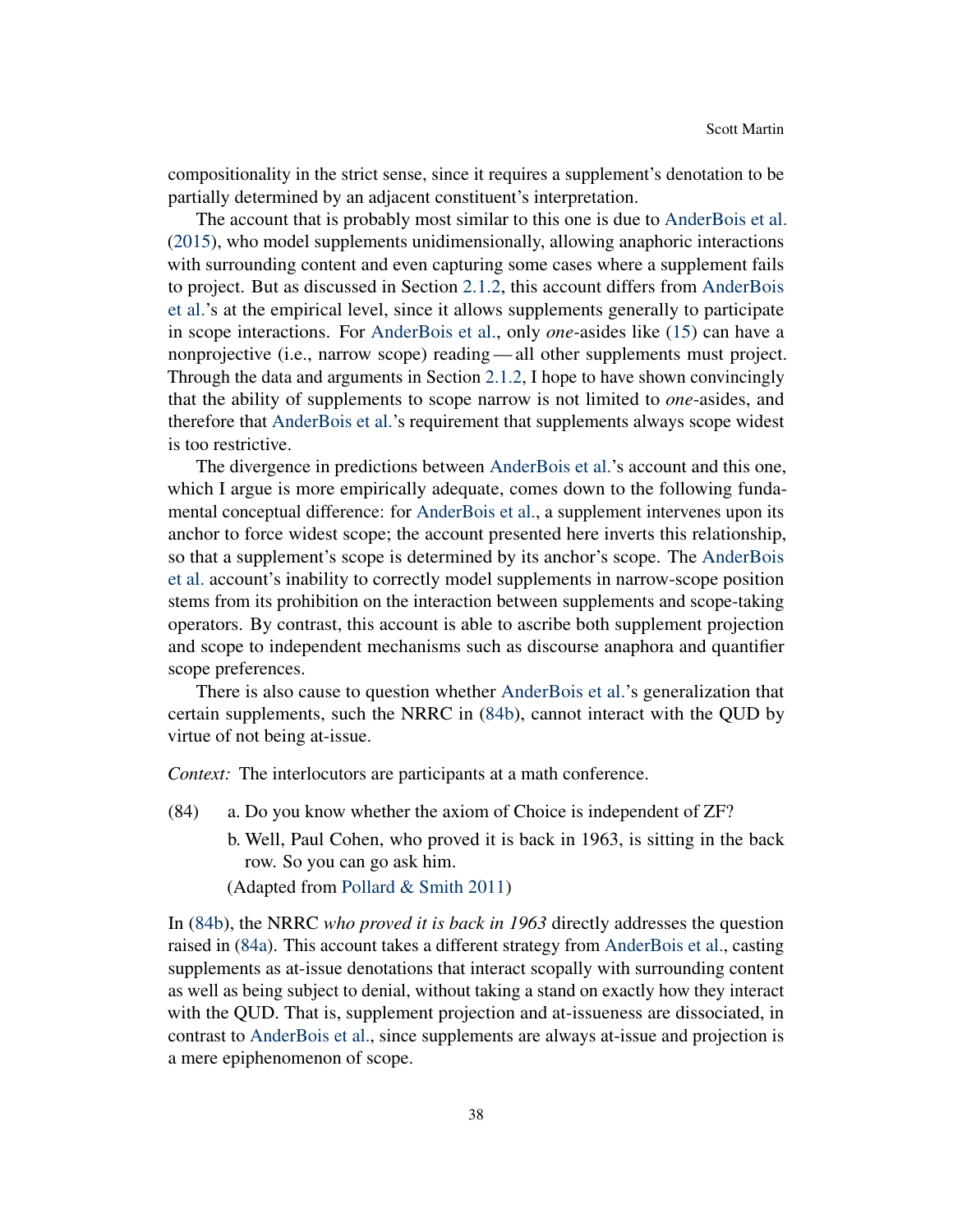The account itself is expressed in a compositional dynamic semantics that is designed for general semantic analysis, being separately capable of modeling all the usual dynamic phenomena (multi-utterance discourses, anaphoric links across arbitrary stretches of discourse, donkey anaphora, etc.) using familiar methods, such as a mainstream model of noun phrases as generalized quantifiers. The extra semantic dimensions posited in other accounts are supplanted by imbuing widestscope supplements with the potential to generate separate proposals. In addition to having only a single meaning dimension, this account does not invoke any rules that are specially tailored to the case of supplements, such as [Potts'](#page-53-0)s [\(2005:](#page-53-0) 68) "parsetree interpretation", different modes of combination for supplement content, an application of the continuation passing technique (cf. [Kubota & Uegaki](#page-52-10) [2009,](#page-52-10) [Barker et al.](#page-50-8) [2010\)](#page-50-8), or the use of monads [\(Giorgolo & Asudeh](#page-50-6) [2012\)](#page-50-6). In fact, this account is quite parsimonious because the only special-purpose machinery it requires is the dynamic meaning of the comma intonation given in [\(A.27\)](#page-49-3).

### <span id="page-38-0"></span>5 Conclusion

A closer look at the data pertaining to supplements, much of it undertaken in recent work by [Amaral et al.](#page-49-0) [\(2007\)](#page-49-0), [AnderBois et al.](#page-49-1) [\(2010,](#page-49-1) [2015\)](#page-49-2), [Koev](#page-52-0) [\(2012,](#page-52-0) [2014\)](#page-52-1), [Martin](#page-52-2) [\(2013\)](#page-52-2), [Nouwen](#page-53-2) [\(2014\)](#page-53-2) and [Schlenker](#page-54-2) [\(2010,](#page-54-0) [2013,](#page-54-1) [ms\)](#page-54-2), calls into question some central aspects of [Potts'](#page-53-0)s [\(2005:](#page-53-0) 42) characterization of them. They are not scopeless, as they clearly interact with semantic operators, and anaphoric links between supplements and surrounding material are unproblematic. Moreover, it is not strictly forbidden for supplements to be directly denied, although some extra effort may be required when they occur in nonfinal position. These facts cast considerable doubt on the idea that a multidimensional semantics is warranted for supplements.

After examining a good deal of supplement data and relevant claims made about them, I presented an account that is unique among those that have been proposed to date in that it allows supplements to project while also participating in scope relations and anaphoric links with other content. In this account, important empirical facts related to supplements fall out from more general, and independently motivated, mechanisms. Since an apposition's content is treated as essentially being smuggled into its anchor's denotation, supplement scope is just a special case of the ordinary mechanism of operator scope. Anaphora out of and into supplements is just gardenvariety discourse anaphora, and cases of quantified supplements, such as the one in the *Tibetan Buddhist* example [\(27\)](#page-11-1), can be treated as instances of the phenomenon of telescoping discussed by [Roberts](#page-53-5) [\(1989,](#page-53-5) [2005\)](#page-53-9).

Crucially, a supplement that takes widest scope, when proffered, gives rise to a proposal that is separate from the surrounding content. This separation gives a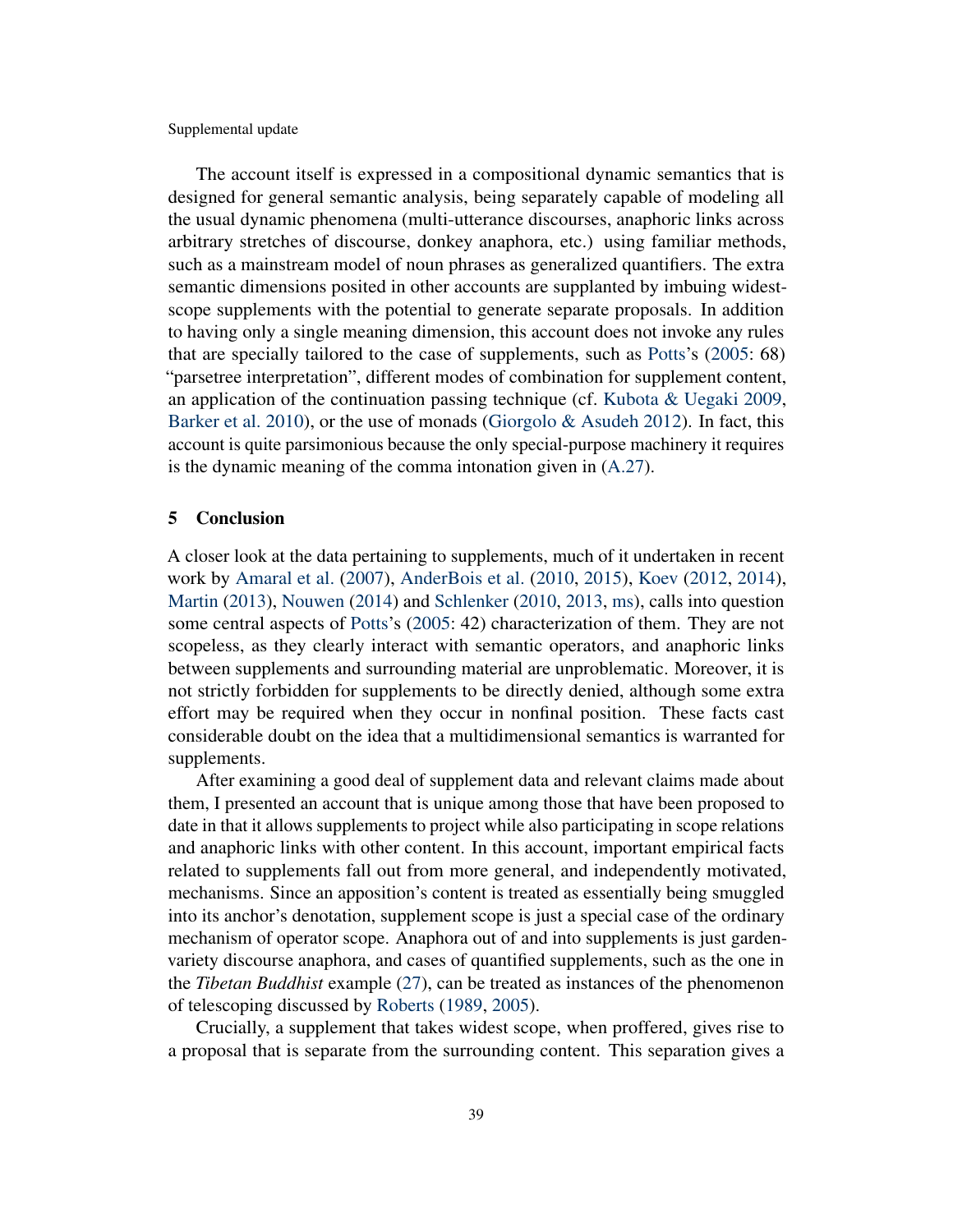model of supplement projection, since operators can target only the nonsupplement content. It also captures supplement deniability effects by a process related to the recency-based salience of anaphoric antecedents. The scope preferences often observed for supplements are explained by appealing to a more general preference for surface scope over inverse scope. The apparent tendency for supplements to project is also in part derived from this preference, but is additionally influenced by the general preference for anaphoric triggers, including proper names, to be interpreted as closely as possible to the site of their antecedent. And some instances where these preferential readings are preempted are explained by the process of discourse anaphora, just as operator scope may be constrained by discourse anaphora in the general case.

The broad picture I have drawn for supplements, then, is that they are relatively unremarkable, and that many of the notable properties associated with them derive from what goes on around them: the comma intonation, the scope preferences of their anchors, discourse anaphora, contextual influences, etc. In particular, a supplement's projection is not attributed to any special property of supplements, such as not being at-issue, but instead arises as a secondary consequence of the scope of its anchor.

To be sure, more remains to be done. For one thing, as I hinted at the end of Section [3.4.4,](#page-32-0) a more detailed investigation into the factors influencing when a supplement can be directly denied is in order. I have only suggested that one factor is salience related to the recency of the proposal containing the supplement content, and the exact conditions for felicitous supplement deniability remain somewhat murky. The pragmatic effects on supplement projection due to contextual factors and the availability of alternatives, discussed briefly in Section [2.1.2,](#page-7-3) need to be investigated too. I have also avoided discussing the fact that supplements can, depending on context, take on either the speaker's or an embedded agent's perspective [\(Amaral](#page-49-0) [et al.](#page-49-0) [2007,](#page-49-0) [Harris & Potts](#page-51-10) [2009\)](#page-51-10). But this paper contributes to a much-needed clarification of the empirical status of supplements, and additionally gives a formal model that turns some important generalizations about the supplement data into explicit predictions.

#### <span id="page-39-0"></span>A Technical background

The semantics developed here is expressed in type theory, which can be thought of as a typed lambda calculus [\(Barendregt](#page-49-6) [1980\)](#page-49-6) extended with equality symbols  $=_A$ for every type *A*, and the relations of  $\alpha\beta\eta$ -conversion expressed as object-language axioms, rather than in the metalanguage. This simple type theory, in the tradition of [Church](#page-50-9) [\(1940\)](#page-50-9), [Henkin](#page-51-11) [\(1950,](#page-51-11) [1963\)](#page-51-12), and [Andrews](#page-49-7) [\(2002\)](#page-49-7), is further extended with cartesian product types and dependent types parameterized by the natural numbers [\(Barendregt](#page-50-10) [1991,](#page-50-10) [1993,](#page-50-11) [Barthe](#page-50-12) [1995,](#page-50-12) [Aspinall & Hofmann](#page-49-8) [2005,](#page-49-8) [Martin](#page-52-2) [2013,](#page-52-2)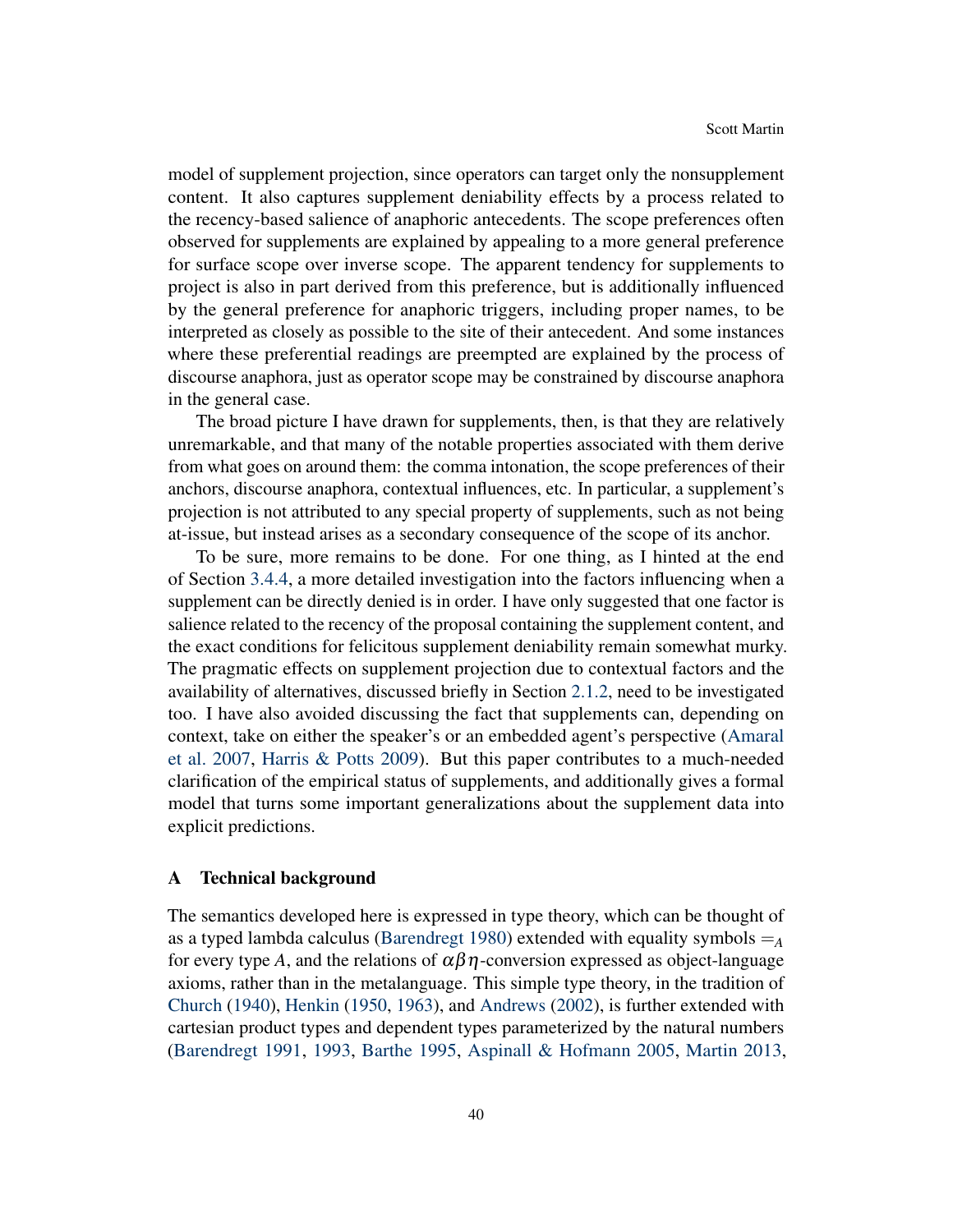[Martin & Pollard](#page-52-6) [2014\)](#page-52-6). In this variant of dependent type theory, *products*, written Π, generalize the functions of simple type theory, and *sums*, written Σ, generalize simple type-theoretic cartesian products. As usual in dependent type theory, the familiar simple type constructors  $\rightarrow$  and  $\times$  are, respectively, special cases of  $\Pi$ and  $\Sigma$  in which the argument types are independent of one another. I mildly abuse this notation when convenient, using the simple type constructors instead of the dependent ones when the dependencies can be safely inferred.

After describing some notational conventions in Section [A.1,](#page-40-0) the static underpinnings of this dynamic semantics are laid out in Section [A.2.](#page-41-1) This static semantics is then extended with natural numbers and product types (Section [A.3\)](#page-43-4), the notions of context, content, and update (Section [A.4\)](#page-43-5), the dynamic connectives and quantifiers [\(A.5\)](#page-44-0), and dynamic entailment (Section [A.6\)](#page-47-3). Definitions for modeling anaphora are given in Section [A.7;](#page-47-4) machinery for handling supplements is given in Section [A.8.](#page-49-9)

# <span id="page-40-0"></span>A.1 Notational conventions

I adhere to the following, mostly unsurprising, notational conventions. The type constructor  $\rightarrow$  associates to the right, so that  $A \rightarrow B \rightarrow C$  is shorthand for  $A \rightarrow$  $(B \to C)$ . The constructor  $\times$ , by contrast, is left associative, and the first and second projection functions  $\pi_1$  and  $\pi_2$  are defined as usual. An abstraction of the form  $(\lambda_{x:A} f)$  is often abbreviated  $\lambda_x.f$ , with the typing information stripped off of the variable and . replacing the outer parentheses. Multiple abstractions are often abbreviated by subscripting the variable names to a single  $\lambda$ , with  $\lambda_{xy}$  *f* usually written instead of  $\lambda_x \lambda_y$ . *f*. Applications are written by enclosing parentheses, with  $(f \cdot a)$  denoting the application of  $f$  to  $a$ , and associate to the left:  $(f \cdot a b)$  is shorthand for ((*f a*)*b*). Outer parentheses are often dropped altogether. An analogous notation to lambda binding is extended to all other quantifiers, so that if  $Q : (A \rightarrow B) \rightarrow C$ and  $\lambda_{x:A} \cdot P : A \to B$ , I write  $(Q_{x:A}P)$ , or simply  $Q_x \cdot P$ , in place of the more clumsy  $(Q \lambda_{x:A}.P).$ 

Vector notation is used for the inhabitants of cartesian product types (Defini-tion [A.8\)](#page-43-0): for terms of type  $A^n$ ,  $\mathbf{x}: A^n$  abbreviates  $\langle x_0, \ldots, x_{n-1} \rangle : A^n$ . When a vector appears as a bound variable, I often superscript it with its length when it first appears, for example  $\lambda_{\mathbf{x}^n}$ .  $f : A^n \to B$ . Since it is sometimes convenient to identify the various coordinates of a bound vector variable, I sometimes write an *n*-ary vector as a series of *n* bound variables separated by commas: letting  $\mathbf{x}: A^3$ ,  $\lambda_{x,y,z}$ , *f* is shorthand for  $\lambda_{\mathbf{x}^3}$ . *f*. The concatenation of two vectors **x** and **y** is written **x**, **y**; the vector that results from appending a new coordinate *y* to the end of a vector x is written x, *y*. Whenever  $y : A<sup>0</sup>$  is empty and  $x : A<sup>n</sup>$  is some vector, I write x to abbreviate both x, y and y, x. Finally, a single-coordinate vector  $\mathbf{x} : A^1$  is often written as just *x*, where *x* : *A* is understood as taking up the sole coordinate  $x_0$  of **x**.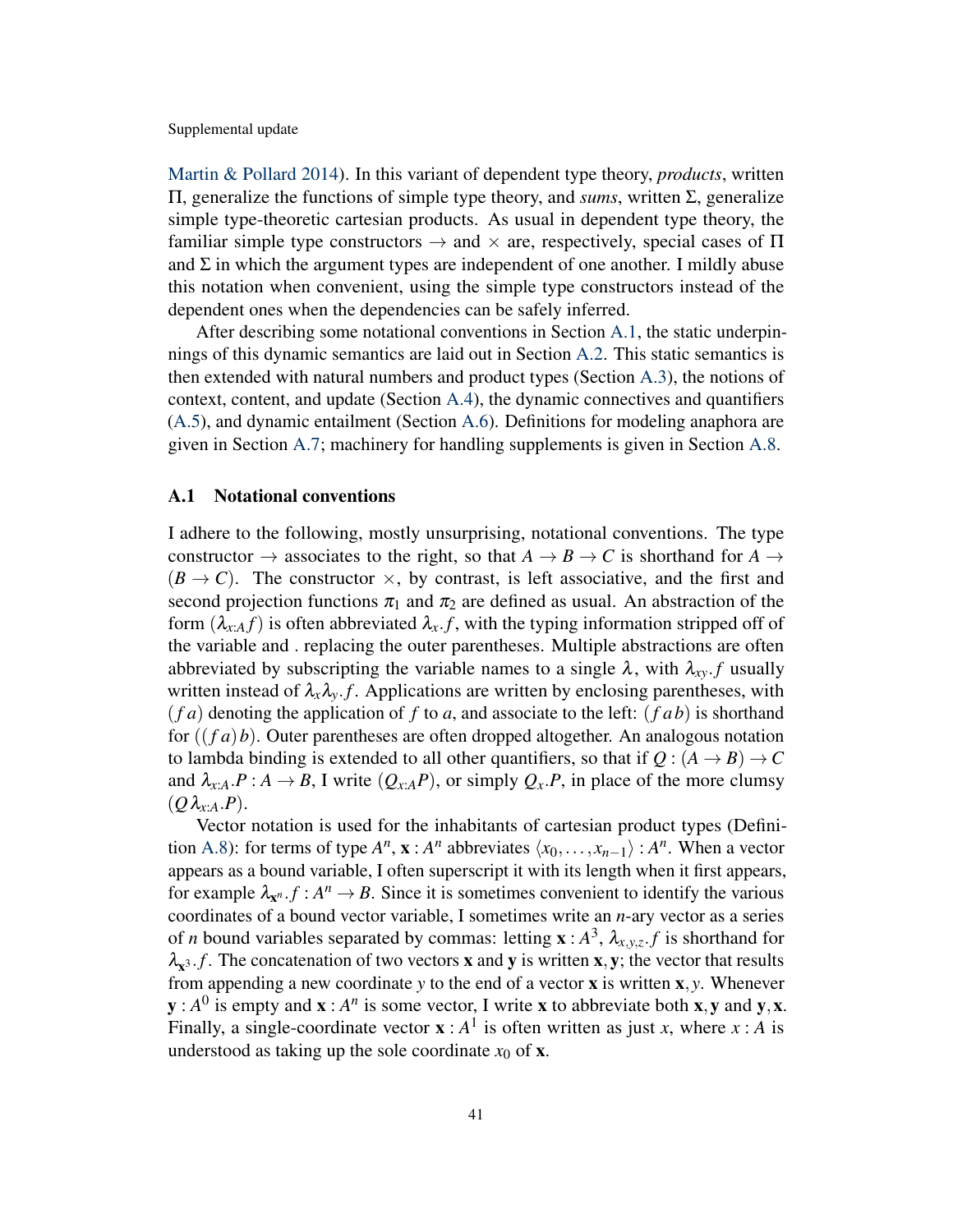#### <span id="page-41-1"></span>A.2 The underlying static semantics

The semantic theory itself is an extension of [Pollard'](#page-53-11)s [\(2015\)](#page-53-11) agnostic hyperintensional semantics (AHS) with the basic nonlogical types e (entities), p (propositions), and w (worlds), in addition to the logical types t (truth values) and 1 (unit).

Definition A.1 (Sense types). The set of *sense types* is formed from e and p and all the types that can be recursively built from them using the constructors  $\rightarrow$  and  $\times$ .

<span id="page-41-0"></span>Definition A.2 (Extension types). For each sense type *A*, the *extension type* of *A* is written  $Ext(A)$  and defined as follows, for *A* and *B* sense types:

$$
Ext(e) =_{def} e
$$
  
\n
$$
Ext(p) =_{def} t
$$
  
\n
$$
Ext(A \rightarrow B) =_{def} A \rightarrow Ext(B)
$$
  
\n
$$
Ext(A \times B) =_{def} Ext(A) \times Ext(B)
$$

That is, the extension type of the type e of entities is just e itself, and the truth-value type t is the extension type of the type of propositions. In particular, the extension of the property type  $e \rightarrow p$  is the type  $Ext(e \rightarrow p) = e \rightarrow Ext(p) = e \rightarrow t$ , the type of (characteristic functions of) sets of entities.

**Definition A.3** (Extension functions). For every sense type A, there is a corresponding nonlogical constant  $\mathcal{Q}_A : A \to \mathbf{w} \to \text{Ext}(A)$ , called the *extension function for* A, and subject to the following axioms:

$$
\vdash \forall_{x: e} \forall_{w: w} . x \mathrel{\mathcal{Q}}_{e} w = x \vdash \forall_{f: A \to B} \forall_{w: w}. (f \mathrel{\mathcal{Q}}_{A \to B} w) = \lambda_{x: A}. (f x) \mathrel{\mathcal{Q}}_{B} w \vdash \forall_{c: A \times B} \forall_{w: w}. (c \mathrel{\mathcal{Q}}_{A \times B} w) = \langle (\pi_{1} c) \mathrel{\mathcal{Q}}_{A} w, (\pi_{2} c) \mathrel{\mathcal{Q}}_{B} w \rangle
$$

In the case  $A = p$ , the function  $\mathcal{Q}_p$  tests whether a given proposition is true at a given world. Note that the semantic theory itself does not need to take a position on exactly *how*  $\mathcal{Q}_p$  is defined, as long as some way to evaluate the truth value of a proposition is, in principle, available. See [Plummer & Pollard](#page-53-13) [2012](#page-53-13) for a detailed comparison of two important implementations of  $\omega_p$ .

<span id="page-41-2"></span>Definition A.4 (Sense equivalence). Equivalence between senses is expressed via the nonlogical constant  $\equiv_A: A \to A \to t$ , for *A* a sense type, defined as

$$
(A.1) \qquad \qquad \equiv_A =_{\text{def}} \lambda_{a:A} \lambda_{b:A} \forall_{w:w}. (a \otimes_A w) = (b \otimes_A w).
$$

<span id="page-41-3"></span>That is, two senses are equivalent if they have the same extension at every world.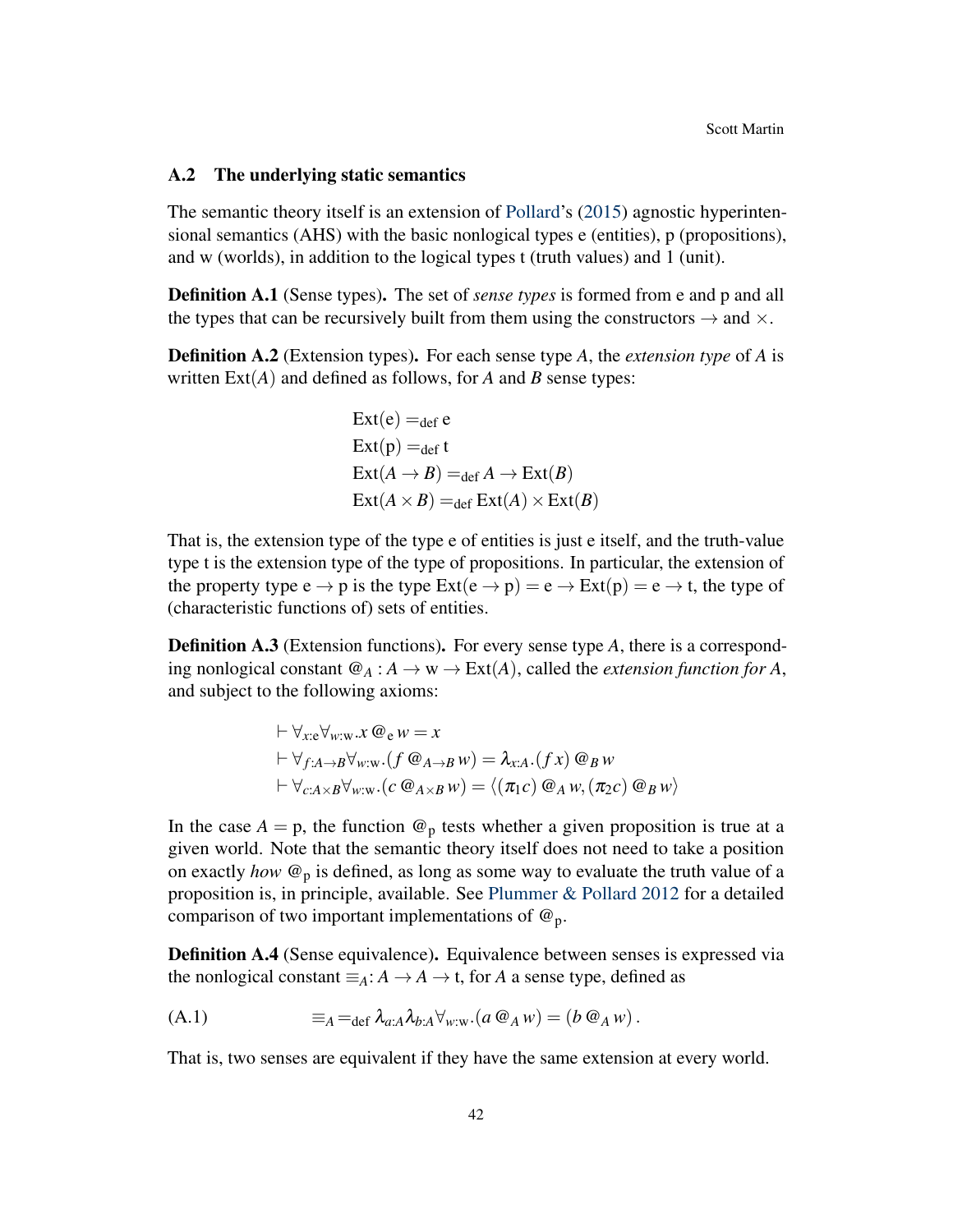Definition A.5 (Entailment). Entailment between two propositions is encoded by entails :  $p \rightarrow p \rightarrow t$ , and is given the definition in

(A.2) 
$$
\text{entails} =_{\text{def}} \lambda_{p:p} \lambda_{q:p} \forall_{w:w}. (p \otimes_p w) \Rightarrow (q \otimes_p w),
$$

which simply states that *p* entails *q* just in case at every world *w*, *q* is true at *w* provided *p* is.

Given Definitions [A.4](#page-41-2) and [A.5,](#page-41-3) we have the following:

**Theorem A.1.**  $\vdash \forall_{p:p} \forall_{q:p} \ ( (p \text{ entails } q) \land (q \text{ entails } p) ) \Leftrightarrow p \equiv_p q$ .

This result establishes propositional equivalence as mutual entailment, and its proof, which is straightforward, is sketched by [Martin](#page-52-2) [\(2013:](#page-52-2) theorem 3.8).

**Definition A.6** (Intensional equality). The function equals<sub>*A*</sub>:  $A \rightarrow A \rightarrow p$  compares two terms of some sense type *A* for intensional equality, and is subject to the axiom

$$
\vdash \forall_{a:A} \forall_{b:A} \forall_{w:w}. (a \text{ equals}_A b) \ @ \ w \Leftrightarrow a = b \ .
$$

<span id="page-42-0"></span>Definition A.7 (Propositional connectives and quantifiers). The nullary connectives true and false are respectively a necessarily true and a necessarily false proposition. Analogs of the familiar logical connectives are available at the propositional level as not, and, implies, and or. For each sense type  $A$ , the universal quantifier forall<sub> $A$ </sub> and the existential quantifier exists<sub>A</sub> are available, both with type  $(A \rightarrow p) \rightarrow p$ ; the subscript *A* is dropped in practice. These connectives are subject to the following axioms, where *A* is a sense type:

$$
\vdash \forall_{w:w}. \text{true } @_{p} w \n\vdash \forall_{w:w}. \neg (\text{false } @_{p} w) \n\vdash \forall_{p:p} \forall_{w:w}. ((\text{not } p) @_{p} w) \Leftrightarrow \neg (p @_{p} w) \n\vdash \forall_{p:p} \forall_{q:p} \forall_{w:w}. ((p \text{ and } q) @_{p} w) \Leftrightarrow ((p @_{p} w) \land (q @_{p} w)) \n\vdash \forall_{p:p} \forall_{q:p} \forall_{w:w}. ((p \text{ implies } q) @_{p} w) \Leftrightarrow ((p @_{p} w) \Rightarrow (q @_{p} w)) \n\vdash \forall_{p:p} \forall_{q:p} \forall_{w:w}. ((p \text{ or } q) @_{p} w) \Leftrightarrow ((p @_{p} w) \lor (q @_{p} w)) \n\vdash \forall_{p:A \rightarrow p} \forall_{w:w}. ((\text{forall } A P) @_{p} w) \Leftrightarrow \forall_{x:A}. (Px) @_{p} w \n\vdash \forall_{p:A \rightarrow p} \forall_{w:w}. ((\text{exists } A P) @_{p} w) \Leftrightarrow \exists_{x:A}. (Px) @_{p} w
$$

Since AHS is built on top of type theory, models of truth and validity are straightforwardly available as instances of [Henkin'](#page-51-11)s [\(1950\)](#page-51-11) *general models*.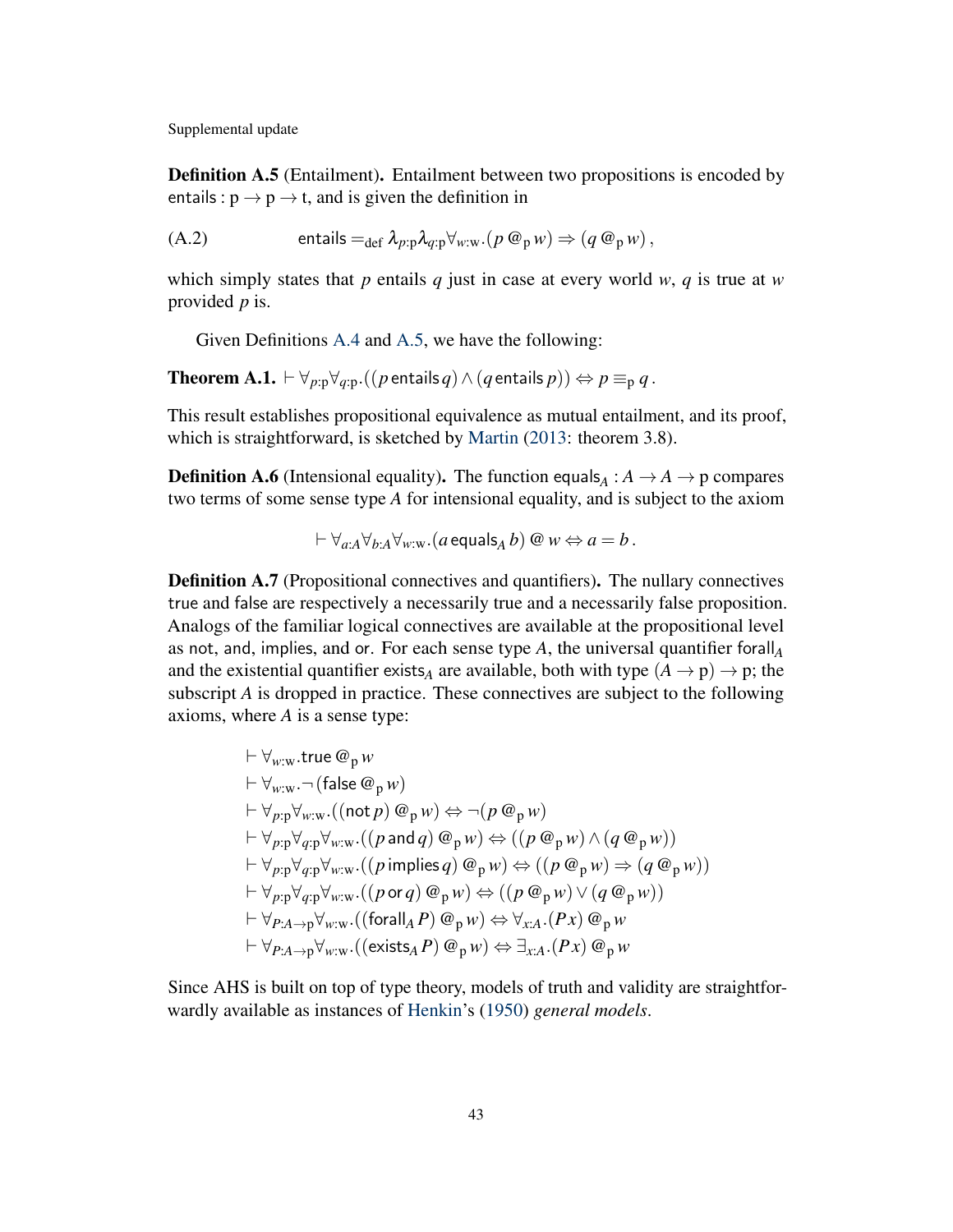#### <span id="page-43-4"></span>A.3 Natural numbers and cartesian products

We next add the basic type n, of natural numbers, to the underlying type theory, which must be suitably axiomatized as a natural number type (see [Andrews](#page-49-7) [2002](#page-49-7) for one approach).

<span id="page-43-0"></span>Definition A.8 (Cartesian product types). For each type *A*, the *n*-ary cartesian product types as follows:

$$
A^{0} =_{def} 1
$$
  
\n
$$
A^{1} =_{def} A
$$
  
\n
$$
A^{n+1} =_{def} A^{n} \times A
$$
 (*n* > 0)

Intuitively, the type  $A^n$  is the type of lists of *n* inhabitants of the type *A*, with the type of zero-length lists identified with the unit 1, and singleton lists with the type *A* itself.

#### <span id="page-43-5"></span>A.4 Contexts, contents, and updates

<span id="page-43-3"></span>Definition A.9 (Contexts). Discourse contexts have the type

$$
c_n =_{def} e^n \rightarrow p,
$$

the type of functions from an *n*-ary vector of entities to a proposition. The arity of a context  $c : c_n$ , written |c|, is defined to be *n*. The type c is the type of contexts of any arity, and is implemented via the dependent sum  $c =_{def} \sum_{n:n} c_n$ .

<span id="page-43-1"></span>The type c can be thought of as the disjoint union of all the types  $c_n$ .

Definition A.10 (Contexts of bounded arity). The type of contexts of arity at least *n* is defined as

$$
c_{\geq n} =_{def} \Sigma_{m:n}.c_{n+m},
$$

and contexts strictly larger than *n* have the type  $c_{>n} = \text{def } c_{>n+1}$ .

<span id="page-43-2"></span>Definition A.11 (Contents). The meanings of declaratives are modeled as contents, after [Roberts'](#page-53-4)s [\(2012b\)](#page-53-4) *proffered contents*. Their type is defined as

$$
k_n =_{def} \Pi_{c:c_m}.c_{m+n},
$$

essentially, the type of transitions from an input context to an output context that introduce *n* discourse referents. That is, a content of type k*<sup>n</sup>* takes an input context of arity *m* to return a context whose arity is  $m+n$ . The number of discourse referents introduced by a content is its *degree*, written  $|k|$ , and for  $k : k_n$ , defined to be *n*. The type  $k =_{def} \sum_{n:n} k_n$  is the type of contents of any degree.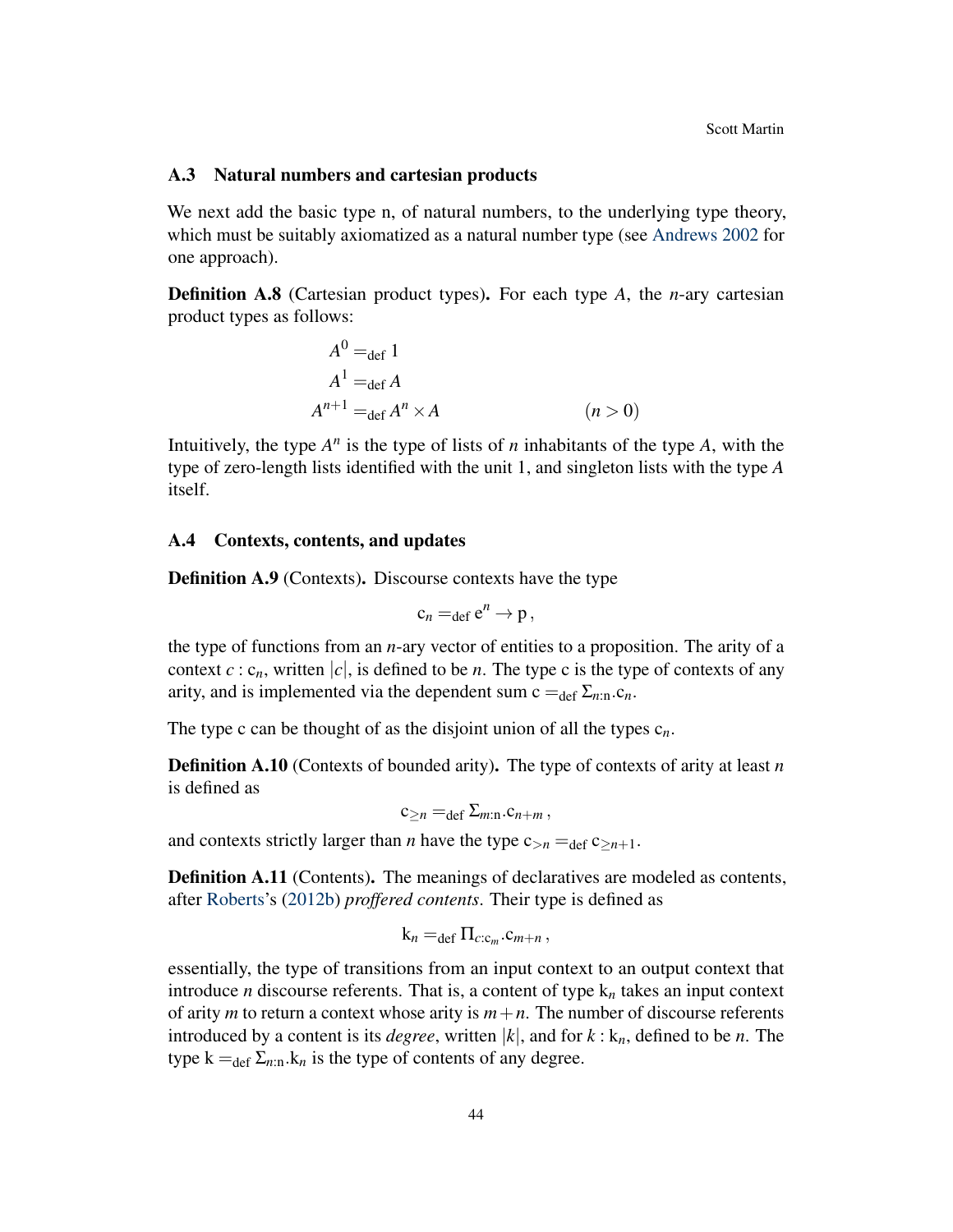<span id="page-44-2"></span>**Definition A.12** (Updates). To capture the difference between declarative meanings and proposals, the type  $u_n$ , of *updates*, is introduced that is the same as  $k_n$  at the type level, but has a different function:

<span id="page-44-1"></span>
$$
\mathbf{u}_n =_{\text{def}} \Pi_{c:c_m}.c_{m+n}.
$$

The type  $u =_{def} \Sigma_{n:n} u_n$  is the type of updates of any arity.

**Definition A.13** (Context change). The context change function cc :  $k_n \rightarrow u_n$  promotes a content to an update (i.e., proposal), and is defined as

(A.3) 
$$
cc =_{def} \lambda_{k:k} \lambda_{c:c} \lambda_{\mathbf{x}^{[c]},\mathbf{y}^{[k]}}(c\mathbf{x}) \text{ and } (kc\mathbf{x},\mathbf{y}).
$$

In contrast to contents, updates incorporate the carryover from the input context into the output. Given a content  $k$ , cc returns a function that takes a context  $c$  to a new context of arity  $|c| + |k|$ . This new context integrates the information  $(cx)$ already present in the input context with the proposition (*k c*x,y), which is obtained by interpreting *k* in the context *c*.

#### <span id="page-44-0"></span>A.5 Dynamic connectives and quantifiers

<span id="page-44-5"></span>**Definition A.14** (Dynamic connectives). Dynamic conjunction AND :  $k_m \rightarrow k_n \rightarrow$  $k_{m+n}$  and dynamic negation NOT :  $k_n \rightarrow k_0$  are defined as follows, as are dynamic disjunction OR and dynamic implication IMPLIES, both with type  $k_m \to k_n \to k_0$ , which are both defined in terms of AND and NOT:

- <span id="page-44-3"></span> $(A.4)$   $\quad \text{AND} =_{\text{def}} \lambda_{h:k} \lambda_{k:k} \lambda_{c:c} \lambda_{\mathbf{x}^{[c]},\mathbf{y}^{[h]},\mathbf{z}^{[k]}} \cdot (h \, c \, \mathbf{x}, \mathbf{y})$  and  $(k (\text{c} c h c) \mathbf{x}, \mathbf{y}, \mathbf{z})$
- (A.5)  $\qquad \text{THAT} =_{\text{def}} \lambda_{D:\text{d}_1} \lambda_{E:\text{d}_1} \lambda_{n:\text{n}}. (D n) \text{ AND } (E n)$
- <span id="page-44-4"></span> $(A.6)$   $\qquad \text{NOT} =_{\text{def}} \lambda_{k:k} \lambda_{c:c} \lambda_{\mathbf{x}^{[c]}}$  .not exists  $_{\mathbf{y}^{[k]}}.(kc\mathbf{x}, \mathbf{y})$
- $( A.7)$  OR =  $_{def} \lambda_{h:k} \lambda_{k:k}$ . NOT  $((NOT h)$  AND  $(NOT k))$
- <span id="page-44-6"></span> $(A.8)$  IMPLIES =  $\partial_{\text{def}} \lambda_{h:k} \lambda_{k:k}$ .(NOT *h*) OR (*h* AND *k*)

In a dynamic conjunction, the second conjunct *k* is interpreted in the context that results from applying the first conjunct *h* to the input context *c* of the entire conjunction; dynamic property conjunction THAT is defined by analogy to its static counterpart. As for dynamic negation, all of the |*k*| discourse referents introduced by *k* become existentially bound in the scope of NOT, reminiscent of [Heim'](#page-51-4)s [\(1982\)](#page-51-4) "existential closure", with the resulting proposition negated.

Dynamic disjunction OR is defined by DeMorgan duality, and, like dynamic implication IMPLIES, is also defined entirely in terms of other connectives. The definition of implication in [\(A.8\)](#page-44-6) avoids the *asymmetry problem* [\(Rooth](#page-54-9) [1987,](#page-54-9) [Kanazawa](#page-51-13)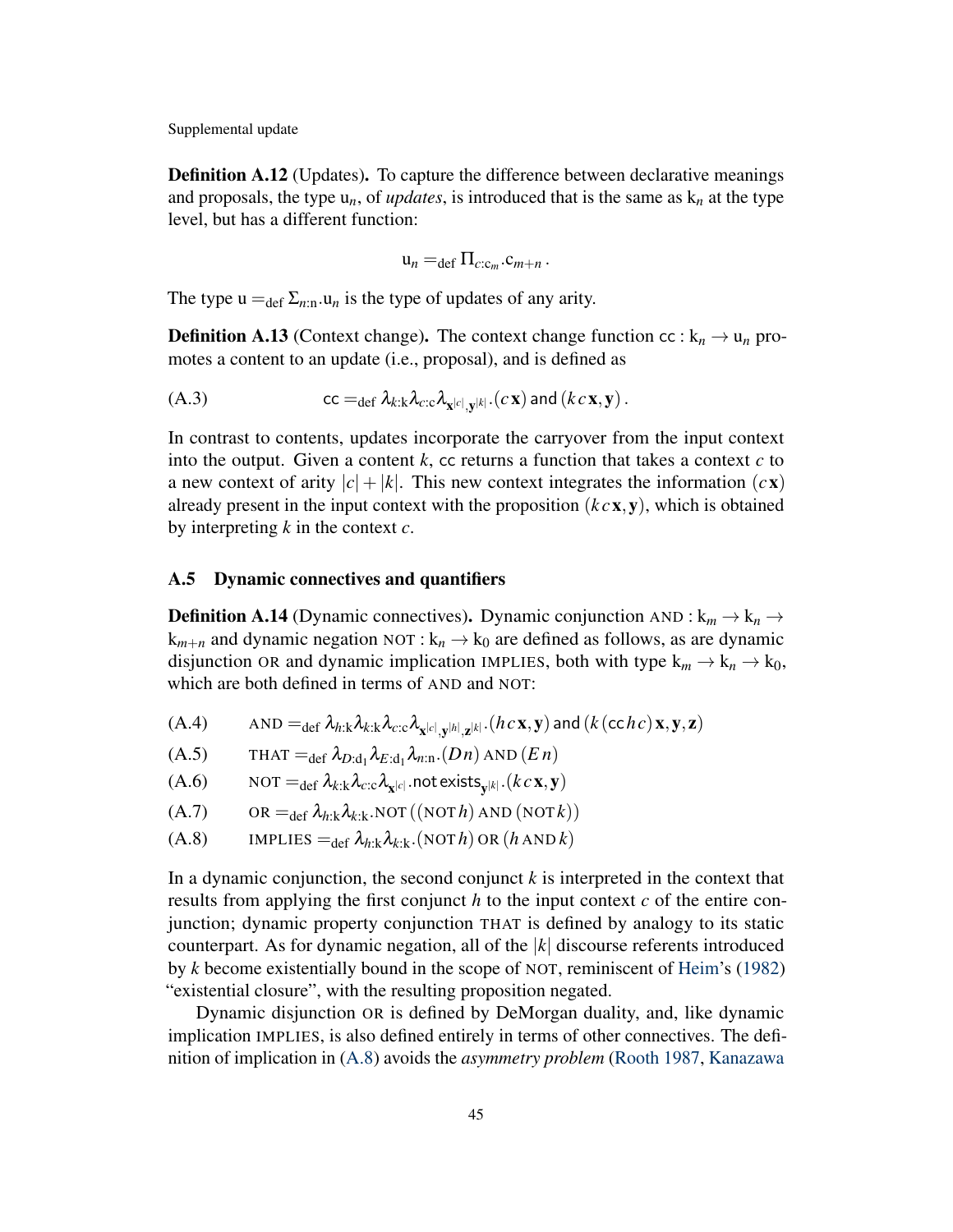$\Box$ 

[1994,](#page-51-13) [Chierchia](#page-50-13) [1995\)](#page-50-13) because the *weak* reading of implication is made the default, adapting [Chierchia'](#page-50-13)s [\(1995\)](#page-50-13) idea of *dynamic conservativity*.

Definition A.15 (Parataxis). The operation of discourse parataxis is modeled by the composition function  $\circ : \mathbf{u}_m \to \mathbf{u}_n \to \mathbf{u}_{m+n}$ ,<sup>[8](#page-0-0)</sup> defined as

$$
\circ =_{\text{def}} \lambda_{u:u} \lambda_{v:u} \lambda_{c:c} \cdot v(uc).
$$

We then have the following relationship between dynamic conjunction of updates and parataxis.

<span id="page-45-0"></span>Theorem A.2 (Conjoined update is equivalent to parataxis).

<span id="page-45-2"></span>
$$
\vdash \forall_{h:\mathbf{k}}\forall_{k:\mathbf{k}}.\mathtt{cc}(h\,\mathtt{AND}\,k)=(\mathtt{cc}\,h)\,\circ(\mathtt{cc}\,k)\,.
$$

[Martin](#page-52-2) [\(2013:](#page-52-2) theorem 4.22) gives a straightforward proof similar to the following.

*Proof.* Let *h* : k and *k* : k. We then reason as follows:

$$
\begin{aligned}\n&\vdash \mathsf{cc}(h \mathsf{AND} k) \\
&= \mathsf{cc}(\lambda_c \lambda_{\mathbf{x}^{[c]}, \mathbf{y}^{[h]}, \mathbf{z}^{[k]}}(hc\mathbf{x}, \mathbf{y}) \mathsf{and} (k(\mathsf{c}chc)\mathbf{x}, \mathbf{y}, \mathbf{z})) \qquad \qquad (\text{by (A.4)}) \\
&= \lambda_c \lambda_{\mathbf{x}^{[c]}, \mathbf{y}^{[h]}, \mathbf{z}^{[k]}}(c\mathbf{x}) \mathsf{and} (hc\mathbf{x}, \mathbf{y}) \mathsf{and} (k(\mathsf{c}chc)\mathbf{x}, \mathbf{y}, \mathbf{z}) \qquad \qquad (\text{by (A.3)}) \\
&= \lambda_c \lambda_{\mathbf{x}^{[c]}, \mathbf{y}^{[h]}, \mathbf{z}^{[k]}}((\mathsf{c}chc)\mathbf{x}, \mathbf{y}) \mathsf{and} (k(\mathsf{c}chc)\mathbf{x}, \mathbf{y}, \mathbf{z}) \qquad \qquad (\text{by (A.3)}) \\
&= \lambda_c \cdot ((\lambda_d \lambda_{\mathbf{u}^{[d]}, \mathbf{v}^{[k]}}(d\mathbf{u}) \mathsf{and} (kd\mathbf{u}, \mathbf{v}))(\mathsf{c}chc)) \qquad (\beta\text{-expansion}) \\
&= \lambda_c \cdot (\mathsf{c}c(k(\mathsf{c}chc)) \qquad \qquad (\text{by (A.3)}) \\
&= (\mathsf{c}ch) \circ (\mathsf{c}ck) : \mathbf{u} \qquad \qquad (\text{by (A.9)})\n\end{aligned}
$$

Definition A.16 (*n*-ary static properties). The types of *n*-ary static properties are defined recursively as follows:

$$
p_0 =_{def} p
$$
  

$$
p_{n+1} =_{def} e \rightarrow p_n
$$

<span id="page-45-1"></span>**Definition A.17** (*n*-ary dynamic properties). Dynamic properties of arity 0-3 are defined as follows:

$$
d_{0,i} =_{def} k_i
$$
  
\n
$$
d_{1,i} =_{def} \Pi_{n:n} \Pi_{c:c_{>n}} . c_{|c|+i}
$$
  
\n
$$
d_{2,i} =_{def} \Pi_{m:n} \Pi_{n:n} \Pi_{c:c_{>(maxmn)}} . c_{|c|+i}
$$
  
\n
$$
d_{3,i} =_{def} \Pi_{k:n} \Pi_{m:n} \Pi_{n:n} . \Pi_{c:c_{>(maxkmn)}} . c_{|c|+i}
$$

<sup>8</sup> General function composition is usually written with the composed functions in the other order. I use the opposite order here to emphasize the sequential nature of discourse update.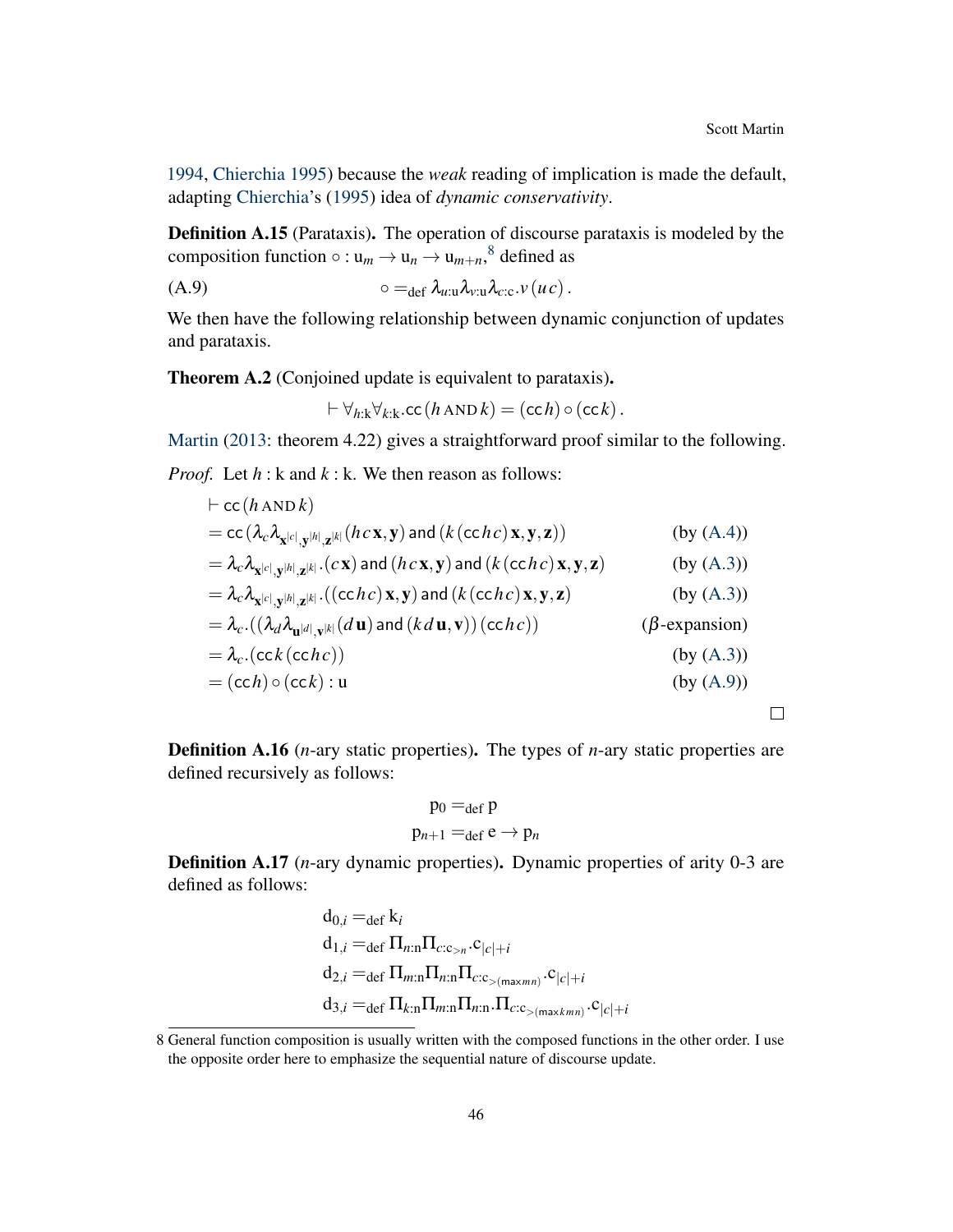The dependent type restrictions ensure that a dynamic property that takes a discourse referent *n* as its argument is only interpretable in contexts of arity at least *n*. Here the max functions select the largest among a list of natural numbers; see [Martin](#page-52-2) [2013:](#page-52-2) definition 4.2 for more.

For each *n* and *i*, the type of dynamic properties whose underlying content introduces *i* referents is the dependent sum  $d_n = \text{def } \Sigma_{i:n} d_{n,i}$ , so that, for example,  $d_1 =_{def} \Sigma_{i:n}.d_{1,i}$ . In practice, the second subscript on the types  $d_{n,i}$  is often dropped when irrelevant.

<span id="page-46-1"></span>**Definition A.18** (Dynamicization). The *dynamicizer* functions  $\text{dyn}_n : \text{p}_n \to \text{d}_n$  map a static property of any arity to its corresponding dynamic variant. For arities 0-3, the dynamicizer functions are defined as follows:

$$
\begin{aligned}\ndyn_0 &=_{def} \lambda_{p:p} \lambda_{c:c} \lambda_{\mathbf{x}^{[c]}} \cdot p \\
\ndyn_1 &=_{def} \lambda_{p:p_1} \lambda_{n:n} \lambda_{c:c_{>n}} \lambda_{\mathbf{x}^{[c]}} \cdot (Px_n) \\
\ndyn_2 &=_{def} \lambda_{R:p_2} \lambda_{m:n} \lambda_{n:n} \lambda_{c:c_{>m} \times m:n} \lambda_{\mathbf{x}^{[c]}} \cdot (Rx_m x_n) \\
\ndyn_3 &=_{def} \lambda_{R:p_3} \lambda_{k:n} \lambda_{m:n} \lambda_{n:n} \lambda_{c:c_{>m} \times kmn} \lambda_{\mathbf{x}^{[c]}} \cdot (Rx_k x_m x_n)\n\end{aligned}
$$

Dynamic properties of higher arities can be generated from their static counterparts by extending dyn in the obvious way.

**Definition A.19** (Context extension). The *context extension* function  $(\cdot)^+$ :  $c_n \rightarrow$  $c_{n+1}$  adds the next discourse referent to a context, and is defined as

<span id="page-46-0"></span>
$$
(\cdot)^+ =_{def} \lambda_{c:c} \lambda_{\mathbf{x}^{[c]},y}.c \mathbf{x}\,,
$$

where the variable *y* does not occur in x and does not occur free in *c*.

<span id="page-46-2"></span>**Definition A.20** (Dynamic quantifiers). The dynamic existential EXISTS, with type  $d_{1,i} \rightarrow k_{i+1}$ , and dynamic universal FORALL :  $d_{1,i} \rightarrow k_0$  are defined as follows:

$$
(A.10) \t\t\t EXISTS =_{def} \lambda_{D:d_1} \lambda_{c:c} . D |c| c+
$$

(A.11) 
$$
FORALL =_{def} \lambda_{D:d_1}.NOT EXISTS_n. NOT(Dn)
$$

The dynamic existential thus takes a dynamic property *D* and passes to it the next discourse referent |c| along with the context  $c^+$ , a minimal extension of c that has a discourse referent at coordinate  $|c|$ . The dynamic universal, by contrast, closes off the accessibility of any discourse referents introduced within its scope, via the outermost dynamic negation.

**Definition A.21** (Predicativization). The predicativizer PRED, whose type is  $(d_1 \rightarrow$  $(k_i) \rightarrow d_{1,i}$ , derives a dynamic property from a dynamic GQ, with the definition

(A.12) PRED =def λ*Q*:d1→k*<sup>i</sup>* λ*n*:n.*Qm*.*m* EQUALS *n* ,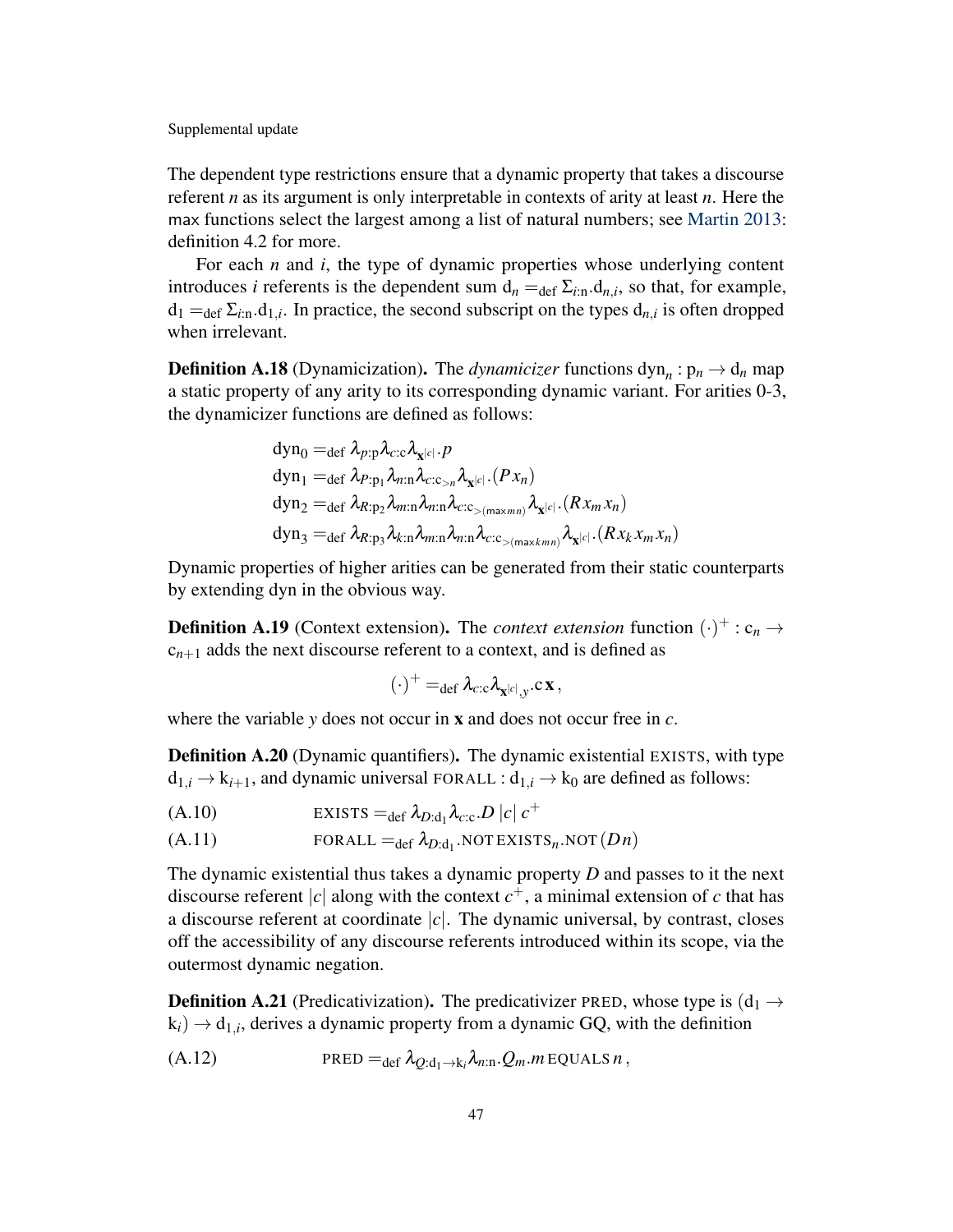$\kappa$  where  ${\rm EQUALS} =_{\rm def} \lambda_{m:{\rm in}} \lambda_{n:{\rm in}} \lambda_{c:\rm c_{>(max\,})} \lambda_{{\bf x}^{[c]}}.$   $m$  equals  $_n$   $n.$ 

Definition A.22 (Dynamic determiners). Some important dynamic determiners are the indefinite  $A: d_{1,i} \rightarrow d_{1,j} \rightarrow k_{i+j+1}$ , negated indefinite NO, and universal EVERY, both of type  $d_1 \rightarrow d_1 \rightarrow k_0$ .

<span id="page-47-2"></span><span id="page-47-0"></span>(A.13)  $A =_{def} \lambda_{D:d_1} \lambda_{E:d_1}$ . EXISTS<sub>n</sub>.(*Dn*) AND (*En*)

<span id="page-47-1"></span>(A.14)  $NO =_{def} \lambda_{D:d_1} \lambda_{E:d_1} NOT(ADE)$ 

(A.15)  $EVERY =_{def} \lambda_{D:d_1} \lambda_{E:d_1}$ .FORALL<sub>n</sub>.(*Dn*) IMPLIES (*En*)

# <span id="page-47-3"></span>A.6 Dynamic entailment

Definition A.23 (Context entailment). Entailment between two contexts is encoded by the *context entailment* function c-entails :  $\Pi_{c:c}\Pi_{d:c_{\geq |c|}}$ .t, defined as

$$
\textsf{c-entails} =_{\textsf{def}} \lambda_{c:\textsf{c}} \lambda_{d:\textsf{c}_{\geq |c|}} \forall_{\mathbf{x}^{|c|}}. (c\, \mathbf{x}) \, \textsf{entails exists}_{\mathbf{y}^{|d|-|c|}}. (d\, \mathbf{x},\mathbf{y}) \, .
$$

In words, this definition says that a context *c* entails another context *d* of equal or greater arity if for every input vector **x** of arity  $|c|$ , the proposition  $(c\mathbf{x})$  entails that there is a vector **y** such that **x**, **y** has |*d*| coordinates and  $(d\mathbf{x}, \mathbf{y})$ .

Related notions are those of entailment and consistency between a context and a content.

**Definition A.24** (Content entailment). Whether the update derived from a given content would be entailed by a certain context can be determined via the *content entailment* function k-entails :  $c \rightarrow k \rightarrow t$ , with the definition

k-entails = 
$$
\det \lambda_{c:c} \lambda_{k:k}.c
$$
 c-entails ( $\csc k c$ ).

**Definition A.25** (Content consistency). Testing whether a content  $k$  is consistent with a context *c* is handled by the *content consistency* function k-cons, with the same type as k-entails, and defined as

k-cons =
$$
\det \lambda_{c:c} \lambda_{k:k} \cdot \neg (c \text{ k-entails} (\text{NOT} k)),
$$

that is, k-cons tests whether *c* contextually entails the dynamic negation of *k*.

### <span id="page-47-4"></span>A.7 Definite anaphora

Definites, pronouns and names all get a generalized quantifier analysis in this dynamic semantics. These anaphoric triggers select the uniquely most salient antecedent such that the context entails the antecedent to have the relevant descriptive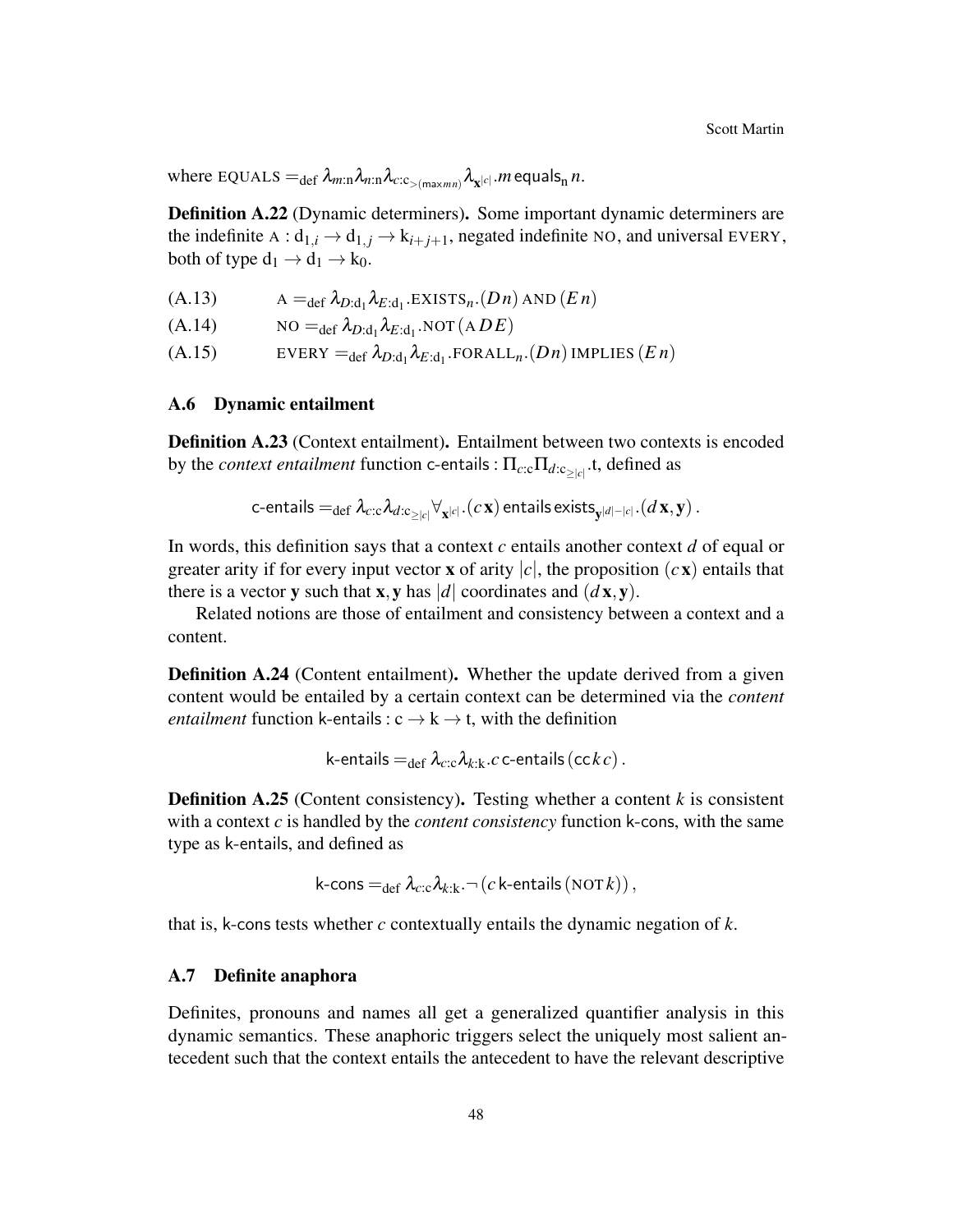content, though a theory of salience is merely assumed but not defined. Since definiteness is modeled using the description operator, anaphoric infelicity is signaled via a distinguished inhabitant of the antecedent's type that is reserved for the case when no suitable antecedent is available, following [Henkin](#page-51-12) [\(1963\)](#page-51-12).

<span id="page-48-5"></span>Definition A.26 (Generalized definiteness). The *generalized definiteness* function the :  $d_1 \rightarrow c \rightarrow n$  selects the unique discourse referent in the context whose corresponding entity is entailed to have a given property. It is defined as

(A.16) the =<sub>def</sub> 
$$
\lambda_{D:d_1} \lambda_{c:c} \mathbf{1}_{n:\text{n}}.(n < |c|) \wedge c
$$
 k-entails  $(Dn)$ .

Since pronouns only require consistency with their antecedents (see [Martin](#page-52-2) [2013:](#page-52-2) chapter 2), definiteness for pronouns is defined slightly differently.

Definition A.27 (Pronominal definiteness). The *pronominal definiteness* function has the same type as the in Definition [\(A.16\)](#page-48-5), but is defined as follows:

(A.17) 
$$
\text{pro} =_{\text{def}} \lambda_{D:\text{d}_1} \lambda_{c:\text{c}} \iota_{n:\text{n}}.(n < |c|) \wedge c \text{ k-cons}(Dn)
$$

The important difference between the and pro is that pro only requires consistency (via k-cons), while the demands full entailment (via k-entails).

Definition A.28 (Dynamic definite determiners). The *dynamic definite determiners* THE and PRO, both with type  $d_1 \rightarrow d_{1,i} \rightarrow k_i$ , are defined based on the and pro:

<span id="page-48-1"></span>THE =def λ*D*:d<sup>1</sup> λ*E*:d<sup>1</sup> (A.18) λ*c*:c.*E* (the*D c*)

$$
(A.19) \t\t\t\t PRO =_{def} \lambda_{D:d_1} \lambda_{E:d_1} \lambda_{c:c}.E(\text{prob } c)
$$

Definition A.29 (Dynamic definites). The *dynamic definites* are defined in terms of THE and PRO. For example, the dynamic meaning of the proper name *Kim* is  $KIM: d_{1,i} \rightarrow k_i$ , defined as

<span id="page-48-0"></span>(A.20) KIM =def THE NAMED-KIM ,

where NAMED-KIM is the dynamic property of being named "Kim", derived from its static counterpart named-kim by  $dyn_1$ . Other proper names are assigned similar dynamic meanings.

All of the following also have the type  $d_{1,i} \rightarrow k_i$  of dynamic GQs:

- $( A.21)$  HE  $=_{def}$  PRO MALE
- <span id="page-48-3"></span><span id="page-48-2"></span> $(H.22)$  HIM  $=_{def}$  PRO MALE
- $(A.23)$  SHE =def PRO FEMALE
- <span id="page-48-4"></span> $(A.24)$  HER =def PRO FEMALE
- $( A.25)$  IT =  $_{def}$  PRO NONHUMAN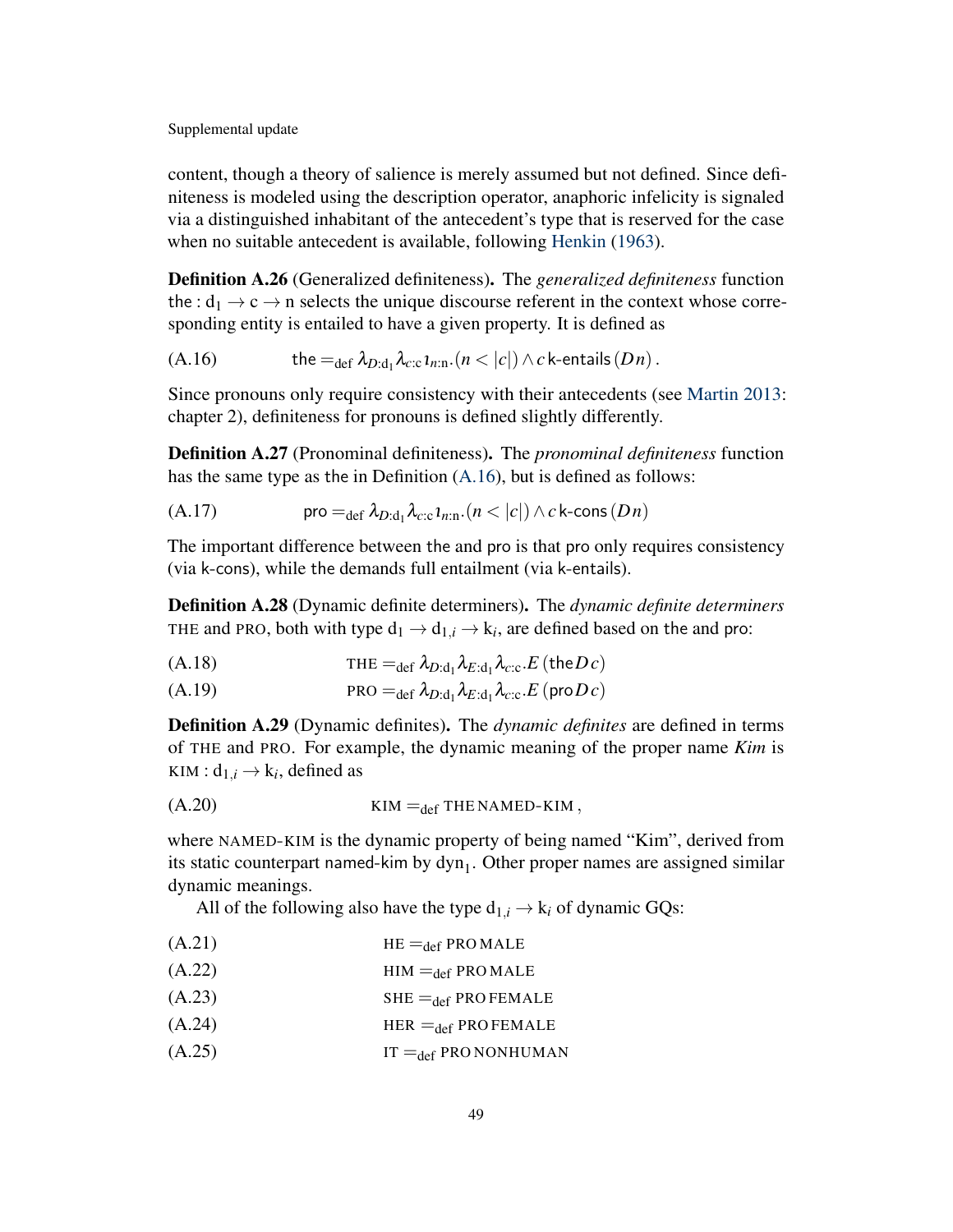where MALE, FEMALE, and NONHUMAN are obtained from their respective static counterparts male, female, and nonhuman via  $dyn_1$ .

Possessive determiners can also be defined based on property conjunction, THE, and the other definites, for example, *his*, which has the same type as THE:

<span id="page-49-4"></span>(A.26)  $\qquad \qquad \text{HIS} =_{\text{def}} \lambda_{D:\text{d}_1} \lambda_{E:\text{d}_1}.\text{THE} (D \text{ THAT } \lambda_n.\text{HE} (\text{HAVE } n)) E$ 

Here, HAVE is generated by  $dyn_2$  from its static counterpart have.

# <span id="page-49-9"></span>A.8 Machinery specific to the analysis of supplements

<span id="page-49-3"></span>Definition A.30 (Comma intonation). The *comma intonation* COMMA, which has the type  $(d_1 \rightarrow k_i) \rightarrow d_{1,j} \rightarrow d_{1,k} \rightarrow k_{i+j+k}$ , demarcates a supplement from surrounding content, and has the definition

 $(CA.27)$  COMMA = $_{def} \lambda_{ODE}$ . $(QD)$  AND (THE*DE*).

#### References

- <span id="page-49-0"></span>Amaral, Patricia, Craige Roberts & E. Allyn Smith. 2007. Review of *The Logic of Conventional Implicatures* by Chris Potts. *Linguistics and Philosophy* 30(6). 707–749. [http://dx.doi.org/10.1007/s10988-008-9025-2.](http://dx.doi.org/10.1007/s10988-008-9025-2)
- <span id="page-49-1"></span>AnderBois, Scott, Adrian Brasoveanu & Robert Henderson. 2010. Crossing the appositive/at-issue meaning boundary. In *Semantics and Linguistic Theory (SALT) 20*, 328–346. [http://journals.linguisticsociety.org/proceedings/index.php/](http://journals.linguisticsociety.org/proceedings/index.php/SALT/article/view/2551) [SALT/article/view/2551.](http://journals.linguisticsociety.org/proceedings/index.php/SALT/article/view/2551)
- <span id="page-49-2"></span>AnderBois, Scott, Adrian Brasoveanu & Robert Henderson. 2015. At-issue proposals and appositive impositions in discourse. *Journal of Semantics* 32(1). 93–138. [http://dx.doi.org/10.1093/jos/fft014.](http://dx.doi.org/10.1093/jos/fft014)
- <span id="page-49-7"></span>Andrews, Peter B. 2002. *An introduction to mathematical logic and type theory: To truth through proof*, vol. 27 Applied Logic Series. Dordrecht: Kluwer Academic Publishers.
- <span id="page-49-5"></span>Asher, Nicholas & Sylvain Pogodalla. 2011. SDRT and continuation semantics. In Takashi Onada, Daisuke Bekki & Eric McCready (eds.), *New frontiers in artificial intelligence* (Lecture Notes in Computer Science 6797), 3–15. Berlin & Heidelberg: Springer. [http://dx.doi.org/10.1007/978-3-642-25655-4\\_2.](http://dx.doi.org/10.1007/978-3-642-25655-4_2)
- <span id="page-49-8"></span>Aspinall, David & Martin Hofmann. 2005. Dependent types. In Benjamin C. Pierce (ed.), *Advanced topics in types and programming languages*, 45–86. Cambridge, MA: MIT Press.
- <span id="page-49-6"></span>Barendregt, Henk. 1980. *The lambda calculus: Its syntax and semantics*, vol. 103 Studies in Logic and the Foundations of Mathematics. Amsterdam: North-Holland.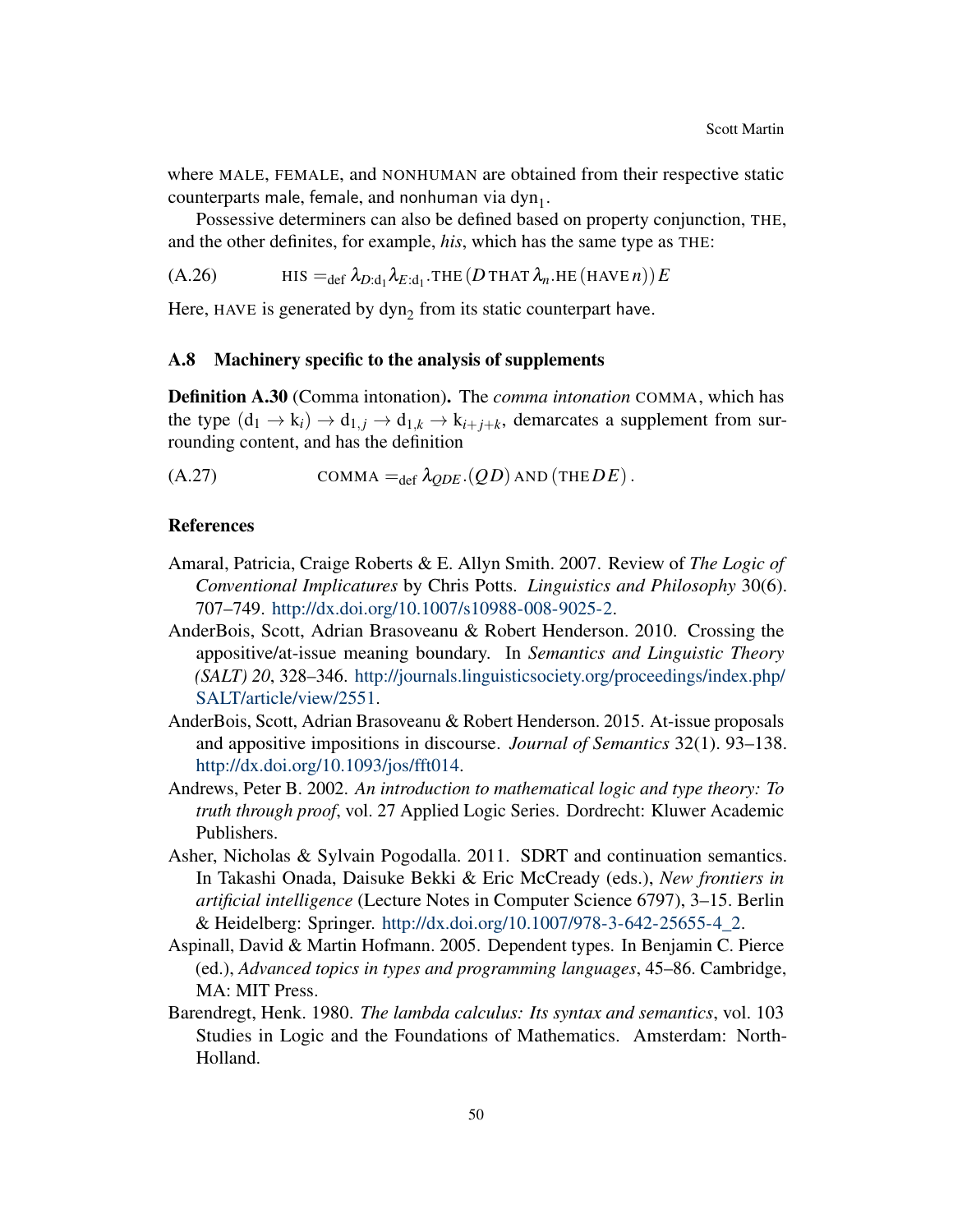- <span id="page-50-10"></span>Barendregt, Henk. 1991. Introduction to generalized type systems. *Journal of Functional Programming* 1(2). 125–154.
- <span id="page-50-11"></span>Barendregt, Henk. 1993. Lambda calculi with types. In Samson Abramsky, Dov M. Gabbay & Thomas S. E. Maibaum (eds.), *Handbook of logic in computer science*, vol. 2, 117–309. New York, NY: Oxford University Press.
- <span id="page-50-8"></span>Barker, Chris, Rafaella Bernardi & Chung-chieh Shan. 2010. Principles of interdimensional meaning interaction. In *Semantics and Linguistic Theory (SALT) 20*, 109–127. [http://journals.linguisticsociety.org/proceedings/index.php/SALT/](http://journals.linguisticsociety.org/proceedings/index.php/SALT/article/view/2569) [article/view/2569.](http://journals.linguisticsociety.org/proceedings/index.php/SALT/article/view/2569)
- <span id="page-50-5"></span>Barker, Chris & Chung-chieh Shan. 2014. *Continuations and natural language* (Oxford Studies in Theoretical Linguistics 53). New York, NY & Oxford: Oxford University Press.
- <span id="page-50-12"></span>Barthe, Gilles. 1995. Extensions of pure type systems. In Mariangiola Dezani-Ciancaglini & Gordon Plotkin (eds.), *Typed lambda calculi and applications* (Lecture Notes in Computer Science 902), 16–31. Berlin & Heidelberg: Springer. [http://dx.doi.org/10.1007/BFb0014042.](http://dx.doi.org/10.1007/BFb0014042)
- <span id="page-50-7"></span>Barwise, Jon & Robin Cooper. 1981. Generalized quantifiers and natural language. *Linguistics and Philosophy* 4(2). 159–219. [http://dx.doi.org/10.1007/](http://dx.doi.org/10.1007/BF00350139) [BF00350139.](http://dx.doi.org/10.1007/BF00350139)
- <span id="page-50-1"></span>Beaver, David I. 2001. *Presupposition and assertion in dynamic semantics*. Stanford, CA: CSLI Publications.
- <span id="page-50-3"></span>Blackburn, Patrick & Johan Bos. ms. *Representation and inference for natural language: A first course in computational semantics*, vol. 2, *Working with Discourse Representation Structures*. [www.let.rug.nl/bos/comsem/book2.html.](www.let.rug.nl/bos/comsem/book2.html) September, 1999.
- <span id="page-50-4"></span>Bos, Johan. 2003. Implementing the binding and accommodation theory for anaphora resolution and presupposition projection. *Computational Linguistics* 29(2). 179– 210. [http://dx.doi.org/10.1162/089120103322145306.](http://dx.doi.org/10.1162/089120103322145306)
- <span id="page-50-13"></span>Chierchia, Gennaro. 1995. *The dynamics of meaning: Anaphora, presupposition, and the theory of grammar*. Chicago, IL & London: University of Chicago Press. [http://dx.doi.org/10.7208/chicago/9780226104515.001.0001.](http://dx.doi.org/10.7208/chicago/9780226104515.001.0001)
- <span id="page-50-9"></span>Church, Alonzo. 1940. A formulation of the simple theory of types. *Journal of Symbolic Logic* 5(2). 56–68. [http://dx.doi.org/10.2307/2266170.](http://dx.doi.org/10.2307/2266170)
- <span id="page-50-2"></span>Geurts, Bart. 1999. *Presuppositions and pronouns*, vol. 3 Current Research in the Semantics/Pragmatics Interface. Oxford: Elsevier.
- <span id="page-50-0"></span>Ginzburg, Jonathan. 2012. *The interactive stance*. New York, NY & Oxford: Oxford University Press. [http://dx.doi.org/10.1093/acprof:oso/9780199697922.](http://dx.doi.org/10.1093/acprof:oso/9780199697922.001.0001) [001.0001.](http://dx.doi.org/10.1093/acprof:oso/9780199697922.001.0001)
- <span id="page-50-6"></span>Giorgolo, Gianluca & Ash Asudeh. 2012.  $\langle M, \eta, \star \rangle$  monads for conventional implicatures. In Ana Aguilar Guevara, Anna Chernilovskaya & Rick Nouwen (eds.),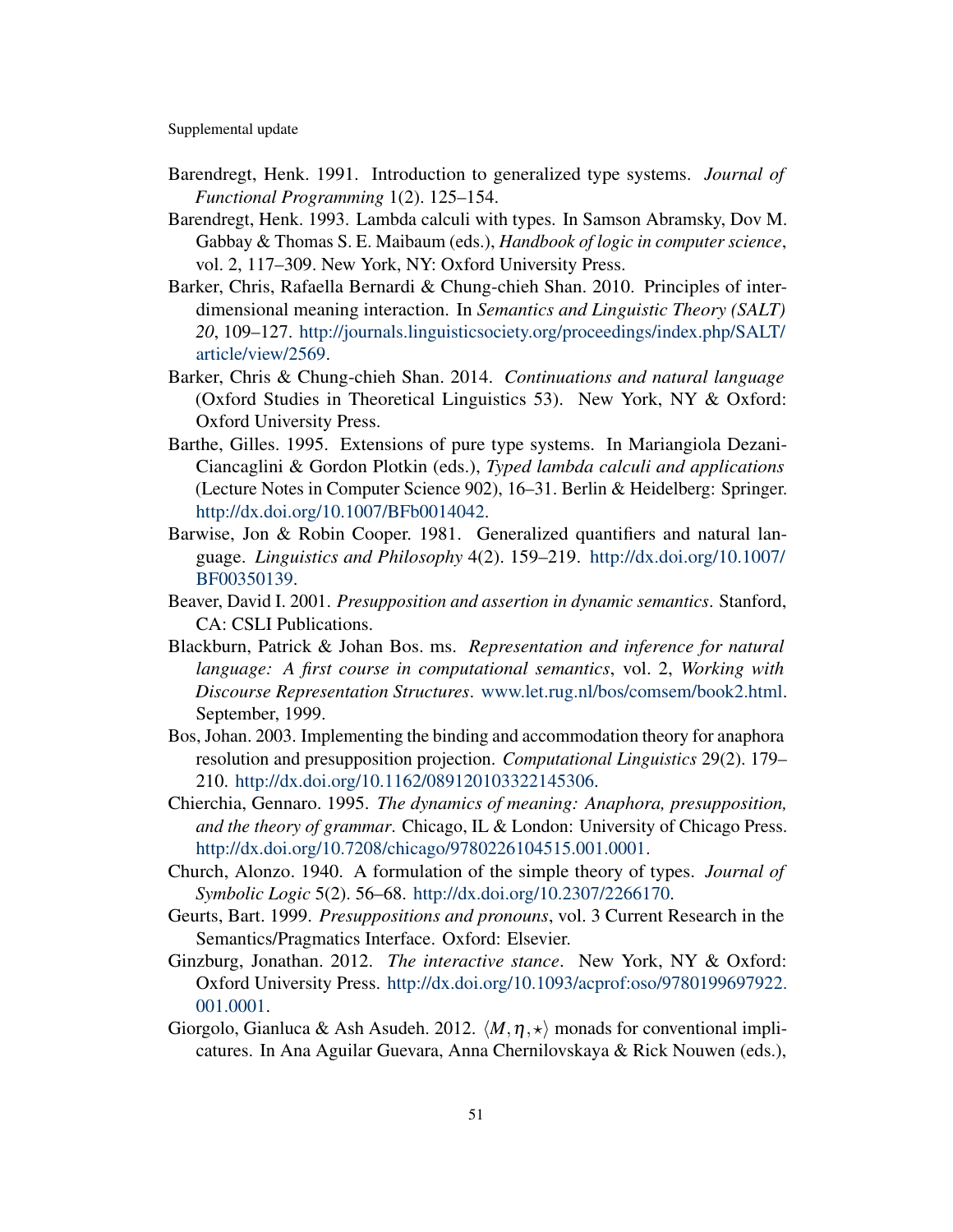*Sinn und Bedeutung 16*, vol. 1, 265–278. Cambridge, MA: MIT Working Papers in Linguistics.

- <span id="page-51-1"></span>del Gobbo, Francesca. 2007. On the syntax and semantics of appositive relative clauses. In Nicole Dehé & Yordanka Kavalova (eds.), *Parentheticals*, 173–201. Amsterdam & Philadelphia, PA: John Benjamins. [http://dx.doi.org/10.1075/la.](http://dx.doi.org/10.1075/la.106.10del) [106.10del.](http://dx.doi.org/10.1075/la.106.10del)
- <span id="page-51-6"></span>Groenendijk, Jeroen & Martin Stokhof. 1991. Dynamic predicate logic. *Linguistics and Philosophy* 14(1). 39–100. [http://dx.doi.org/10.1007/BF00628304.](http://dx.doi.org/10.1007/BF00628304)
- <span id="page-51-3"></span>de Groote, Philippe. 2006. Towards a Montagovian account of dynamics. In *Semantics and Linguistic Theory (SALT) 16*, 1–16. [http://journals.linguisticsociety.org/](http://journals.linguisticsociety.org/proceedings/index.php/SALT/article/view/2952) [proceedings/index.php/SALT/article/view/2952.](http://journals.linguisticsociety.org/proceedings/index.php/SALT/article/view/2952)
- <span id="page-51-10"></span>Harris, Jesse A. & Christopher Potts. 2009. Perspective-shifting with appositives and expressives. *Linguistics and Philosophy* 32(6). 523–552. [http://dx.doi.org/](http://dx.doi.org/10.1007/s10988-010-9070-5) [10.1007/s10988-010-9070-5.](http://dx.doi.org/10.1007/s10988-010-9070-5)
- <span id="page-51-4"></span>Heim, Irene. 1982. *The semantics of definite and indefinite noun phrases*: University of Massachusetts, Amherst dissertation.
- <span id="page-51-11"></span>Henkin, Leon. 1950. Completeness in the theory of types. *Journal of Symbolic Logic* 15(2). 81–91. [http://dx.doi.org/10.2307/2266967.](http://dx.doi.org/10.2307/2266967)
- <span id="page-51-12"></span>Henkin, Leon. 1963. A theory of propositional types. *Fundamenta Mathematicae* 52(1). 323–344.
- <span id="page-51-2"></span>Huddleston, Rodney & Geoffrey K. Pullum. 2002. *The Cambridge grammar of the English language*. Cambridge: Cambridge University Press.
- <span id="page-51-7"></span>Kamp, Hans. 1981. A theory of truth and semantic representation. In Paul Portner & Barbara H. Partee (eds.), *Formal semantics: The essential readings*, 189–222. Oxford: Blackwell.
- <span id="page-51-5"></span>Kamp, Hans & Uwe Reyle. 1993. *From discourse to logic: Introduction to modeltheoretic semantics of natural language, formal logic, and discourse representation theory* (Studies in Linguistics and Philosophy 42). Dordrecht: Springer. [http://dx.doi.org/10.1007/978-94-017-1616-1.](http://dx.doi.org/10.1007/978-94-017-1616-1)
- <span id="page-51-13"></span>Kanazawa, Makoto. 1994. Weak vs. strong readings of donkey sentences and monotonicity inference in a dynamic setting. *Linguistics and Philosophy* 17(2). 109–158. [http://dx.doi.org/10.1007/BF00984775.](http://dx.doi.org/10.1007/BF00984775)
- <span id="page-51-0"></span>Karttunen, Lauri & Stanley Peters. 1979. Conventional implicature. In Choon-Kyu Oh & David A. Dineen (eds.), *Presupposition*, vol. 11 Syntax and Semantics, 1–56. New York: Academic Press.
- <span id="page-51-8"></span>Keenan, Edward L. & Jonathan Stavi. 1986. A semantic characterization of natural language determiners. *Linguistics and Philosophy* 9(3). 253–326. [http://dx.doi.](http://dx.doi.org/10.1007/BF00630273) [org/10.1007/BF00630273.](http://dx.doi.org/10.1007/BF00630273)
- <span id="page-51-9"></span>Kierstead, Gregory & Scott Martin. 2012. A multistratal account of the projective Tagalog evidential 'daw'. In *Semantics and Linguistic Theory (SALT) 22*, 326–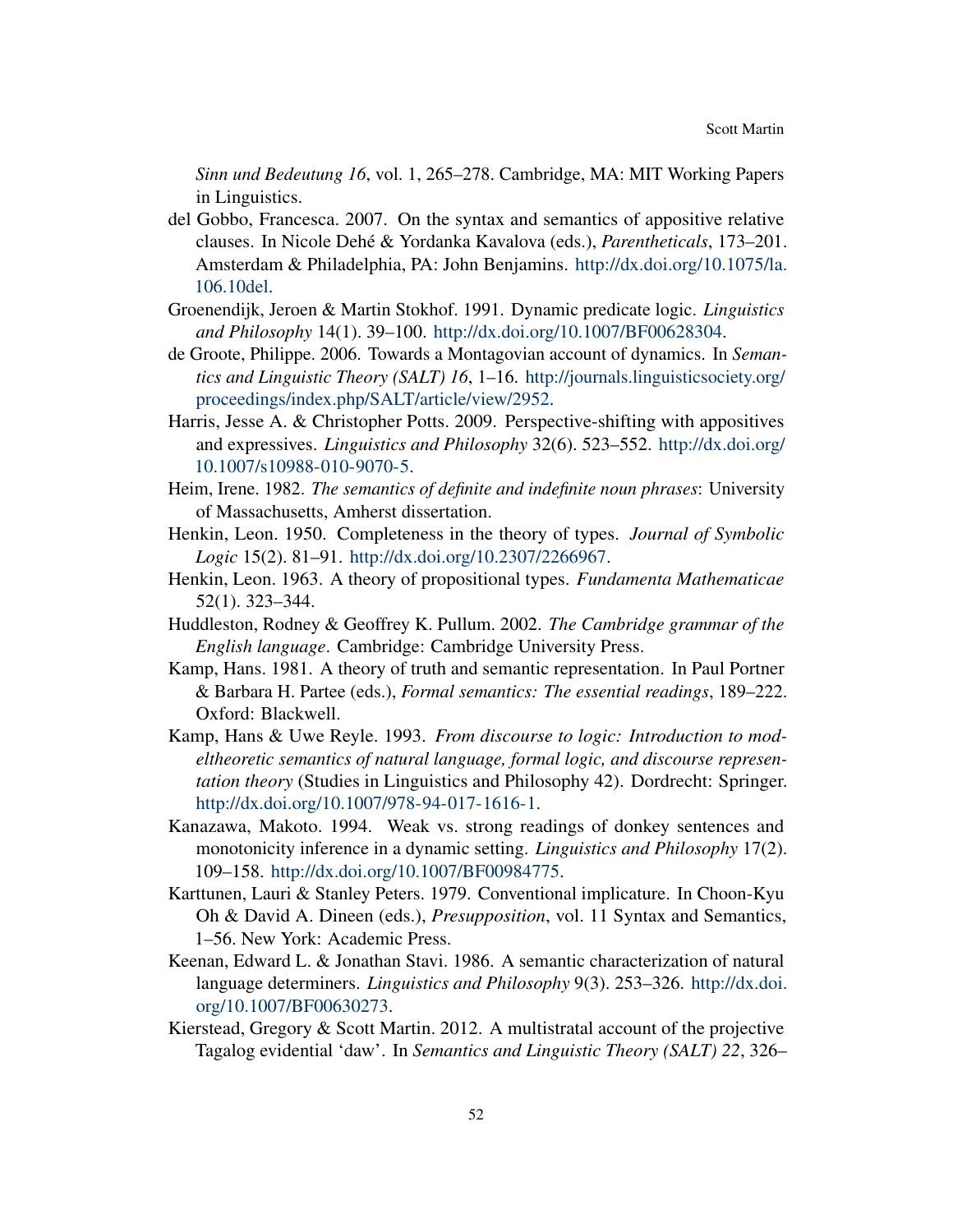346. [http://journals.linguisticsociety.org/proceedings/index.php/SALT/article/](http://journals.linguisticsociety.org/proceedings/index.php/SALT/article/view/2653) [view/2653.](http://journals.linguisticsociety.org/proceedings/index.php/SALT/article/view/2653)

- <span id="page-52-0"></span>Koev, Todor. 2012. On the information status of appositive relative clauses. In Maria Aloni, Vadim Kimmelman, Floris Roelofsen, Galit W. Sassoon, Katrin Schulz & Matthijs Westera (eds.), *Logic, language and meaning* (Lecture Notes in Computer Science 7218), 401–410. Berlin & Heidelberg: Springer. [http:](http://dx.doi.org/10.1007/978-3-642-31482-7_41) [//dx.doi.org/10.1007/978-3-642-31482-7\\_41.](http://dx.doi.org/10.1007/978-3-642-31482-7_41)
- <span id="page-52-1"></span>Koev, Todor. 2014. Two puzzles about appositives: Projection and perspective shift. In Urtzi Exteberria, Anamaria Fălăuș, Aritz Irurtzun & Bryan Leferman (eds.), *Sinn und Bedeutung 18*, 217–234. University of the Basque Country. [http://semanticsarchive.net/sub2013/SeparateArticles/Koev.pdf.](http://semanticsarchive.net/sub2013/SeparateArticles/Koev.pdf)
- <span id="page-52-10"></span>Kubota, Yusuke & Wataru Uegaki. 2009. Continuation-based semantics for conventional implicatures: The case of Japanese benefactives. In *Semantics and Linguistic Theory (SALT) 19*, 306–323. [http://journals.linguisticsociety.org/](http://journals.linguisticsociety.org/proceedings/index.php/SALT/article/view/2522) [proceedings/index.php/SALT/article/view/2522.](http://journals.linguisticsociety.org/proceedings/index.php/SALT/article/view/2522)
- <span id="page-52-7"></span>Lewis, David. 1979. Scorekeeping in a language game. *Journal of Philosophical Logic* 8(1). 339–359. [http://dx.doi.org/10.1007/BF00258436.](http://dx.doi.org/10.1007/BF00258436)
- <span id="page-52-2"></span>Martin, Scott. 2013. *The dynamics of sense and implicature*. Columbus, OH: Ohio State University dissertation. [http://semanticsarchive.net/Archive/DNmMjllM/](http://semanticsarchive.net/Archive/DNmMjllM/Martin-dissertation.pdf) [Martin-dissertation.pdf.](http://semanticsarchive.net/Archive/DNmMjllM/Martin-dissertation.pdf)
- <span id="page-52-8"></span>Martin, Scott. in press. A unidimensional syntax-semantics interface for supplements. In *Workshop on empirical advances in categorial grammar*, Barcelona: European Summer School in Logic, Language and Information (ESSLLI) 27.
- <span id="page-52-4"></span>Martin, Scott & Carl Pollard. 2012a. A higher-order theory of presupposition. *Studia Logica* 100(4). 727–751. [http://dx.doi.org/10.1007/s11225-012-9427-6.](http://dx.doi.org/10.1007/s11225-012-9427-6)
- <span id="page-52-5"></span>Martin, Scott & Carl Pollard. 2012b. Hyperintensional dynamic semantics: Analyzing definiteness with enriched contexts. In Philippe de Groote & Mark-Jan Nederhof (eds.), *Formal grammar 15 and 16* (Lecture Notes in Computer Science 7395), 114–129. Dordrecht: Springer. [http://dx.doi.org/10.1007/](http://dx.doi.org/10.1007/978-3-642-32024-8_8) [978-3-642-32024-8\\_8.](http://dx.doi.org/10.1007/978-3-642-32024-8_8)
- <span id="page-52-6"></span>Martin, Scott & Carl Pollard. 2014. A dynamic categorial grammar. In Glyn Morrill, Reinhard Muskens, Rainer Osswald & Frank Richter (eds.), *Formal grammar 19* (Lecture Notes in Computer Science 8612), 138–154. Dordrecht: Springer. [http://dx.doi.org/10.1007/978-3-662-44121-3\\_9.](http://dx.doi.org/10.1007/978-3-662-44121-3_9)
- <span id="page-52-9"></span>McCready, Eric Scott. 2010. Varieties of conventional implicature. *Semantics and Pragmatics* 3(8). 1–57. [http://dx.doi.org/10.3765/sp.3.8.](http://dx.doi.org/10.3765/sp.3.8)
- <span id="page-52-11"></span>Murray, Sarah E. 2014. Varieties of update. *Semantics and Pragmatics* 7(2). 1–53. [http://dx.doi.org/10.3765/sp.7.2.](http://dx.doi.org/10.3765/sp.7.2)
- <span id="page-52-3"></span>Muskens, Reinhard. 1994. Categorial grammar and discourse representation theory. In *Computational linguistics (COLING) 15*, 508–514. [http://dx.doi.org/10.3115/](http://dx.doi.org/10.3115/991886.991974)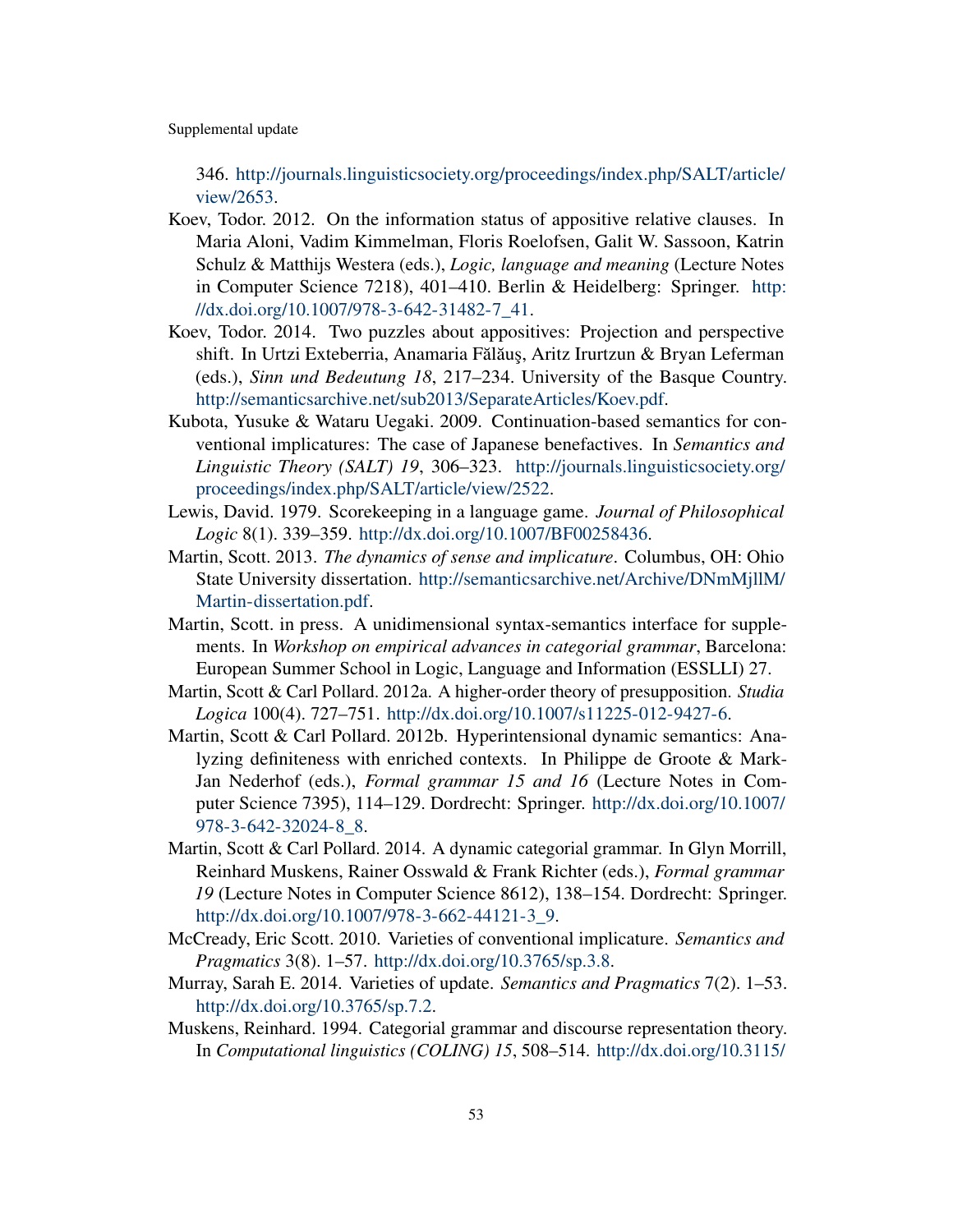[991886.991974.](http://dx.doi.org/10.3115/991886.991974)

- <span id="page-53-6"></span>Muskens, Reinhard. 1996. Combining Montague semantics and discourse representation theory. *Linguistics and Philosophy* 19(2). 143–186. [http://dx.doi.org/10.](http://dx.doi.org/10.1007/BF00635836) [1007/BF00635836.](http://dx.doi.org/10.1007/BF00635836)
- <span id="page-53-1"></span>Nouwen, Rick. 2007. On appositives and dynamic binding. *Research on Language and Computation* 5(1). 87–102. [http://dx.doi.org/10.1007/s11168-006-9019-6.](http://dx.doi.org/10.1007/s11168-006-9019-6)
- <span id="page-53-2"></span>Nouwen, Rick. 2014. A note on the projection of appositives. In Eric McCready, Katsuhiko Yabushita & Kei Yoshimoto (eds.), *Formal approaches to semantics and pragmatics: Japanese and beyond* (Studies in Linguistics and Philosophy 95), 205–222. Dordrecht: Springer. [http://dx.doi.org/10.1007/978-94-017-8813-7\\_](http://dx.doi.org/10.1007/978-94-017-8813-7_10) [10.](http://dx.doi.org/10.1007/978-94-017-8813-7_10)
- <span id="page-53-7"></span>Pereira, Fernando. 2013. Meaning in the wild. Invited talk at the Conference on Empirical Methods in Natural Language Processing (EMNLP) 18. Seattle, WA.
- <span id="page-53-13"></span>Plummer, Andrew & Carl Pollard. 2012. Agnostic possible worlds semantics. In *Logical aspects of computational linguistics (LACL) 7* (Lecture Notes in Computer Science 7351), 201–212. Berlin & Heidelberg: Springer. [http://dx.](http://dx.doi.org/10.1007/978-3-642-31262-5_14) [doi.org/10.1007/978-3-642-31262-5\\_14.](http://dx.doi.org/10.1007/978-3-642-31262-5_14)
- <span id="page-53-10"></span>Pollard, Carl. 2008. Hyperintensions. *Journal of Logic and Computation* 18(2). 257–282. [http://dx.doi.org/10.1093/logcom/exm003.](http://dx.doi.org/10.1093/logcom/exm003)
- <span id="page-53-11"></span>Pollard, Carl. 2015. Agnostic hyperintensional semantics. *Synthese* 192(3). 535–562. [http://dx.doi.org/10.1007/s11229-013-0373-2.](http://dx.doi.org/10.1007/s11229-013-0373-2)
- <span id="page-53-12"></span>Pollard, Carl & E. Allyn Smith. 2011. An alternative explanation for presupposition projection variability. Talk at the Workshop on Projective Meaning. Ljubljana: European Summer School in Logic, Language and Information (ESSLLI) 23.
- <span id="page-53-0"></span>Potts, Christopher. 2005. *The logic of conventional implicatures* (Oxford Studies in Theoretical Linguistics 7). New York, NY & Oxford: Oxford University Press.
- <span id="page-53-5"></span>Roberts, Craige. 1989. Modal subordination and pronominal anaphora in discourse. *Linguistics and Philosophy* 12(6). 683–721. [http://dx.doi.org/10.1007/](http://dx.doi.org/10.1007/BF00632602) [BF00632602.](http://dx.doi.org/10.1007/BF00632602)
- <span id="page-53-8"></span>Roberts, Craige. 2003. Uniqueness in definite noun phrases. *Linguistics and Philosophy* 26(3). 287–350. [http://dx.doi.org/10.1023/A:1024157132393.](http://dx.doi.org/10.1023/A:1024157132393)
- <span id="page-53-9"></span>Roberts, Craige. 2005. Pronouns as definites. In Marga Reimer & Anne Bezuidenhout (eds.), *Descriptions and beyond*, 503–543. New York, NY & Oxford: Oxford University Press.
- <span id="page-53-3"></span>Roberts, Craige. 2012a. Information structure: Afterword. *Semantics and Pragmatics* 5(7). 1–19. [http://dx.doi.org/10.3765/sp.5.7.](http://dx.doi.org/10.3765/sp.5.7)
- <span id="page-53-4"></span>Roberts, Craige. 2012b. Information structure in discourse: Towards an integrated formal theory of pragmatics. *Semantics and Pragmatics* 5(6). 1–69. [http:](http://dx.doi.org/10.3765/sp.5.6) [//dx.doi.org/10.3765/sp.5.6.](http://dx.doi.org/10.3765/sp.5.6) Accompanying afterword in [Roberts](#page-53-3) [2012a.](#page-53-3)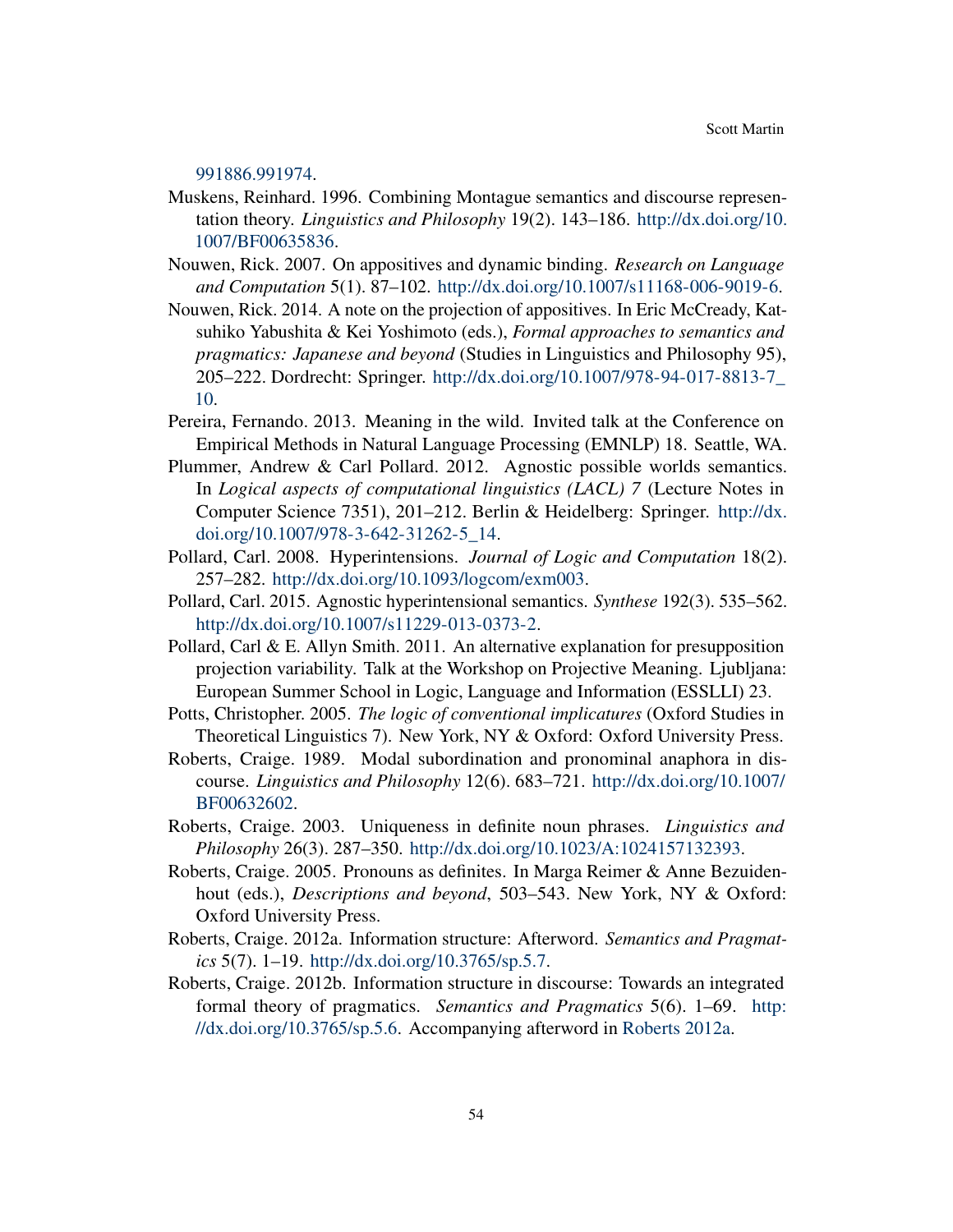- <span id="page-54-9"></span>Rooth, Mats. 1987. Noun phrase interpretation in Montague grammar, file change semantics, and situation semantics. In Peter Gärdenfors (ed.), *Generalized quantifiers* (Studies in Linguistics and Philosophy 31), 237–268. Dordrecht: Springer. [http://dx.doi.org/10.1007/978-94-009-3381-1\\_9.](http://dx.doi.org/10.1007/978-94-009-3381-1_9)
- <span id="page-54-6"></span>van der Sandt, Rob A. 1992. Presupposition projection as anaphora resolution. *Journal of Semantics* 9(4). 333–377. [http://dx.doi.org/10.1093/jos/9.4.333.](http://dx.doi.org/10.1093/jos/9.4.333)
- <span id="page-54-0"></span>Schlenker, Philippe. 2010. Supplements within a unidimensional semantics I: Scope. In Maria Aloni, Harald Bastiaanse, Tiktu de Jager & Katrin Schulz (eds.), *Logic, language and meaning* (Lecture Notes in Computer Science 6042), 74–83. Dordrecht: Springer. [http://dx.doi.org/10.1007/978-3-642-14287-1\\_8.](http://dx.doi.org/10.1007/978-3-642-14287-1_8)
- <span id="page-54-1"></span>Schlenker, Philippe. 2013. Supplements within a unidimensional semantics II: Epistemic status and projection. In Seda Kan, Claire Moore-Cantwell & Robert Staubs (eds.), *Annual meeting of the Northeast Linguistic Society (NELS) 40*, vol. 2, 167–182. Amherst, MA: Graduate Linguistics Student Association.
- <span id="page-54-2"></span>Schlenker, Philippe. ms. Supplements without bidimensionalism. Unpublished manuscript, Institut Jean-Nicod and New York University. February, 2013. [www.semanticsarchive.net/Archive/jgwMjNmM/Supplements\\_without\\_](http://www.semanticsarchive.net/Archive/jgwMjNmM/Supplements_without_Bidimensionalism.pdf) [Bidimensionalism.pdf.](http://www.semanticsarchive.net/Archive/jgwMjNmM/Supplements_without_Bidimensionalism.pdf)
- <span id="page-54-4"></span>Simons, Mandy, Craige Roberts, David Beaver & Judith Tonhauser. 2010. What projects and why. In *Semantics and Linguistic Theory (SALT) 20*, 309–327. [http:](http://journals.linguisticsociety.org/proceedings/index.php/SALT/article/view/2584) [//journals.linguisticsociety.org/proceedings/index.php/SALT/article/view/2584.](http://journals.linguisticsociety.org/proceedings/index.php/SALT/article/view/2584)
- <span id="page-54-8"></span>Stalnaker, Robert. 1978. Assertion. In Peter Cole (ed.), *Pragmatics*, vol. 9 Syntax and Semantics, 315–332. New York: Academic Press.
- <span id="page-54-3"></span>Tonhauser, Judith, David Beaver, Craige Roberts & Mandy Simons. 2013. Toward a taxonomy of projective content. *Language* 89(1). 66–109. [http://dx.doi.org/10.](http://dx.doi.org/10.1353/lan.2013.0001) [1353/lan.2013.0001.](http://dx.doi.org/10.1353/lan.2013.0001)
- <span id="page-54-7"></span>Wang, Linton, Eric McCready & Nicholas Asher. 2006. Information dependency in quantificational subordination. In Klaus von Heusinger & Ken Turner (eds.), *Where semantics meets pragmatics* (Current Research in the Semantics/Pragmatics Interface 16), 267–306. Amsterdam: Elsevier.
- <span id="page-54-5"></span>Wang, Linton, Brian Reese & Eric McCready. 2005. The projection problem of nominal appositives. *Snippets* 10(1). 13–14.